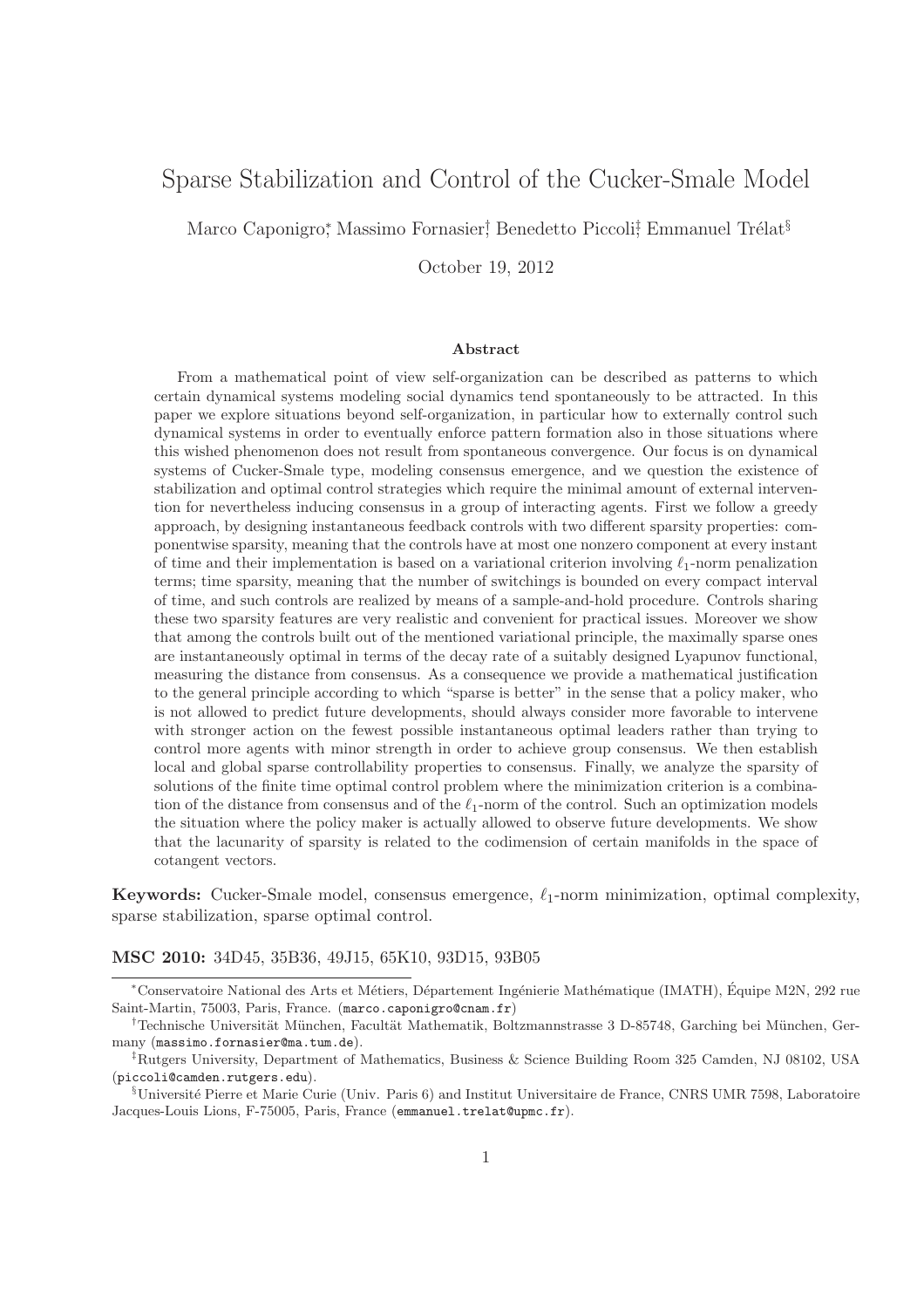# Contents

| $\mathbf{1}$   | Introduction                                                                                                     |                |  |  |  |  |
|----------------|------------------------------------------------------------------------------------------------------------------|----------------|--|--|--|--|
|                | Self-organization Vs organization via intervention $\ldots \ldots \ldots \ldots \ldots \ldots \ldots$<br>$1.1\,$ | $\overline{2}$ |  |  |  |  |
|                | The general Cucker-Smale model and introduction to its control<br>1.2                                            | $\overline{4}$ |  |  |  |  |
| $\mathbf{2}$   | Sparse Feedback Control of the Cucker-Smale Model                                                                | 9              |  |  |  |  |
|                | 2.1                                                                                                              | 9              |  |  |  |  |
|                | 2.2                                                                                                              | 9              |  |  |  |  |
|                | 2.3                                                                                                              | 13             |  |  |  |  |
|                | Componentwise sparse selections are absolutely continuous solutions $\dots \dots \dots$<br>2.4                   | 16             |  |  |  |  |
| 3              | Sparse is Better                                                                                                 |                |  |  |  |  |
|                | 3.1                                                                                                              | 17             |  |  |  |  |
|                | 3.2                                                                                                              | 21             |  |  |  |  |
| $\overline{4}$ | Sparse Controllability Near the Consensus Manifold                                                               |                |  |  |  |  |
| $5^{\circ}$    | Sparse Optimal Control of the Cucker-Smale Model                                                                 |                |  |  |  |  |
| 6              | Appendix                                                                                                         | 27             |  |  |  |  |
|                | 6.1                                                                                                              | 27             |  |  |  |  |
|                | 6.2                                                                                                              | 27             |  |  |  |  |
|                | 6.3                                                                                                              | 29             |  |  |  |  |
|                |                                                                                                                  |                |  |  |  |  |

# 1 Introduction

#### 1.1 Self-organization Vs organization via intervention

In recent years there has been a very fast growing interest in defining and analyzing mathematical models of multiple interacting agents in social dynamics. Usually individual based models, described by suitable dynamical systems, constitute the basis for developing continuum descriptions of the agent distribution, governed by suitable partial differential equations. There are many inspiring applications, such as animal behavior, where the coordinated movement of groups, such as birds (starlings, geese, etc.), fishes (tuna, capelin, etc.), insects (locusts, ants, bees, termites, etc.) or certain mammals (wildebeasts, sheep, etc.) is considered, see, e.g., [2, 6, 18, 19, 45, 48, 49, 56, 63, 65] or the review chapter [8], and the numerous references therein. Models in microbiology, such as the Patlak-Keller-Segel model [39, 50], describing the chemotactical aggregation of cells and multicellular micro-organisms, inspired a very rich mathematical literature [35, 36, 52], see also the very recent work [4] and references therein. Human motion, including pedestrian and crowd modeling [21, 22], for instance in evacuation process simulations, has been a matter of intensive research, connecting also with new developments such as mean field games, see [40] and the overview in its Section 2. Certain aspects of human social behavior, as in language evolution [23, 25, 38] or even criminal activities [58], are also subject of intensive study by means of dynamical systems and kinetic models. Moreover, relevant results appeared in the economical realm with the theoretical derivation of wealth distributions [27] and, again in connection with game theory, the description of formation of volatility in financial markets [41]. Beside applications where biological agents, animals and micro-(multi)cellular organisms, or humans are involved, also more abstract modeling of interacting automatic units, for instance simple robots, are of high practical interest [11, 37, 61, 42, 51, 57].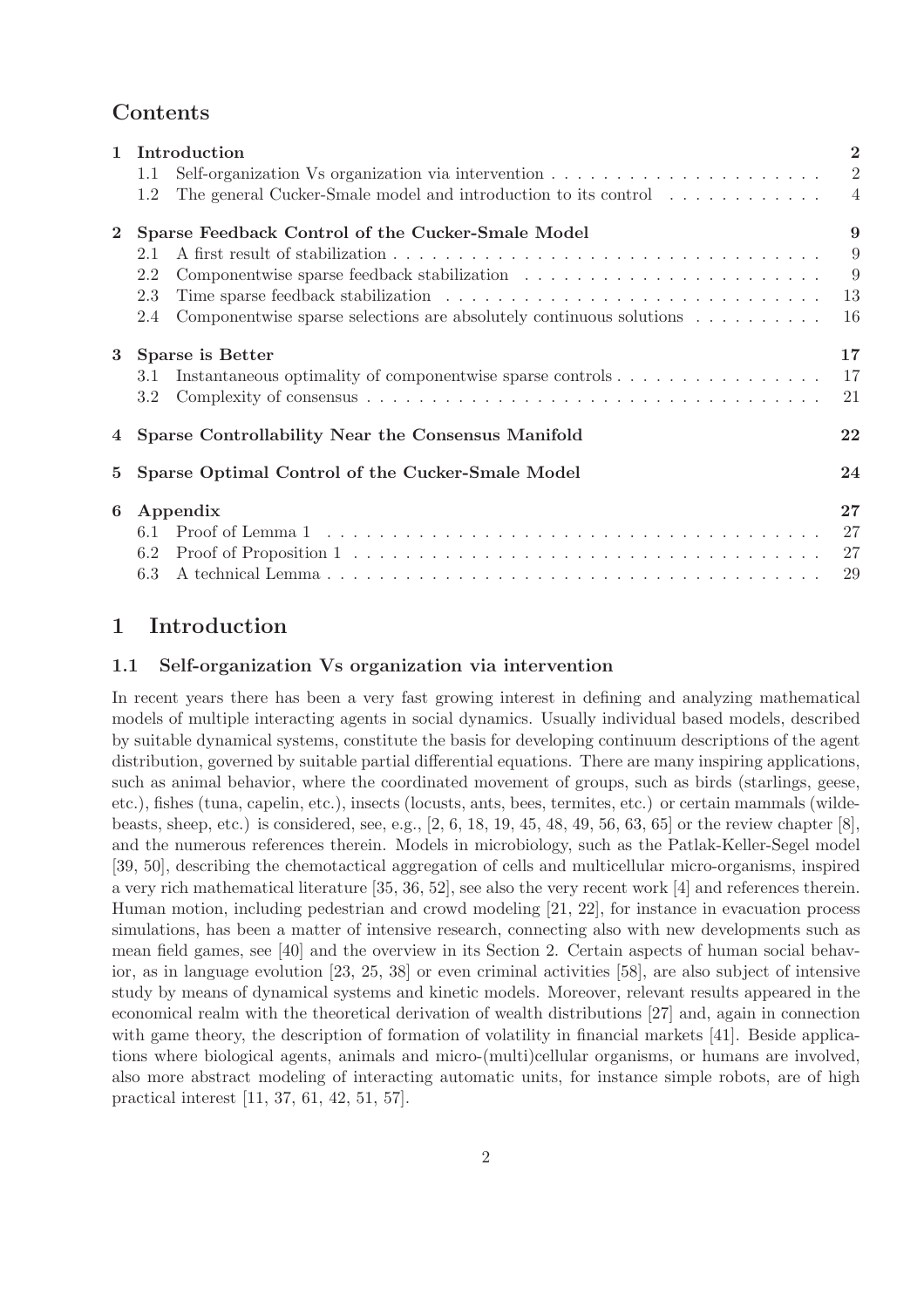One of the leading concepts behind the modeling of multiagent interaction in the past few years has been *self-organization* [6, 45, 48, 49, 63], which, from a mathematical point of view, can be described as the formation of patterns, to which the systems tend naturally to be attracted. The fascinating mechanism to be revealed by such a modeling is how to connect the microscopical and usually binary rules or social forces of interaction between individuals with the eventual global behavior or group pattern, forming as a superposition in time of the different microscopical effects. Hence, one of the interesting issues of such socio-dynamical models is the global convergence to stable patterns or, as more often and more realistically, the instabilities and local convergence [52].

While the description of pattern formation can explain some relevant real-life behaviors, it is also of paramount interest how one may enforce and stabilize pattern formation in those situations where global and stable convergence cannot be ensured, especially in presence of noise [68], or, vice versa, how one can avoid certain rare and dangerous patterns to form, despite that the system may suddenly tend stably to them. The latter situations may refer, for instance, to the so-called "black swans", usually referred to critical (financial or social) events [3, 62]. In all these situations where the independent behavior of the system, despite its natural tendencies, does not realize the desired result, the active intervention of an external policy maker is essential. This naturally raises the question of which optimal policy should be considered.

In information theory, the best possible way of representing data is usually the most economical for reliably or robustly storing and communicating data. One of the modern ways of describing economical description of data is their *sparse* representation with respect to an adapted *dictionary* [43, Chapter 1]. In this paper we shall translate these concepts to realize *best policies* in stabilization and control of dynamical systems modeling multiagent interactions. Beside stabilization strategies in collective behavior already considered in the recent literature, see e.g. [55, 57], the conceptually closest work to our approach is perhaps the seminal paper [42], where externally driven "virtual leaders" are inserted in a collective motion dynamics in order to enforce a certain behavior. Nevertheless our modeling still differs significantly from this mentioned literature, because we allow us directly, externally, and instantaneously to control the individuals of the group, with no need of introducing predetermined virtual leaders, and we shall specifically seek for the most economical (sparsest) way of leading the group to a certain behavior. In particular, we will mathematically model *sparse controls*, designed to promote the minimal amount of intervention of an external policy maker, in order to enforce nevertheless the formation of certain interesting patterns. In other words we shall activate in time the minimal amount of parameters, potentially limited to certain admissible classes, which can provide a certain verifiable outcome of our system. The relationship between parameter choices and result will be usually highly nonlinear, especially for several known dynamical system, modeling social dynamics. Were this relationship linear instead, then a rather well-established theory predicts how many degrees of freedom are minimally necessary to achieve the expected outcome, and, depending on certain spectral properties of the linear model, allows also for efficient algorithms to compute them. This theory is known in mathematical signal processing under the name of *compressed sensing*, see the seminal work [7] and [26], see also the review chapter [30]. The major contribution of these papers was to realize that one can combine the power of convex optimization, in particular  $\ell_1$ -norm minimization, and spectral properties of random linear models in order to show optimal results on the ability of  $\ell_1$ -norm minimization of recovering robustly sparsest solutions. Borrowing a leaf from compressed sensing, we will model sparse stabilization and control strategies by penalizing the class of vector valued controls  $u = (u_1, \dots, u_N) \in (\mathbb{R}^d)^N$  by means of a mixed  $\ell_1^N - \ell_2^d$ -norm, i.e.,

$$
\sum_{i=1}^N \|u_i\|,
$$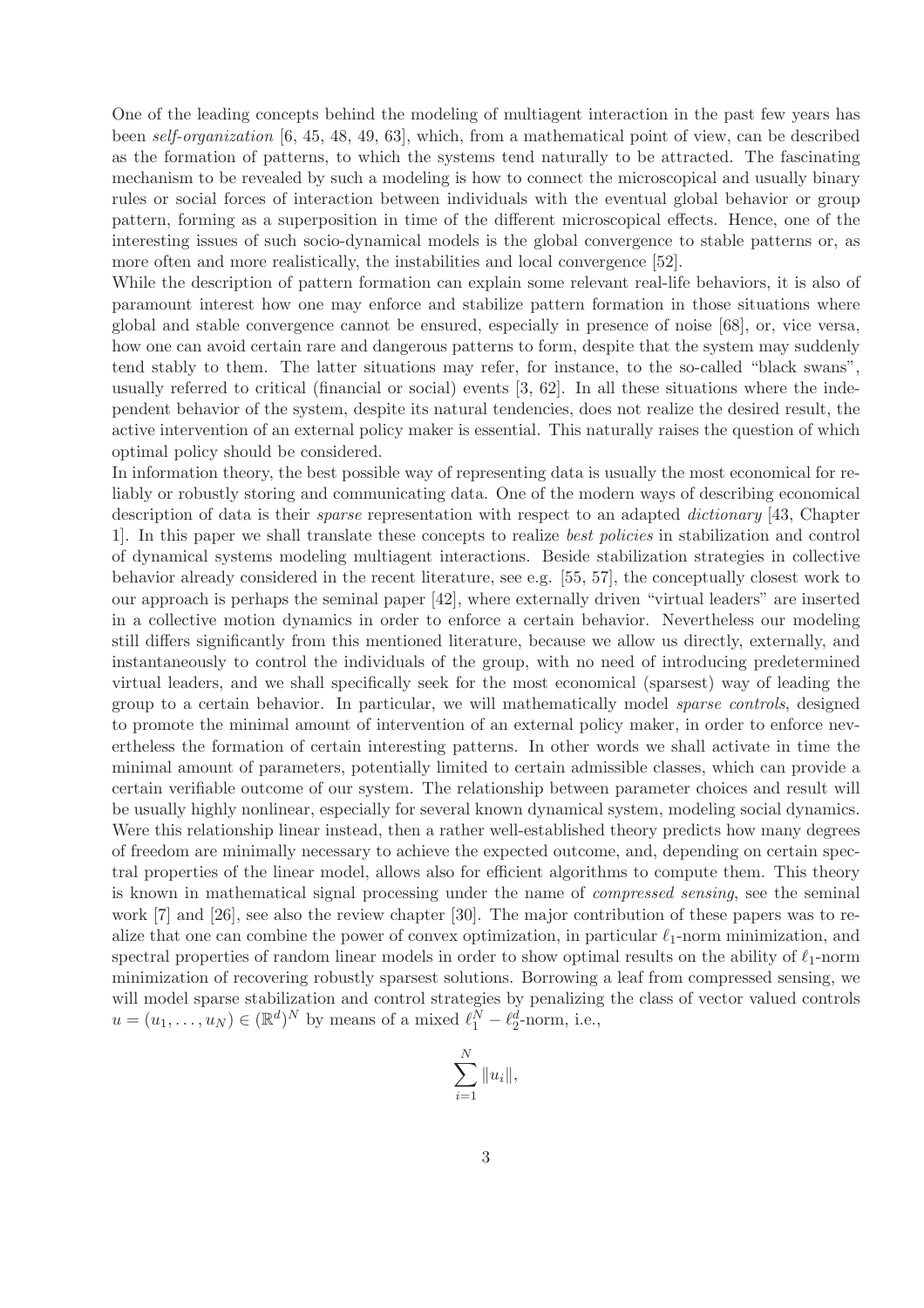where here  $\|\cdot\|$  is the  $\ell_2^d$ -Euclidean norm on  $\mathbb{R}^d$ . This mixed norm has been used for instance in [29] as a *joint sparsity* constraint and it has the effect of optimally sparsifying multivariate vectors in compressed sensing problems [28]. The use of (scalar)  $\ell_1$ -norms to penalize controls dates back to the 60's with the models of linear fuel consumption [20]. More recent work in dynamical systems [66] resumes again  $\ell_1$ -minimization emphasizing its sparsifying power. Also in optimal control with partial differential equation constraints it became rather popular to use  $L_1$ -minimization to enforce sparsity of controls [9, 13, 14, 34, 53, 60, 67].

Differently from this previously mentioned work, we will investigate in this paper optimally sparse stabilization and control to enforce pattern formation or, more precisely, convergence to attractors in dynamical systems modeling multiagent interaction. A simple, but still rather interesting and prototypical situation is given by the individual based particle system we are considering here as a particular case

$$
\begin{cases} \n\dot{x}_i = v_i \\
\dot{v}_i = \frac{1}{N} \sum_{j=1}^N \frac{v_j - v_i}{(1 + \|x_j - x_i\|^2)^{\beta}}\n\end{cases} \tag{1}
$$

for  $i = 1, ..., N$ , where  $\beta > 0$  and  $x_i \in \mathbb{R}^d$ ,  $v_i \in \mathbb{R}^d$  are the *state and consensus parameters* respectively. Here one may want to imagine that the  $v_i$ s actually represent abstract quantities such as words of a communication language, opinions, invested capitals, preferences, but also more classical physical quantities such as the velocities in a collective motion dynamics. This model describes the *emerging of consensus* in a group of N interacting agents described by 2d degrees of freedom each, trying to align (also in terms of abstract consensus) with their social neighbors. One of the motivations of this model proposed by Cucker and Smale was in fact to describe the formation and evolution of languages [23, Section 6], although, due to its simplicity, it has been eventually related mainly to the description of the emergence of *consensus* in a group of moving agents, for instance flocking in a swarm of birds [24]. One of the interesting features of this simple system is its rather complete analytical description in terms of its ability of convergence to attractors according to the parameter  $\beta > 0$  which is ruling the *communication rate* between far distant agents. For  $\beta \leq \frac{1}{2}$  $\frac{1}{2}$ , corresponding to a still rather strong long - social - distance interaction, for every initial condition the system will converge to a consensus pattern, characterized by the fact that all the parameters  $v_i(t)$ s will tend for  $t \to +\infty$  to the mean  $\bar{v} = \frac{1}{N}$  $\frac{1}{N}\sum_{i=1}^{N} v_i(t)$  which is actually an invariant of the dynamics. For  $\beta > \frac{1}{2}$ , the emergence of consensus happens only under certain concentration conditions in state and consensus parameters, i.e., when the group is sufficiently close to its state center of mass or when the consensus parameters are sufficiently close to their mean. Nothing instead can be said a priori when at the same time one has  $\beta > \frac{1}{2}$  and the mentioned concentration conditions are not provided. Actually one can easily construct counterexamples to formation of consensus, see our Example 1 below. In this situation, it is interesting to consider external control strategies which will facilitate the formation of consensus, which is precisely the scope of this work.

#### 1.2 The general Cucker-Smale model and introduction to its control

Let us introduce the more general Cucker-Smale model under consideration in this article.

The model. We consider a system of N interacting agents. The state of each agent is described by a pair  $(x_i, v_i)$  of vectors of the Euclidean space  $\mathbb{R}^d$ , where  $x_i$  represents the *main state* of an agent and the  $v_i$  its *consensus parameter*. The main state of the group of  $N$  agents is given by the  $N$ -uple  $x = (x_1, \ldots, x_N)$ . Similarly for the consensus parameters  $v = (v_1, \ldots, v_N)$ . The space of main states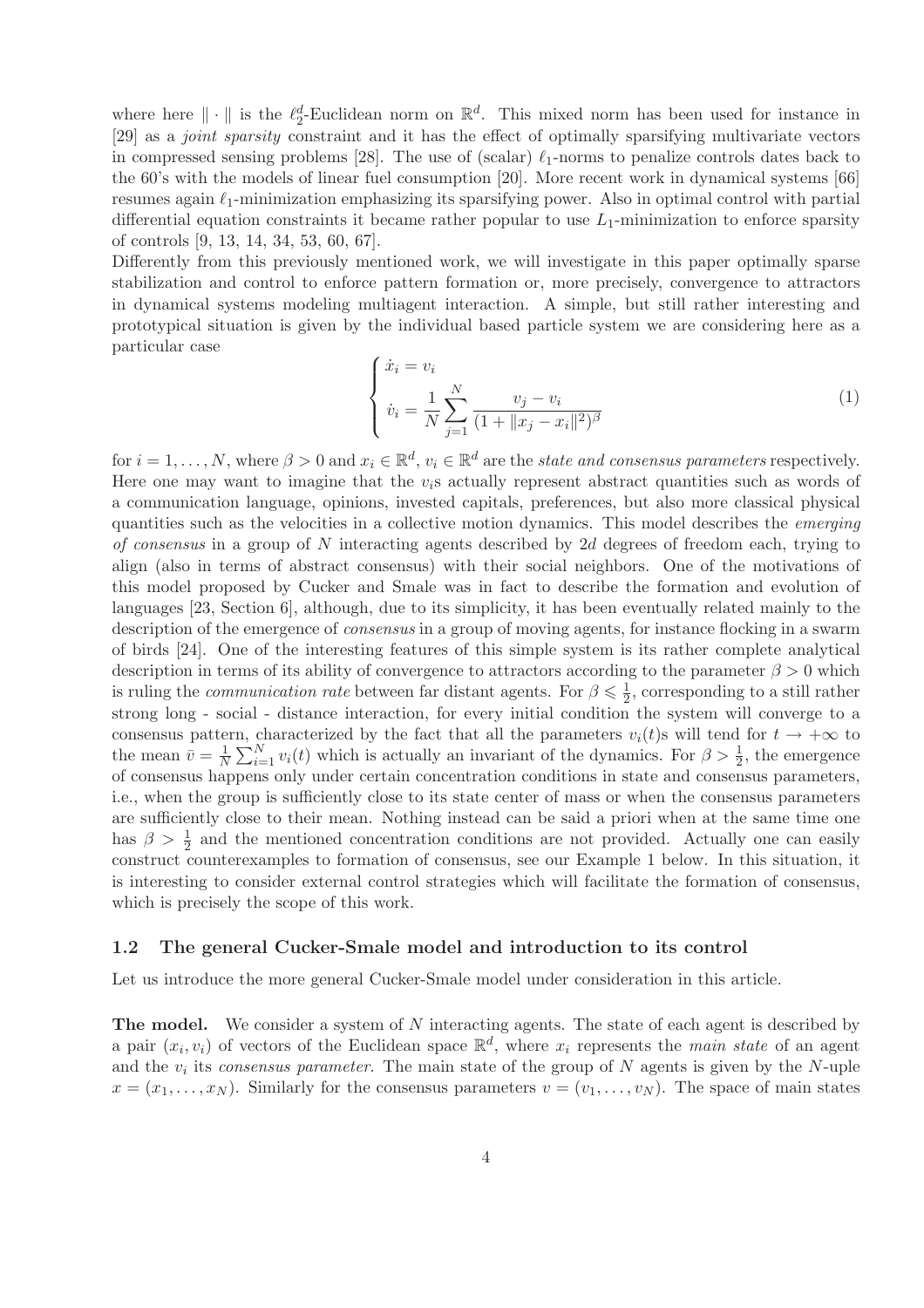and the space of consensus parameters is  $(\mathbb{R}^d)^N$  for both, the product N-times of the Euclidean space  $\mathbb{R}^d$  endowed with the induced inner product structure.

The time evolution of the state  $(x_i, v_i)$  of the i<sup>th</sup> agent is governed by the equations

$$
\begin{cases}\n\dot{x}_i(t) = v_i(t), \\
\dot{v}_i(t) = \frac{1}{N} \sum_{j=1}^N a(||x_j(t) - x_i(t)||)(v_j(t) - v_i(t)),\n\end{cases}
$$
\n(2)

for every  $i = 1, ..., N$ , where  $a \in C^1([0, +\infty))$  is a *nonincreasing positive function*. Here,  $\|\cdot\|$  denotes again the  $\ell_2^d$ -Euclidean norm in  $\mathbb{R}^d$ . The meaning of the second equation is that each agent adjusts its consensus parameter with those of other agents in relation with a weighted average of the differences. The influence of the  $j<sup>th</sup>$  agent on the dynamics of the  $i<sup>th</sup>$  is a function of the (social) distance of the two agents. Note that the mean consensus parameter  $\bar{v} = \frac{1}{N}$  $\frac{1}{N} \sum_{i=1}^{N} v_i(t)$  is an invariant of the dynamics, hence it is constant in time.

As mentioned previously, an example of a system of the form (2) is the influential model of Cucker and Smale  $[23]$  in which the function a is of the form

$$
a(||x_j - x_i||) = \frac{K}{(\sigma^2 + ||x_i - x_j||^2)^{\beta}},
$$
\n(3)

where  $K > 0$ ,  $\sigma > 0$ , and  $\beta \geq 0$  are constants accounting for the social properties of the group of agents.

In matrix notation, System (2) can be written as

$$
\begin{cases} \n\dot{x} = v \\
\dot{v} = -L_x v,\n\end{cases} \tag{4}
$$

where  $L_x$  is the Laplacian<sup>1</sup> of the  $N \times N$  matrix  $(a(||x_j - x_i||)/N)_{i,j=1}^N$  and depends on x. The Laplacian  $L_x$  is an  $N \times N$  matrix acting on  $(\mathbb{R}^d)^N$ , and verifies  $L_x(v, \ldots, v) = 0$  for every  $v \in \mathbb{R}^d$ . Notice that the operator  $L_x$  always is positive semidefinite.

**Consensus.** For every  $v \in (\mathbb{R}^d)^N$ , we define the mean vector  $\bar{v} = \frac{1}{N}$  $\frac{1}{N} \sum_{i=1}^{N} v_i$  and the symmetric bilinear form  $B$  on  $(\mathbb{R}^d)^N \times (\mathbb{R}^d)^N$  by

$$
B(u, v) = \frac{1}{2N^2} \sum_{i,j=1}^{N} \langle u_i - u_j, v_i - v_j \rangle = \frac{1}{N} \sum_{i=1}^{N} \langle u_i, v_i \rangle - \langle \bar{u}, \bar{v} \rangle,
$$

where  $\langle \cdot, \cdot \rangle$  denotes the scalar product in  $\mathbb{R}^d$ . We set

$$
\mathcal{V}_f = \{ (v_1, \dots, v_N) \in (\mathbb{R}^d)^N \mid v_1 = \dots = v_N \in \mathbb{R}^d \},\tag{5}
$$

$$
\mathcal{V}_{\perp} = \{ (v_1, \dots, v_N) \in (\mathbb{R}^d)^N \mid \sum_{i=1}^N v_i = 0 \}.
$$
 (6)

These are two orthogonal subspaces of  $(\mathbb{R}^d)^N$ . Every  $v \in (\mathbb{R}^d)^N$  can be written as  $v = v_f + v_\perp$  with  $v_f = (\bar{v}, \dots, \bar{v}) \in \mathcal{V}_f$  and  $v_\perp \in \mathcal{V}_\perp$ .

<sup>&</sup>lt;sup>1</sup>Given a real  $N \times N$  matrix  $A = (a_{ij})_{i,j}$  and  $v \in (\mathbb{R}^d)^N$  we denote by Av the action of A on  $(\mathbb{R}^d)^N$  by mapping v to  $(a_{i1}v_1 + \cdots + a_{iN}v_N)_{i=1,\ldots,N}$ . Given a nonnegative symmetric  $N \times N$  matrix  $A = (a_{ij})_{i,j}$ , the Laplacian L of A is defined by  $L = D - A$ , with  $D = \text{diag}(d_1, \ldots, d_N)$  and  $d_k = \sum_{j=1}^N a_{kj}$ .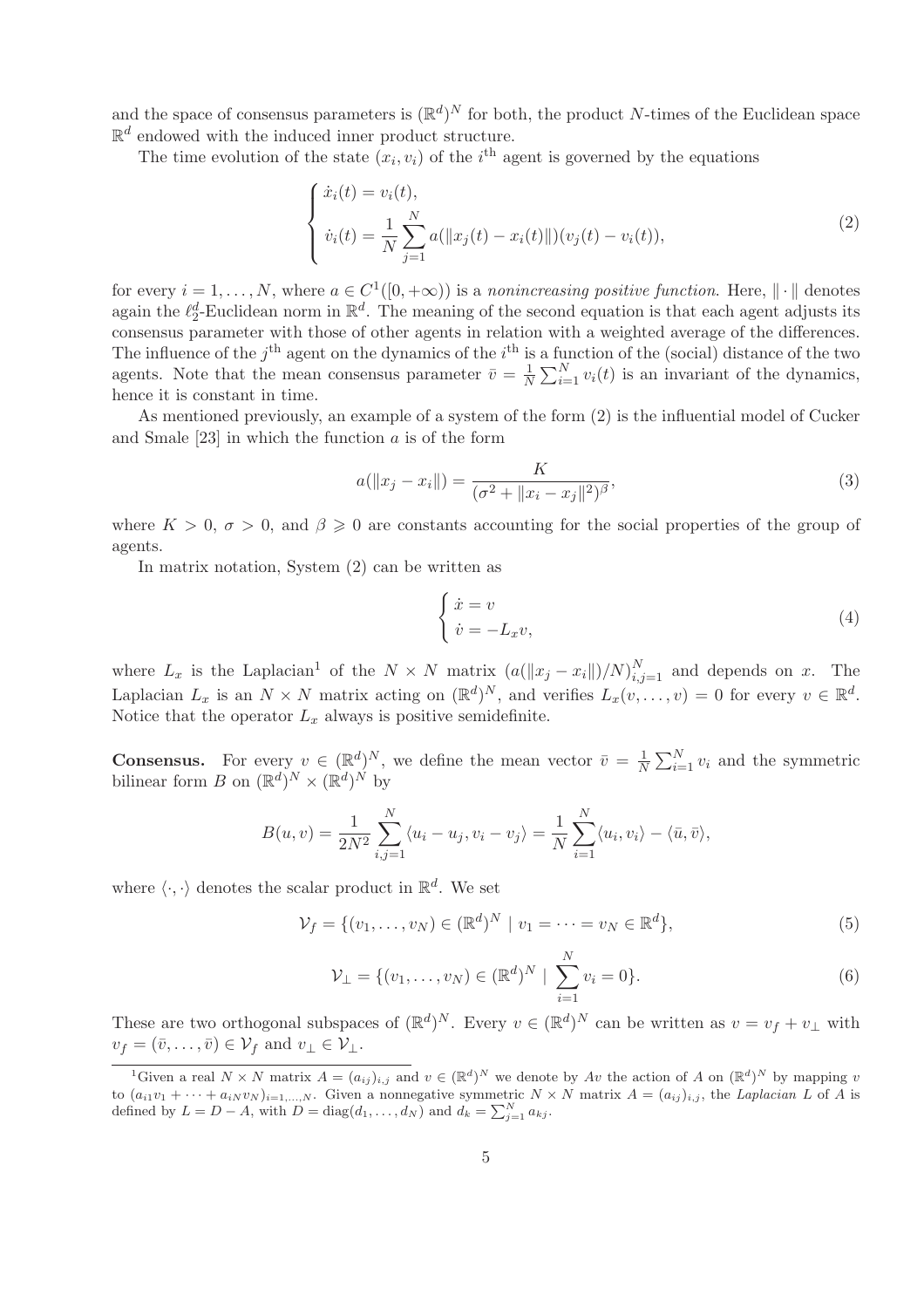Note that B restricted to  $\mathcal{V}_\perp \times \mathcal{V}_\perp$  coincides, up to the factor  $1/N$ , with the scalar product on  $(\mathbb{R}^d)^N$ . Moreover  $B(u, v) = B(u_{\perp}, v) = B(u, v_{\perp}) = B(u_{\perp}, v_{\perp})$ . Indeed  $B(u, v_f) = 0 = B(u_f, v)$  for every  $u, v \in (\mathbb{R}^d)^N$ .

Given a solution  $(x(t), v(t))$  of (2) we define the quantities

$$
X(t) := B(x(t), x(t)) = \frac{1}{2N^2} \sum_{i,j=1}^{N} ||x_i(t) - x_j(t)||^2,
$$

and

$$
V(t) := B(v(t), v(t)) = \frac{1}{2N^2} \sum_{i,j=1}^{N} ||v_i(t) - v_j(t)||^2 = \frac{1}{N} \sum_{i=1}^{N} ||v(t)_{\perp i}||^2.
$$

Consensus is a state in which all agents have the same consensus parameter.

**Definition 1** (Consensus point). A steady configuration of System  $(2)$   $(x, v) \in (\mathbb{R}^d)^N \times \mathcal{V}_f$  is called *a* consensus point *in the sense that the dynamics originating from*  $(x, v)$  *is simply given by rigid translation*  $x(t) = x + t\overline{v}$ *. We call*  $(\mathbb{R}^d)^N \times V_f$  *is the* consensus manifold*.* 

**Definition 2** (Consensus). We say that a solution  $(x(t), v(t))$  of System (2) tends to consensus if *the consensus parameter vectors tend to the mean*  $\bar{v} = \frac{1}{N}$  $\frac{1}{N} \sum_i v_i$ , namely if  $\lim_{t \to \infty} v_i(t) = \overline{v}$  for every  $i = 1, \ldots, N$ .

Remark 1. Because of uniqueness, a solution of (2) cannot reach consensus within finite time, unless the initial datum is already a consensus point. The consensus manifold is invariant for (2).

Remark 2. The following definitions of *consensus* are equivalent:

- (i)  $\lim_{t\to\infty}v_i(t)=\overline{v}$  for every  $i=1,\ldots,N;$
- (*ii*)  $\lim_{t\to\infty} v_{\perp_i}(t) = 0$  for every  $i = 1, ..., N$ ;
- (iii)  $\lim_{t\to\infty} V(t) = 0.$

The following lemma, whose proof is given in the Appendix, shows that actually  $V(t)$  is a Lyapunov functional for the dynamics of (2).

**Lemma 1.** For every  $t \geq 0$ 

$$
\frac{d}{dt}V(t) \leqslant -2a\left(\sqrt{2NX(t)}\right)V(t).
$$

*In particular if*  $\sup_{t>0} X(t) \leq \overline{X}$  *then*  $\lim_{t\to\infty} V(t) = 0$ *.* 

For multi-agent systems of the form (2) sufficient conditions for consensus emergence are a particular case of the main result of [32] and are summarized in the following proposition, whose proof is recalled in the Appendix, for self-containedness and reader's convenience.

**Proposition 1.** Let  $(x_0, v_0) \in (\mathbb{R}^d)^N \times (\mathbb{R}^d)^N$  be such that  $X_0 = B(x_0, v_0)$  and  $V_0 = B(x_0, v_0)$  satisfy

$$
\int_{\sqrt{X_0}}^{\infty} a(\sqrt{2N}r) dr \geqslant \sqrt{V_0} \,. \tag{7}
$$

*Then the solution of* (2) *with initial data*  $(x_0, v_0)$  *tends to consensus.*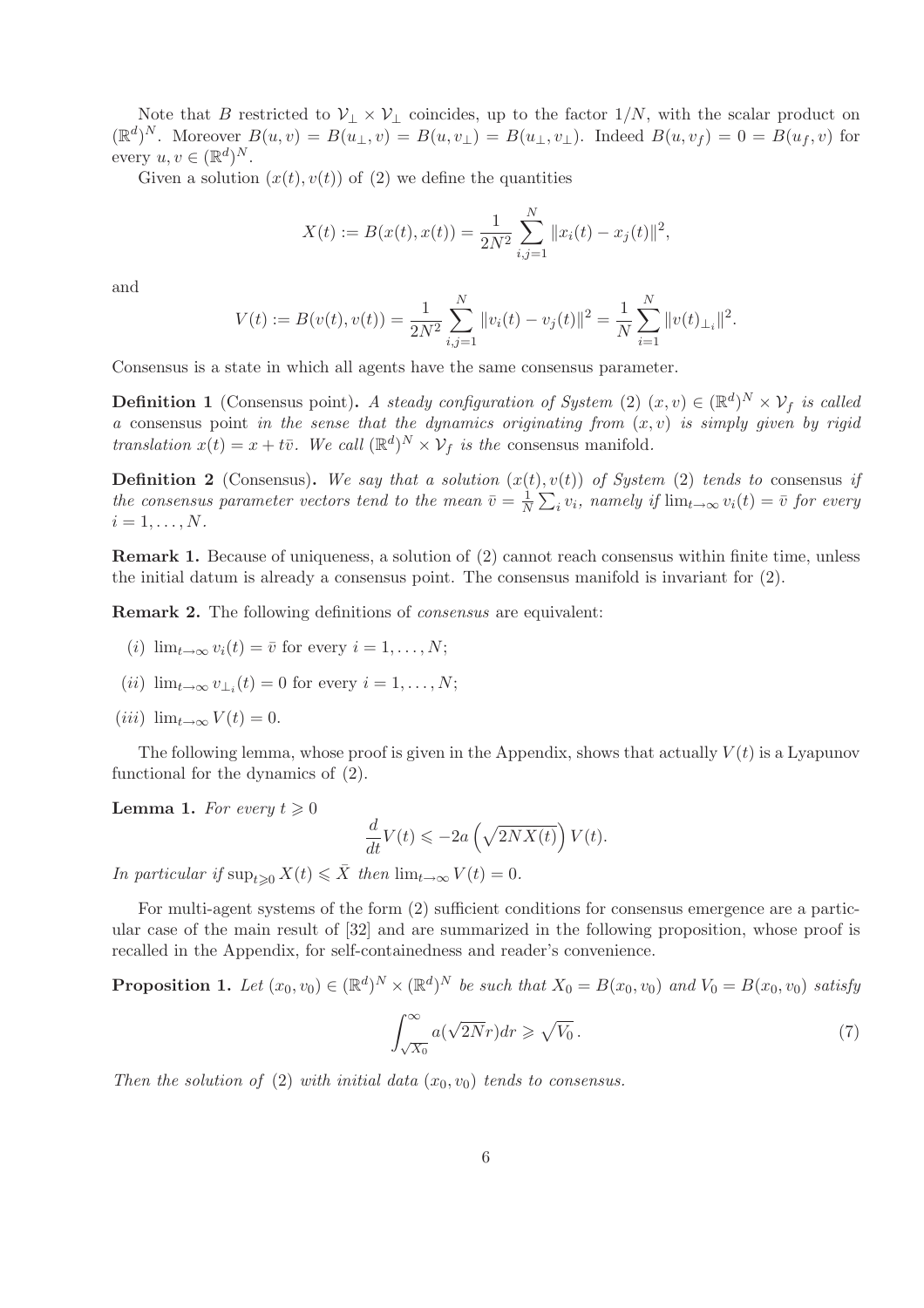In the following we call the subset of  $(\mathbb{R}^d)^N \times (\mathbb{R}^d)^N$  satisfying (7) the *consensus region*, which represents the basin of attraction of the consensus manifold. Notice that the condition (7) is actually satisfied as soon as  $V_0$  and  $X_0$  are sufficiently small, i.e., the system has initially sufficient concentration in the consensus parameters and in the main states.

Although consensus forms a rigidly translating stable pattern for the system and represents in some sense a "convenient" choice for the group, there are initial conditions for which the system does not tend to consensus, as the following example shows.

Example 1 (Cucker–Smale system: two agents on the line). *Consider the Cucker–Smale system* (2)*-* (3) *in the case of two agents moving on*  $\mathbb R$  *with position and velocity at time t,*  $(x_1(t), v_1(t))$  *and*  $(x_2(t), v_2(t))$ *. Assume for simplicity that*  $\beta = 1, K = 2$ *, and*  $\sigma = 1$ *. Let*  $x(t) = x_1(t) - x_2(t)$  *be the relative main state and*  $v(t) = v_1(t) - v_2(t)$  *be the relative consensus parameter. Equation* (2), then *reads*

$$
\begin{cases} \dot{x} = v \\ \dot{v} = -\frac{v}{1 + x^2} \end{cases}
$$

with initial conditions  $x(0) = x_0$  and  $v(0) = v_0 > 0$ . The solution of this system can be found by direct *integration, as from*  $\dot{v} = -\dot{x}/(1+x^2)$  *we have* 

$$
v(t) - v_0 = -\arctan x(t) + \arctan x_0.
$$

*If the initial conditions satisfy*  $\arctan x_0 + v_0 < \pi/2$  *then the relative main state*  $x(t)$  *is bounded uniformly by* tan (arctan  $x_0 + v_0$ ), satisfying the sufficient boundedness condition on the space variables *in Lemma 1 for consensus.*

*On the other hand, whenever*  $\arctan x_0 + v_0 > \pi/2$ , which implies  $\arctan x_0 + v_0 \ge \pi/2 + \varepsilon$  for *some*  $\varepsilon > 0$ , the consensus parameter  $v(t)$  *remains bounded away from* 0 *for every time, since* 

 $v(t) = -\arctan x(t) + \arctan x_0 + v_0 \ge \pi/2 - \arctan x(t) + \varepsilon \ge \varepsilon > 0,$ 

*for every*  $t > 0$ *. In other words, the system does not tend to consensus.* 

Control of the Cucker-Smale model. When the consensus in a group of agents is not achieved by self-organization of the group, as in Example 1, it is natural to ask whether it is possible to induce the group to reach it by means of an external action. In this sense we introduce the notion of *organization via intervention*. We consider the system (2) of N interacting agents, in which the dynamics of every agent are moreover subject to the action of an external field. Admissible controls, accounting for the external field, are measurable functions  $u = (u_1, \ldots, u_N) : [0, +\infty) \to (\mathbb{R}^d)^N$  satisfying the  $\ell_1^N - \ell_2^d$ -norm constraint

$$
\sum_{i=1}^{N} \|u_i(t)\| \leqslant M,
$$
\n(8)

for every  $t > 0$ , for a given positive constant M. The time evolution of the state is governed by

$$
\begin{cases}\n\dot{x}_i(t) = v_i(t), \\
\dot{v}_i(t) = \frac{1}{N} \sum_{j=1}^N a(||x_j(t) - x_i(t)||)(v_j(t) - v_i(t)) + u_i(t),\n\end{cases}
$$
\n(9)

for  $i = 1, ..., N$ , and  $x_i \in \mathbb{R}^d$ ,  $v_i \in \mathbb{R}^d$ . In matrix notation, the above system can be written as

$$
\begin{cases} \dot{x} = v \\ \dot{v} = -L_x v + u, \end{cases} \tag{10}
$$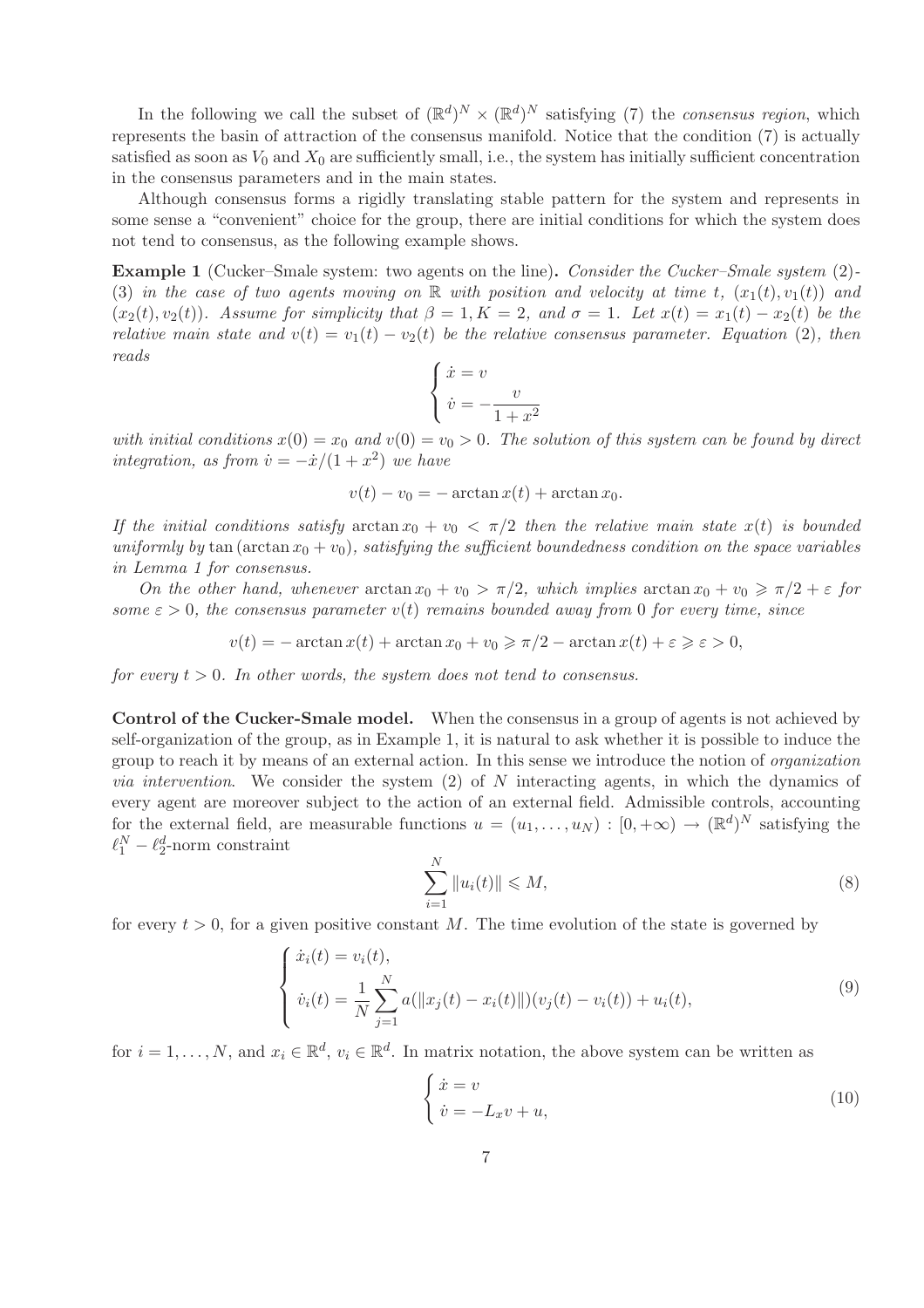where  $L_x$  is the Laplacian defined in Section 1.2.

Our aim is then to find admissible controls steering the system to the consensus region in finite time. In particular, we shall address the question of quantifying the minimal amount of intervention one external policy maker should use on the system in order to lead it to consensus, and we formulate a practical strategy to approach optimal interventions.

Our first approach will be a *greedy* one, in the sense that we will design a *feedback control* which will optimize instantaneously three fundamental quantities:

- (i) it has the minimal amount of components active at each time;
- (ii) it has the minimal amount of switchings equispaced in time within the finite time interval to reach the consensus region;
- (iii) it maximizes at each switching time the rate of decay of the Lyapunov functional measuring the distance to the consensus region.

This approach models the situation where the external policy maker is actually not allowed to predict future developments and has to make optimal decisions based on instantaneous configurations. Note that a componentwise sparse feedback control as in (i) is more realistic and convenient in practice than a control simultaneously active on more or even all agents, because it requires acting only on at most one agent, at every instant of time. The adaptive and instantaneous rule of choice of the controls is based on a variational criterion involving  $\ell_1^N - \ell_2^d$ -norm penalization terms. Since however such *componentwise sparse controls* are likely to be *chattering*, i.e., requiring an infinite number of changes of the active control component over a bounded interval of time, we will also have to pay attention in deriving control strategies with property (ii), which are as well sparse in time, and we therefore call them *time sparse controls*.

Our second approach is based on a finite time optimal control problem where the minimization criterion is a combination of the distance from consensus and of the  $\ell_1^N - \ell_2^d$ -norm of the control. Such an optimization models the situation where the policy maker is actually allowed to make deterministic future predictions of the development. We show that componentwise sparse solutions are again likely to be the most favorable.

The rest of the paper is organized as follows: Section 2 is devoted to establishing sparse feedback controls stabilizing System (9) to consensus. We investigate the construction of componentwise and time sparse controls. In Section 3 we discuss in which sense the proposed sparse feedback controls have actually optimality properties and we address a general notion of complexity for consensus problems. In Section 4 we we combine the results of the previous sections with a local controllability result near the consensus manifold in order to prove global sparse controllability of Cucker-Smale consensus models. We study the sparsity features of solutions of a finite time optimal control of Cucker-Smale consensus models in Section 5 and we establish that the lacunarity of their sparsity is related to the codimension of certain manifolds. The paper is concluded by an Appendix which collects some of the merely technical results of the paper.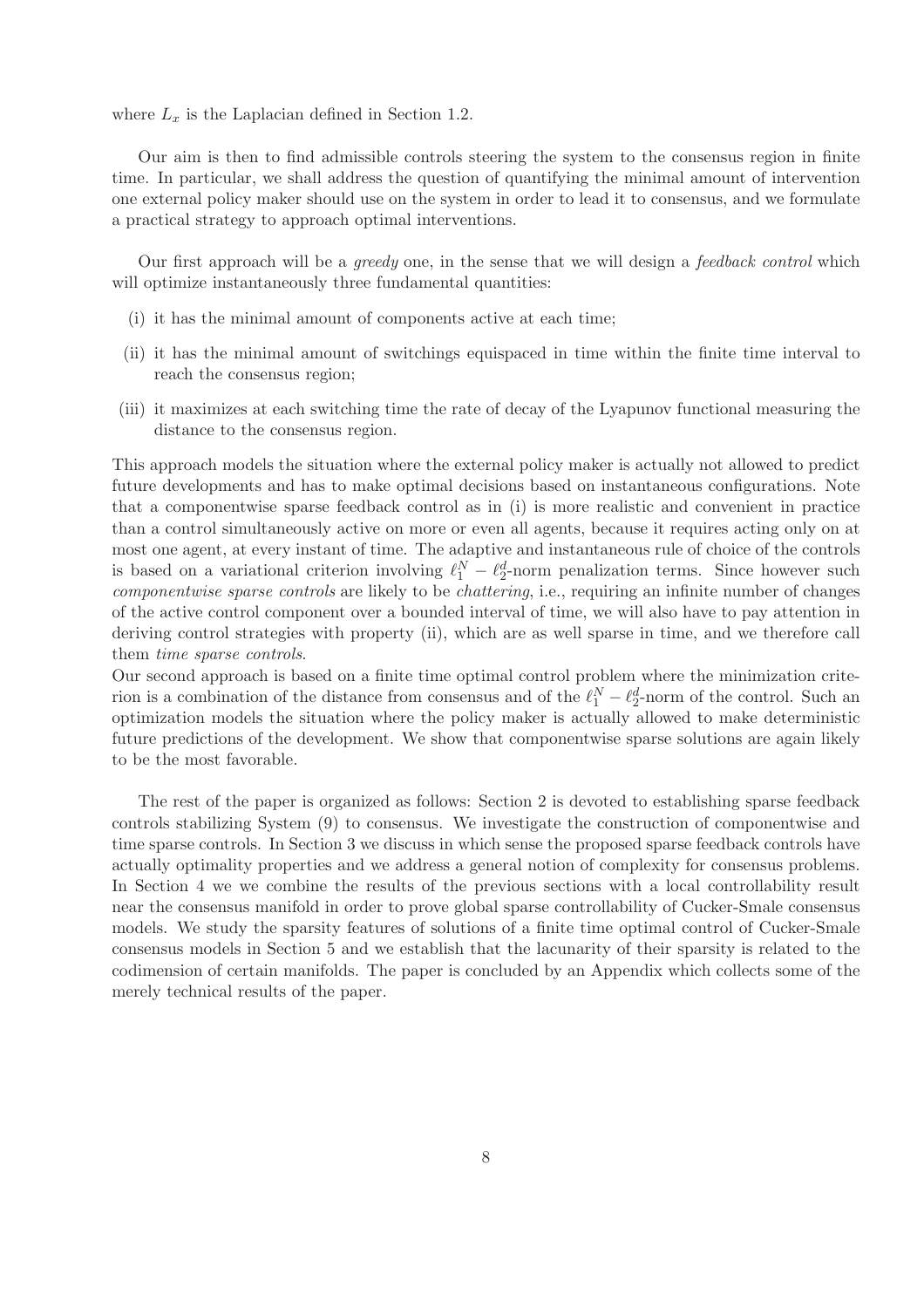### 2 Sparse Feedback Control of the Cucker-Smale Model

#### 2.1 A first result of stabilization

Note first that if the integral  $\int_0^\infty a(r)dr$  diverges then every pair  $(X, V) > 0$  satisfies (7), in other words the interaction between the agents is so strong that the system will reach the consensus no matter what the initial conditions are. In this section we are interested in the case where consensus does not arise autonomously therefore throughout this section we will assume that

$$
a \in L^1(0, +\infty).
$$

As already clarified in Lemma 1 the quantity  $V(t)$  is actually a Lyapunov functional for the uncontrolled System (2). For the controlled System (9) such quantity actually becomes dependent on the choice of the control, which can nevertheless be properly optimized. As a first relevant and instructive observation we prove that an appropriate choice of the control law can always stabilize the system to consensus.

**Proposition 2.** For every  $M > 0$  and initial condition  $(x_0, v_0) \in (\mathbb{R}^d)^N \times (\mathbb{R}^d)^N$ , the feedback control *defined pointwise in time by*  $u(t) = -\alpha v_{\perp}(t)$ , with  $0 < \alpha \leq \frac{M}{N\sqrt{B(t)}}$  $\frac{M}{N\sqrt{B(v_0,v_0)}},$  satisfies the constraint (8) for *every*  $t \geq 0$  *and stabilizes the system* (9) *to consensus in infinite time.* 

*Proof.* Consider the solution of (9) with initial data  $(x_0, v_0)$  associated with the feedback control  $u = -\alpha v_{\perp}$ , with  $0 < \alpha \leqslant \frac{M}{N\sqrt{B(n)}}$  $\frac{M}{N\sqrt{B(v_0,v_0)}}$ . Then, by non-negativity of  $L_x$ ,

$$
\frac{d}{dt}V(t) = \frac{d}{dt}B(v(t), v(t))
$$
\n
$$
= -2B(L_xv(t), v(t)) + 2B(u(t), v(t))
$$
\n
$$
\leq 2B(u(t), v(t))
$$
\n
$$
= -2\alpha B(v_{\perp}(t), v_{\perp}(t))
$$
\n
$$
= -2\alpha V(t).
$$

Therefore  $V(t) \leqslant e^{-2\alpha t} V(0)$  and  $V(t)$  tends to 0 exponentially fast as  $t \to \infty$ . Moreover

$$
\sum_{i=1}^{N} ||u_i(t)|| \leq \sqrt{N} \sqrt{\sum_{i=1}^{N} ||u_i(t)||^2} = \alpha \sqrt{N} \sqrt{\sum_{i=1}^{N} ||v_{\perp} (t)||^2} = \alpha N \sqrt{V(t)} \leq \alpha N \sqrt{V(0)} = M,
$$

 $\Box$ 

and thus the control is admissible.

In other words the system (8)-(9) is semi-globally feedback stabilizable. Nevertheless this result has a merely theoretical value: the feedback stabilizer  $u = -\alpha v_{\perp}$  is not convenient for practical purposes since it requires to act at every instant of time on all the agents in order to steer the system to consensus, which may require a large amount of instantaneous communications. In what follows we address the design of more economical and practical feedback controls which can be both componentwise and time sparse.

#### 2.2 Componentwise sparse feedback stabilization

We introduce here a variational principle leading to a componentwise sparse stabilizing feedback law.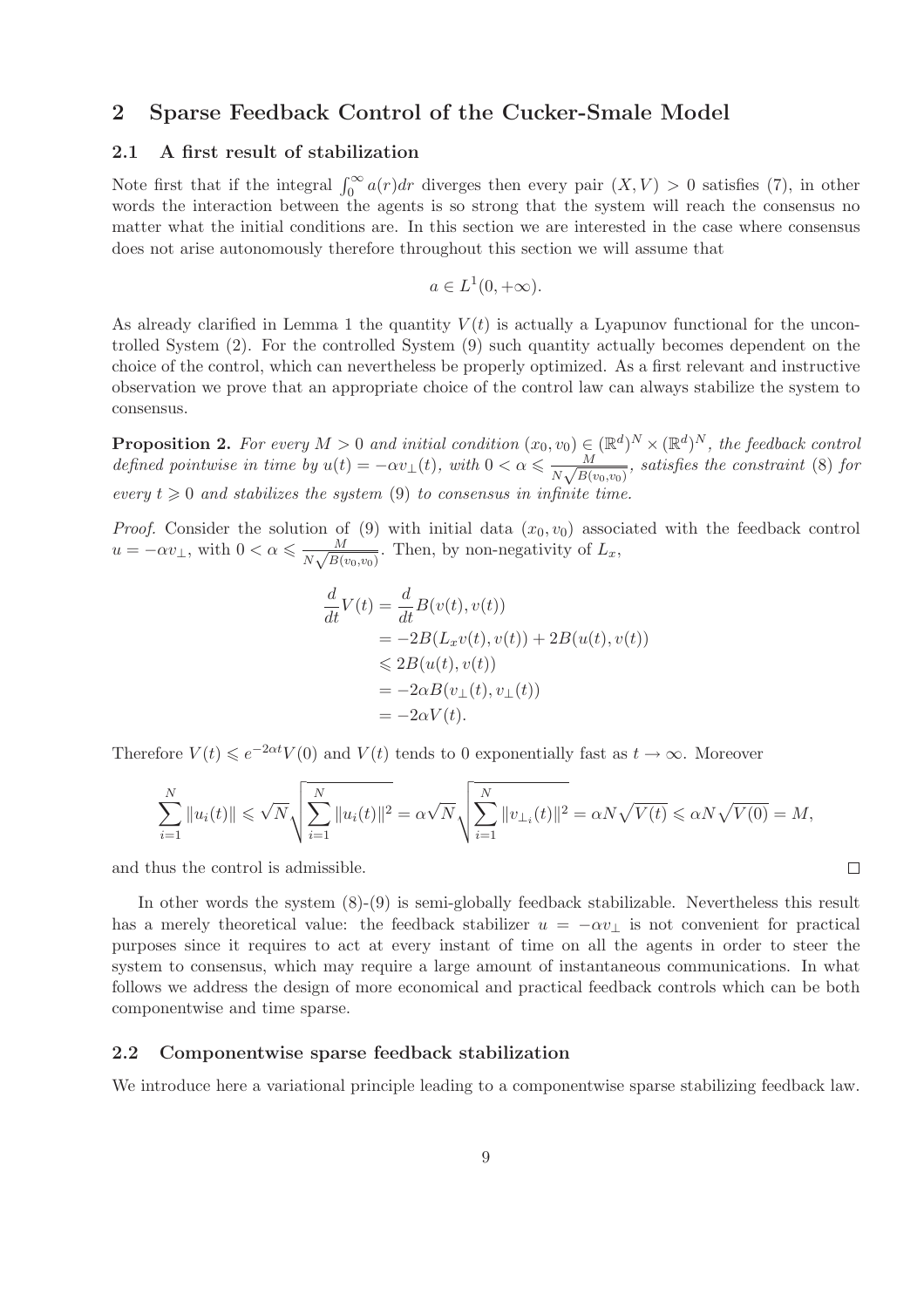**Definition 3.** For every  $M > 0$  and every  $(x, v) \in (\mathbb{R}^d)^N \times (\mathbb{R}^d)^N$ , let  $U(x, v)$  be defined as the set *of solutions of the variational problem*

$$
\min\left(B(v, u) + \gamma(B(x, x))\sum_{i=1}^{N} ||u_i||\right) \quad subject \ to \ \sum_{i=1}^{N} ||u_i|| \leq M,
$$
\n(11)

*where*

$$
\gamma(X) = \int_{\sqrt{X}}^{\infty} a(\sqrt{2N}r) dr.
$$
\n(12)

The meaning of (11) is the following. Minimizing the component  $B(v, u) = B(v_{\perp}, u)$  means that, at every instant of time, the control  $u \in U(x, v)$  is of the form  $u = -\alpha \cdot v_+$ , for some  $\alpha = (\alpha_1, \ldots, \alpha_N)$ sequence of nonnegative scalars. Hence it acts as an additional force which pulls the particles towards having the same mean consensus parameter. Imposing additional  $\ell_1^N - \ell_2^d$ -norm constraints has the function of enforcing *sparsity*, i.e., most of the  $\alpha_i$ 's will turn out to be zero, as we will in more detail clarify below. Eventually, the threshold  $\gamma(X)$  is chosen in such a way that the control switches-off as soon as the criterion (7) gets fulfilled.

The componentwise sparsity feature of feedback controls  $u(x, v) \in U(x, v)$  is analyzed in the next remark, where we make explicit the set  $U(x, v)$  according to the value of  $(x, v)$  in a partition of the space  $(\mathbb{R}^d)^N \times (\mathbb{R}^d)^N$ .

**Remark 3.** First of all, it is easy to see that, for every  $(x, v) \in (\mathbb{R}^d)^N \times (\mathbb{R}^d)^N$  and every element  $u(x, v) \in U(x, v)$  there exist nonnegative real numbers  $\alpha_i$ s such that

$$
u_i(x,v) = \begin{cases} 0 & \text{if } v_{\perp_i} = 0, \\ -\alpha_i \frac{v_{\perp_i}}{\|v_{\perp_i}\|} & \text{if } v_{\perp_i} \neq 0, \end{cases}
$$
 (13)

where  $0 \leqslant \sum_{i=1}^{N} \alpha_i \leqslant M$ .

The componentwise sparsity of u depends on the possible values that the  $\alpha_i$ 's may take in function of  $(x, v)$ . Actually, the space  $(\mathbb{R}^d)^N \times (\mathbb{R}^d)^N$  can be partitioned in the union of the four disjoint subsets  $\mathcal{C}_1, \mathcal{C}_2, \mathcal{C}_3$ , and  $\mathcal{C}_4$  defined by

$$
C_1 = \{ (x, v) \in (\mathbb{R}^d)^N \times (\mathbb{R}^d)^N \mid B(v, v) < \gamma (B(x, x))^2 \},
$$
  
\n
$$
C_2 = \{ (x, v) \in (\mathbb{R}^d)^N \times (\mathbb{R}^d)^N \mid B(v, v) = \gamma (B(x, x))^2 \},
$$

- $\mathcal{C}_3 = \{(x, v) \in (\mathbb{R}^d)^N \times (\mathbb{R}^d)^N \mid B(v, v) > \gamma(B(x, x))^2$ , and there exists a unique  $i \in \{1, ..., N\}$  such that  $||v_{\perp_i}|| > ||v_{\perp_j}||$  for every  $j \neq i$ ,
- $\mathcal{C}_4 = \{(x, v) \in (\mathbb{R}^d)^N \times (\mathbb{R}^d)^N \mid B(v, v) > \gamma(B(x, x))^2 \text{ and there exist } k \geqslant 2 \text{ and } i_1, \ldots, i_k \in \{1, \ldots, N\}$ such that  $||v_{\perp_{i_1}}|| = \cdots = ||v_{\perp_{i_k}}||$  and  $||v_{\perp_{i_1}}|| > ||v_{\perp_j}||$  for every  $j \notin \{i_1, \ldots, i_k\}$ .

The subsets  $C_1$  and  $C_3$  are open, and the complement  $(C_1 \cup C_3)^c$  has Lebesgue measure zero. Moreover for every  $(x, v) \in C_1 \cup C_3$ , the set  $U(x, v)$  is single valued and its value is a sparse vector with at most one nonzero component. More precisely, one has  $U|_{\mathcal{C}_1} = \{0\}$  and  $U|_{\mathcal{C}_3} = \{(0, \ldots, 0, -Mv_{\perp_i} / ||v_{\perp_i}||, 0, \ldots, 0)\}$ for some unique  $i \in \{1, \ldots, N\}$ .

If  $(x, v) \in C_2 \cup C_4$  then a control in  $U(x, v)$  may not be sparse: indeed in these cases the set  $U(x, v)$ consists of all  $u = (u_1, \ldots, u_N) \in (\mathbb{R}^d)^N$  such that  $u_i = -\alpha_i v_{\perp_i}/||v_{\perp_i}||$  for every  $i = 1, \ldots, N$ , where the  $\alpha_i$ 's are nonnegative real numbers such that  $0 \leq \sum_{i=1}^N \alpha_i \leq M$  whenever  $(x, v) \in C_2$ , and  $\sum_{i=1}^N \alpha_i = M$ whenever  $(x, v) \in C_4$ .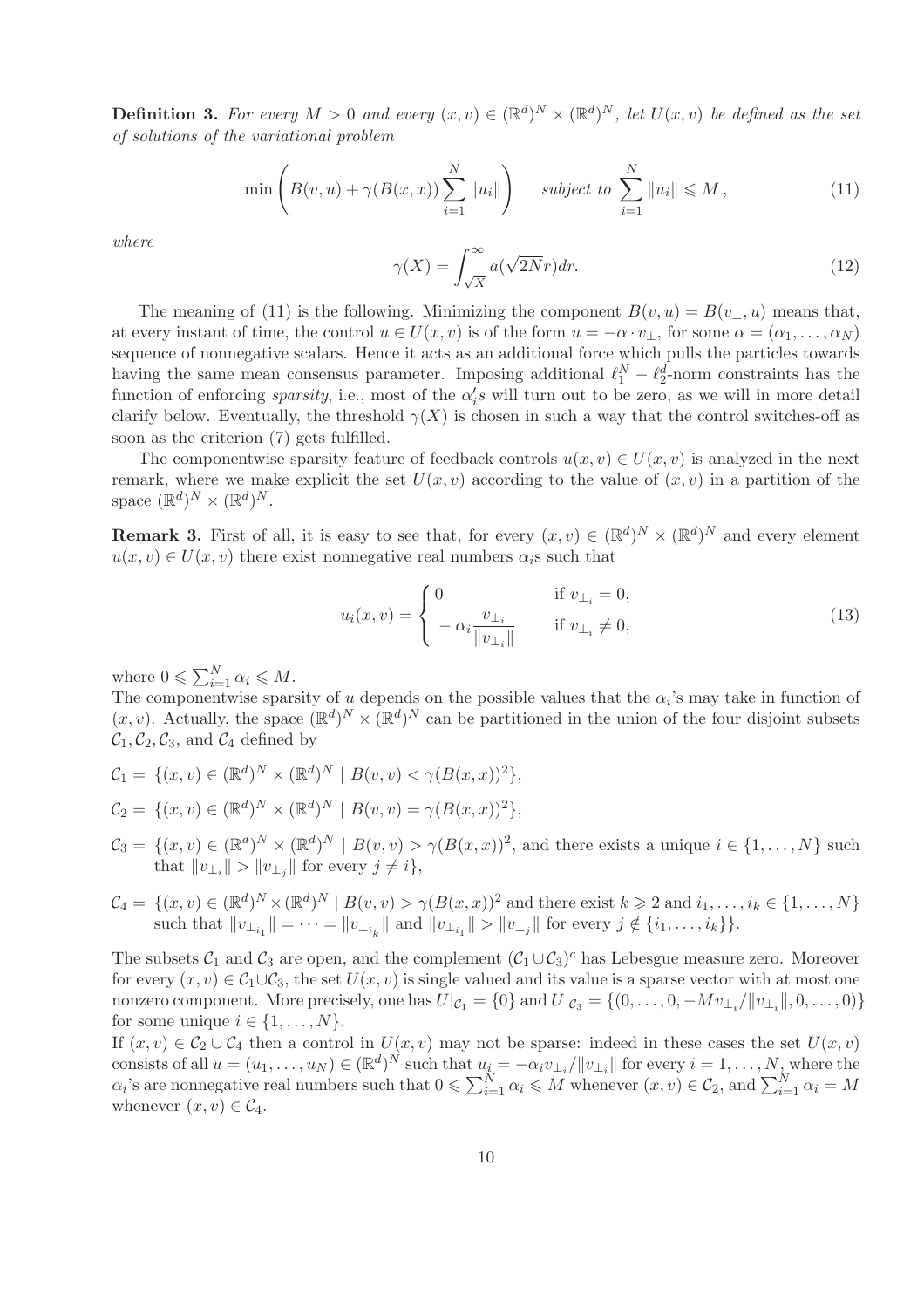By showing that the choice of feedback controls as in Definition 3 optimizes the Lyapunov functional  $V(t)$ , we can again prove convergence to consensus.

**Theorem 1.** For every  $(x, v) \in (\mathbb{R}^d)^N \times (\mathbb{R}^d)^N$ , and  $M > 0$ , set  $F(x, v) = \{(v, -L_x v + u) \mid u \in$  $U(x, v)$ , where  $U(x, v)$  is as in Definition 3. Then for every initial datum  $(x_0, v_0) \in (\mathbb{R}^d)^N \times (\mathbb{R}^d)^N$ , *the differential inclusion*

$$
(\dot{x}, \dot{v}) \in F(x, v) \tag{14}
$$

*with initial condition*  $(x(0), v(0)) = (x_0, v_0)$  *is well-posed and its solutions converge to consensus as t tends to*  $+\infty$ *.* 

**Remark 4.** By definition of the feedback controls  $u(x, v) \in U(x, v)$ , and from Remark 3, it follows that, along a closed-loop trajectory, as soon as  $V(t)$  is small enough with respect to  $\gamma(B(x, x))$  the trajectory has entered the consensus region defined by (7). From this point in time no action is further needed to stabilize the system, since Proposition 1 ensures then that the system is naturally stable to consensus. In particular the control switches-off automatically by being set to 0 forever. It follows from the proof of Theorem 1 below that the time  $T$  needed to steer the system to the consensus region is not larger than  $\frac{N}{M}(\sqrt{V(0)} - \gamma(\bar{X}))$ , where  $\gamma$  is defined by (12), and  $\bar{X} = 2X(0) + \frac{N^4}{2M^2}V(0)^2$ .

*Proof of Theorem 1.* First of all we prove that  $(14)$  is well-posed, by using general existence results of the theory of differential inclusions (see e.g.  $[1,$  Theorem 2.1.3]). For that we address the following steps:

- being the set  $F(x, v)$  non-empty, closed, and convex for every  $(x, v) \in (\mathbb{R}^d)^N \times (\mathbb{R}^d)^N$  (see Remark 3), we show that  $F(x, v)$  is upper semi-continuous; this will imply local existence of solutions of (14);
- we will then argue the global extension of these solutions for every  $t \geq 0$  by the classical theory of ODE's, as it is sufficient to remark that there exist positive constants  $c_1, c_2$  such that  $||F(x, v)|| \leq c_1 ||v|| + c_2.$

Let us address the upper semi-continuity of  $F(x, v)$ , that is for every  $(x_0, v_0)$  and for every  $\varepsilon > 0$  there exists  $\delta > 0$  such that

$$
F(B_{\delta}(x_0,v_0)) \subset B_{\varepsilon}(F(x_0,v_0)),
$$

where  $B_\delta(y)$ ,  $B_\varepsilon(y)$  are the balls of  $(\mathbb{R}^d)^N \times (\mathbb{R}^d)^N$  centered in y with radius  $\delta$  and  $\varepsilon$  respectively. As the composition of upper semi-continuous functions is upper semi-continuous (see [1, Proposition 1.1.1]), then it is sufficient to prove that  $U(x, v)$  is upper semi continuous. For every  $(x, v) \in C_1 \cup C_3$ ,  $U(x, v)$ is single valued and continuous. If  $(x, v) \in C_2$  then there exist  $i_1, \ldots, i_k$  such that  $||v_{\perp_{i_1}}|| = \cdots =$  $||v_{\perp_{i_k}}||$  and  $||v_{\perp_{i_1}}|| > ||v_{\perp_l}||$  for every  $l \notin \{i_1, \ldots, i_k\}$ . If  $\delta < \min_{l \notin \{i_1, \ldots, i_k\}} \left( ||v_{\perp_{i_1}}|| - ||v_{\perp_l}|| \right)$  $\int$  then  $U(B_\delta(x, v)) = U(x, v)$  hence, in particular, it is upper semi continuous. With a similar argument it is possible to prove that  $U(x, v)$  is upper semi continuous for every  $(x, v) \in C_4$ . This establishes the well-posedness of (14).

Now, let  $(x(\cdot), v(\cdot))$  be a solution of (14). Let T the minimal time needed to reach the consensus, that is T is the smallest number such that  $V(T) = \gamma(X(T))^2$ , with the convention that  $T = +\infty$  if the system does not reach consensus. Let  $t \in (0,T)$ , then  $V(t) > \gamma(X(t))^2$ . Thus the trajectory  $(x(\cdot), v(\cdot))$ is in  $\mathcal{C}_3$  or  $\mathcal{C}_4$  and there exist indices  $i_1, \ldots, i_k$  in  $\{1, \ldots, N\}$  such that  $||v_{\perp_{i_1}}(t)|| = \cdots = ||v_{\perp_{i_k}}(t)||$  and  $||v_{\perp_{i_1}}(t)|| > ||v_{\perp_j}(t)||$  for every  $j \notin \{i_1, \ldots, i_k\}$ . Hence if  $u(t) \in U(x(t), v(t))$  then

$$
u_j(t) = \begin{cases} -\alpha_j \frac{v_{\perp_j}(t)}{\|v_{\perp_j}(t)\|} & \text{if } j \in \{i_1, \ldots, i_k\}, \\ 0 & \text{otherwise,} \end{cases}
$$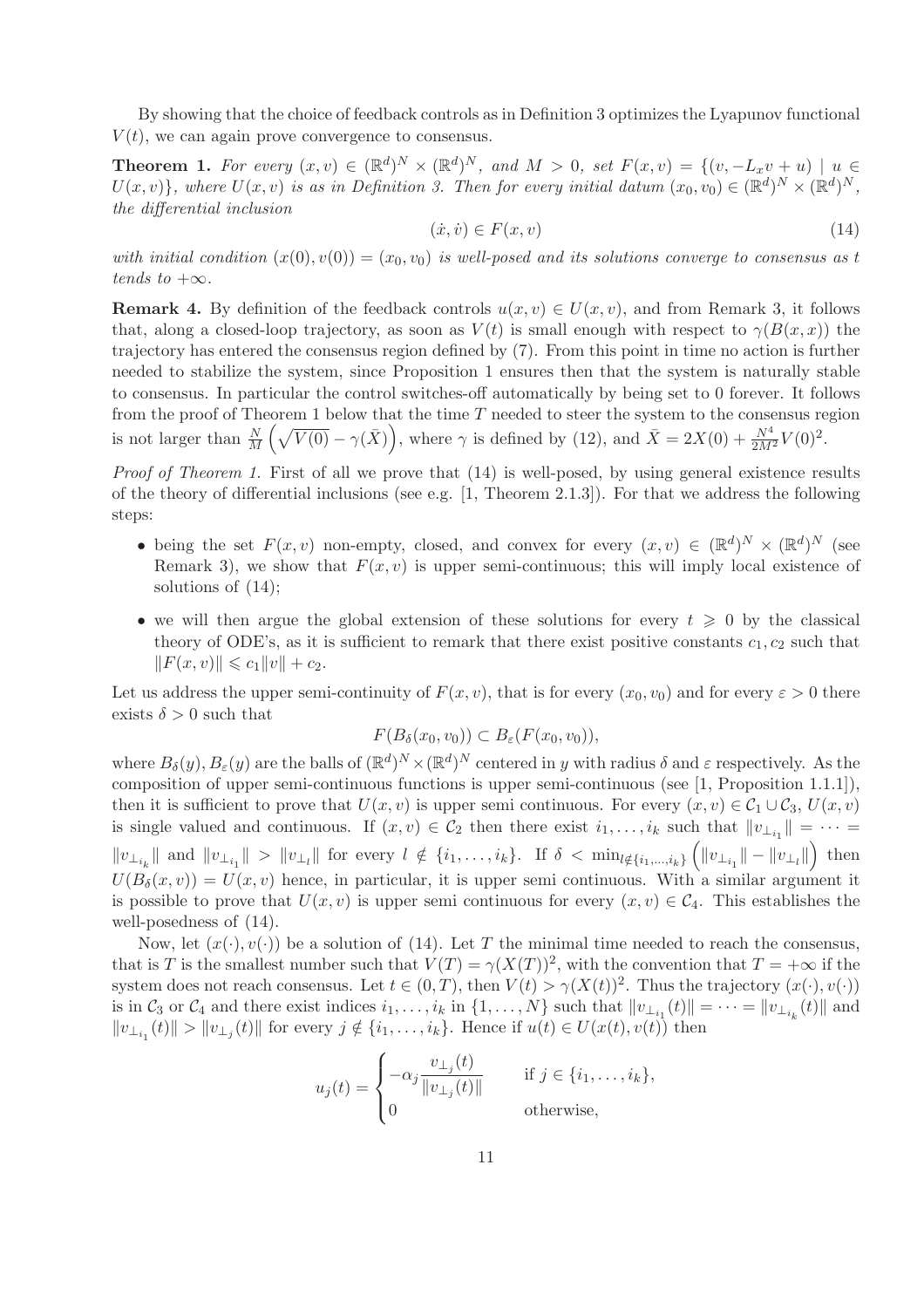where  $\sum_{j=1}^{k} \alpha_{i_j} = M$ . Then,

$$
\frac{d}{dt}V(t) = \frac{d}{dt}B(v(t), v(t))
$$
\n
$$
\leq 2B(u(t), v(t))
$$
\n
$$
= \frac{2}{N} \sum_{i=1}^{N} \langle u_i(t), v_{\perp_i}(t) \rangle
$$
\n
$$
= -\frac{2}{N} \sum_{j=1}^{k} \alpha_{i_j} ||v_{\perp_{i_j}}(t)||
$$
\n
$$
= -2\frac{M}{N} ||v_{\perp_{i_1}}(t)||
$$
\n
$$
\leq -2\frac{M}{N}\sqrt{V(t)}.
$$
\n(15)

For clarity, notice that in the last inequality we used the maximality of  $||v_{\perp_{i_1}}(t)||$  for which

$$
\frac{N}{N^2}||v_{\perp_{i_1}}(t)||^2 \geqslant \frac{1}{N^2}\sum_{j=1}^N ||v_{\perp_j}(t)||^2,
$$

or

$$
\frac{\sqrt{N}}{N} \|v_{\perp_{i_1}}(t)\| \geqslant \frac{1}{\sqrt{N}} \left( \frac{1}{N} \sum_{j=1}^N \|v_{\perp_j}(t)\|^2 \right)^{1/2},
$$

and eventually

$$
-\frac{1}{N}\|v_{\perp_{i_1}}(t)\|\leqslant -\frac{1}{N}\sqrt{V(t)}.
$$

Let  $V_0 = V(0)$  and  $X_0 = X(0)$ . It follows from Lemma 5 in Appendix, or simply by direct integration, that

$$
V(t) \leqslant \left(\sqrt{V_0} - \frac{M}{N}t\right)^2,\tag{16}
$$

and

$$
X(t) \leq 2X_0 + \frac{N^4}{2M^2} V_0^2 = \bar{X}.
$$

Note that the time  $T$  needed to steer the system in the consensus region is not larger than

$$
T_0 = \frac{N}{M} \left( \sqrt{V_0} - \gamma(\bar{X}) \right),\tag{17}
$$

and in particular it is finite. Indeed, for every  $t > T_0$  we have

$$
\sqrt{V(t)} < \sqrt{V(T_0)} \leqslant \sqrt{V_0} - \frac{M}{N} T_0 = \gamma(\bar{X}) \leqslant \gamma(X(t)),
$$

and Proposition 1, in particular (7), implies that the system is in the consensus region.

Since we have  $V(t) = B(v(t), v(t)) < \gamma(X(t))^2$  for every  $t \geq T$ , it follows that  $(x(t), v(t)) \in C_1$ , which implies that  $U(x(t), v(t)) = \{0\}$ . Then by Lemma 1 we infer that  $V(t)$  tends to 0.

Within the set  $U(x, v)$  as in Definition 3, which in general does not contain only sparse solutions, there are actually selections with maximal sparsity.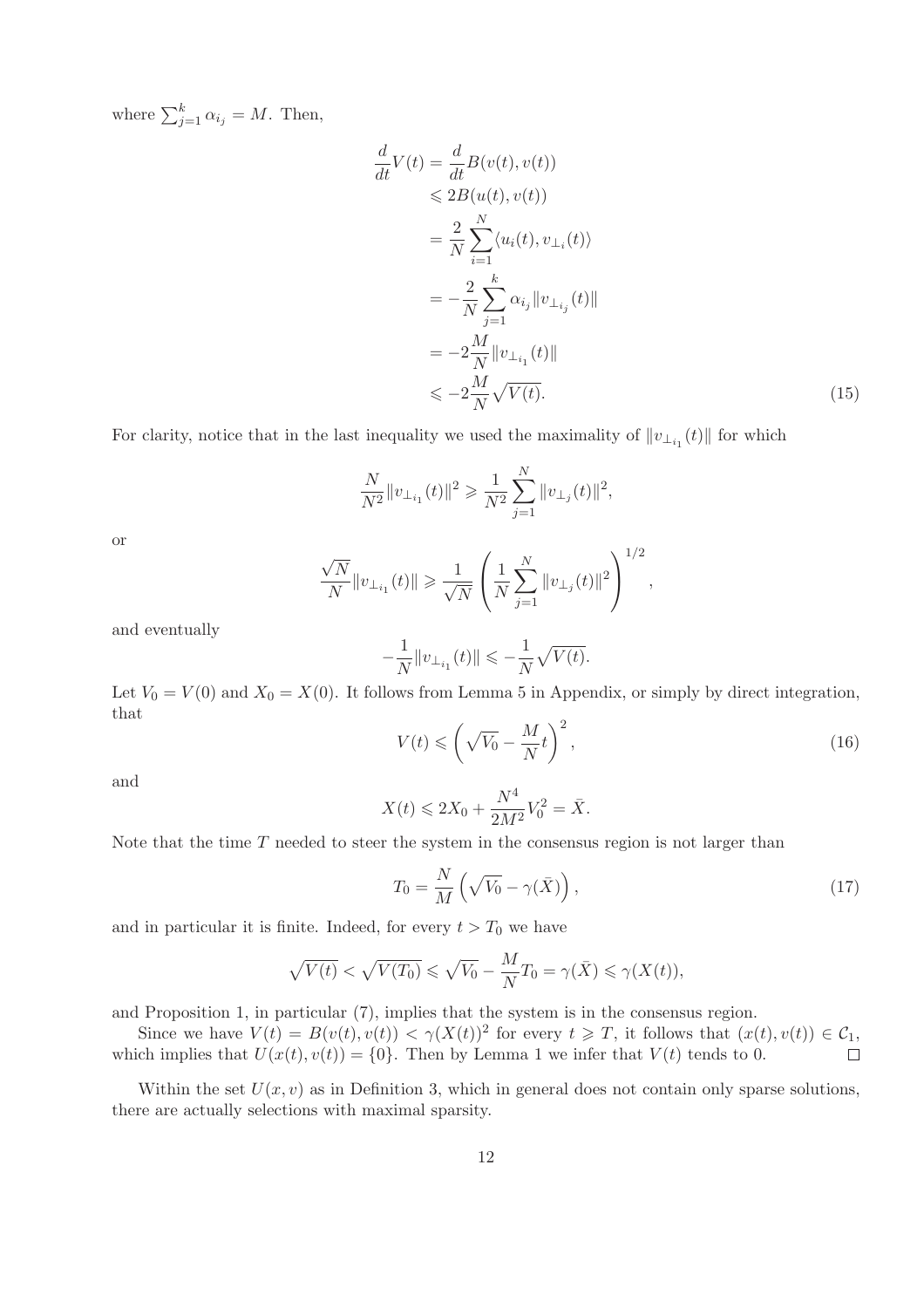**Definition 4.** We select the componentwise sparse feedback control  $u^{\circ} = u^{\circ}(x, v) \in U(x, v)$  according *to the following criterion:*

- *if*  $B(v, v) < \gamma(x)^2$ , then  $u^{\circ} = 0$ ,
- *if*  $B(v, v) \ge \gamma (B(x, x))^2$ , let  $i \in \{1, ..., N\}$  be the smallest index such that

 $||v_{\perp_i}|| \ge \gamma(B(x, x))$  *and*  $||v_{\perp_i}|| \ge ||v_{\perp_j}||$  *for every*  $j = 1, ..., N$ ,

*then*

$$
u_i^\circ = -M \frac{v_{\perp_i}}{\|v_{\perp_i}\|}, \quad \text{and} \quad u_j^\circ = 0 \quad \textit{for every } j \neq i.
$$

We would like to prove that actually there exists a solution to (14) which uses exclusively the componentwise sparse control  $u^{\circ}$  as in Definition 4, i.e.,

$$
z(t) = z_0 + \int_0^t \left( f(z(s)) + u^\circ(z(s)) \right) ds, \quad z = (x, v), \quad f(z) = (v, -L_x v), \tag{18}
$$

is an absolutely continuous solution of (14) in the sense of Clarke, Ledyaev, Sontag, and Subbotin [12]. To do that, we will first construct piecewise  $C<sup>1</sup>$  solutions by sampling in time the componentwise sparse feedback control  $u^{\circ}$ , and then we will show, by a compactness argument, that such sampled solutions actually converge uniformly to the one in (18). In particular we shall prove in Section 2.4 the following formal statement.

Theorem 2. *For every* M > 0 *there exists a solution of* (14) *associated with the componentwise sparse control* u ◦ *as defined in Definition 4.*

Let us stress that, as a byproduct of our analysis, we shall eventually construct practical feedback controls which are both *componentwise* and *time sparse*.

#### 2.3 Time sparse feedback stabilization

Theorem 1 gives the existence of a feedback control whose behavior may be, in principle, very complicated and that may be nonsparse. In this section we are going to exploit the variational principle (11) to give an explicit construction of a piecewise constant and componentwise sparse control steering the system to consensus. The idea is to take a selection of a feedback in  $U(x, v)$  which has *at most one nonzero component* for every  $(x, v) \in (\mathbb{R}^d)^N \times (\mathbb{R}^d)^N$ , as in Definition 4, and then sample it to avoid *chattering* phenomena (see, e.g., [69]).

The following definition of solution for discontinuous feedback has been given in [12].

**Definition 5** (Sampling solution). Let  $U \subset \mathbb{R}^m$ ,  $f : \mathbb{R}^n \times U \mapsto f(x, u)$  be continuous and locally *Lipschitz in* x *uniformly on compact subset of*  $\mathbb{R}^n \times U$ . Given a feedback  $u : \mathbb{R}^n \to U$ ,  $\tau > 0$ , and  $x_0 \in \mathbb{R}^n$  *we define the* sampling solution *of the differential system* 

$$
\dot{x} = f(x, u(x)), \quad x(0) = x_0,
$$

as the continuous (actually piecewise  $C^1$ ) function  $x : [0, T] \to \mathbb{R}^n$  solving recursively for  $k \geq 0$ 

$$
\dot{x}(t) = f(x(t), u(x(k\tau))), \quad t \in [k\tau, (k+1)\tau]
$$

*using as initial value*  $x(k\tau)$ *, the endpoint of the solution on the preceding interval, and starting with*  $x(0) = x_0$ *. We call*  $\tau$  *the* sampling time*.*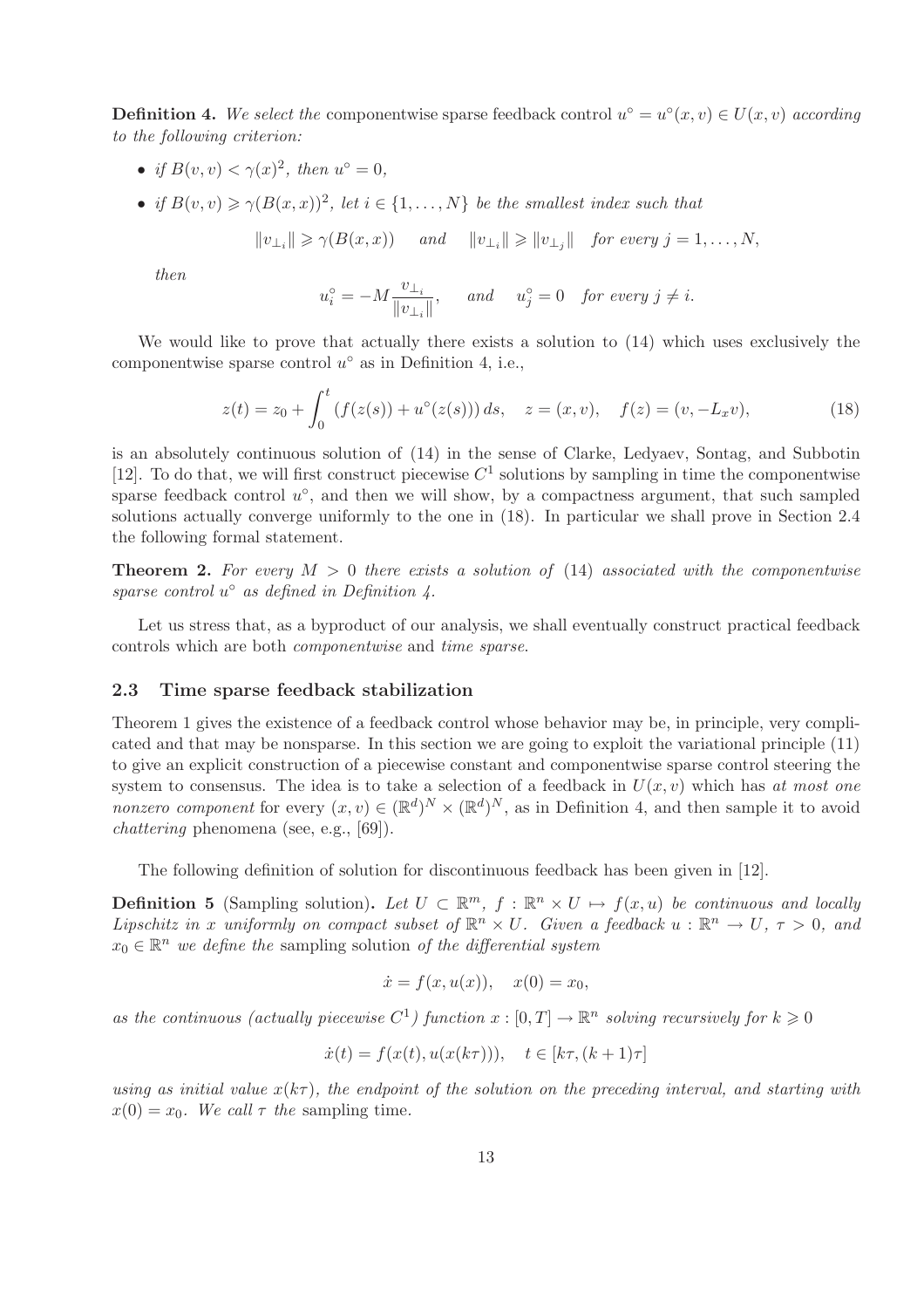**Theorem 3.** Fix  $M > 0$  and consider the control  $u^{\circ}$  law given by Definition 4. Then for every initial *condition*  $(x_0, v_0) \in (\mathbb{R}^d)^N \times (\mathbb{R}^d)^N$  *there exists*  $\tau_0 > 0$  *small enough, such that for all*  $\tau \in (0, \tau_0]$  *the sampling solution of* (9) *associated with the control*  $u^{\circ}$ , the sampling time  $\tau$ , and initial datum  $(x_0, v_0)$ *reaches the consensus region in finite time.*

**Remark 5.** The maximal sampling time  $\tau_0$  depends on the number of agents N, the  $\ell_1^N - \ell_2^d$ -norm bound M on the control, the initial conditions  $(x_0, v_0)$ , and the rate of communication function  $a(\cdot)$ . The precise bounding condition (19) is given in the proof below. Moreover, as in Remark 4, the sampled control is switched-off as soon as the sampled trajectory enters the consensus region defined by (7). This occurs within time  $T \le T_0 = \frac{2N}{M} (\sqrt{V(0)} - \gamma(\bar{X}))$ , where  $\bar{X} = 2B(x_0, x_0) + \frac{2N^4}{M^2} B(v_0, v_0)^2$ .

*Proof of Theorem 3.* Let

$$
\bar{X} = 2B(x_0, x_0) + \frac{2N^4}{M^2}B(v_0, v_0)^2.
$$

and let  $\tau > 0$  satisfy the following condition

$$
\tau\left(a(0)(1+\sqrt{N})\sqrt{B(v_0,v_0)}+M\right)+\tau^2 2a(0)M \leq \frac{\gamma(\bar{X})}{2}.
$$
\n(19)

Denote by  $(x, v)$  the sampling solution of System (9) associated with the control  $u^{\circ}$ , the sampling time  $\tau$ , and the initial datum  $(x_0, v_0)$ . Here [·] denotes the integer part of a real number. Let  $\tilde{u}(t) = u^{\circ}(x(\tau[t/\tau]), v(\tau[t/\tau]))$  and denote for simplicity  $u^{\circ}(t) = u^{\circ}(x(t), v(t))$ , then  $\tilde{u}(t) = u^{\circ}(\tau[t/\tau])$ . Let  $T > 0$  be the smallest time such that  $\sqrt{V(T)} = \gamma(\bar{X})$  with the convention that  $T = +\infty$  if  $\sqrt{V(t)} > \gamma(\bar{X})$  for every  $t \ge 0$ . (If  $\sqrt{V(0)} = \gamma(\bar{X}) \le \gamma(X(0))$ ) the system is in the consensus region

and there is nothing to prove.) For almost every  $t \in [0, T]$ , and by denoting  $n = [t/\tau]$ , we have

$$
\frac{d}{dt}V(t) = \frac{d}{dt}B(v(t), v(t))
$$
  
\n
$$
\leq 2B(\tilde{u}(t), v(t))
$$
  
\n
$$
= 2B(u^{\circ}(n\tau), v(t)).
$$
\n(20)

Let *i* in  $\{1, \ldots, N\}$  be the smallest index such that  $\|v_{\perp_i}(n\tau)\| \geq \|v_{\perp_k}(n\tau)\|$  for every  $k \neq i$ , so that  $u_i^{\circ}(n\tau) = -Mv_{\perp_i}(n\tau)/||v_{\perp_i}(n\tau)||$  and  $u_k(n\tau) = 0$  for every  $k \neq i$ . Then (20) reads

$$
\frac{d}{dt}V(t) \leqslant -\frac{2M}{N}\phi(t)\,,\tag{21}
$$

where

$$
\phi(t) = \frac{\langle v_{\perp_i}(n\tau), v_{\perp_i}(t) \rangle}{\|v_{\perp_i}(n\tau)\|}.
$$

Note that

$$
\phi(n\tau) = \|v_{\perp_i}(n\tau)\| \geqslant \sqrt{V(n\tau)}.
$$
\n(22)

Moreover, by observing  $||v_{\perp_i}(t)||^2 \le N\left(\frac{1}{N}\right)$  $\frac{1}{N} \sum_{j=1}^{N} ||v_{\perp_j}(t)||^2$ , we have also the following estimates from above

$$
-\phi(t) \leq \|v_{\perp_i}(t)\| \leq \sqrt{N}\sqrt{V(t)}.\tag{23}
$$

We combine (23) and (21) to obtain

$$
\frac{d}{dt}V(t) \leqslant \frac{2M}{\sqrt{N}}\sqrt{V(t)},
$$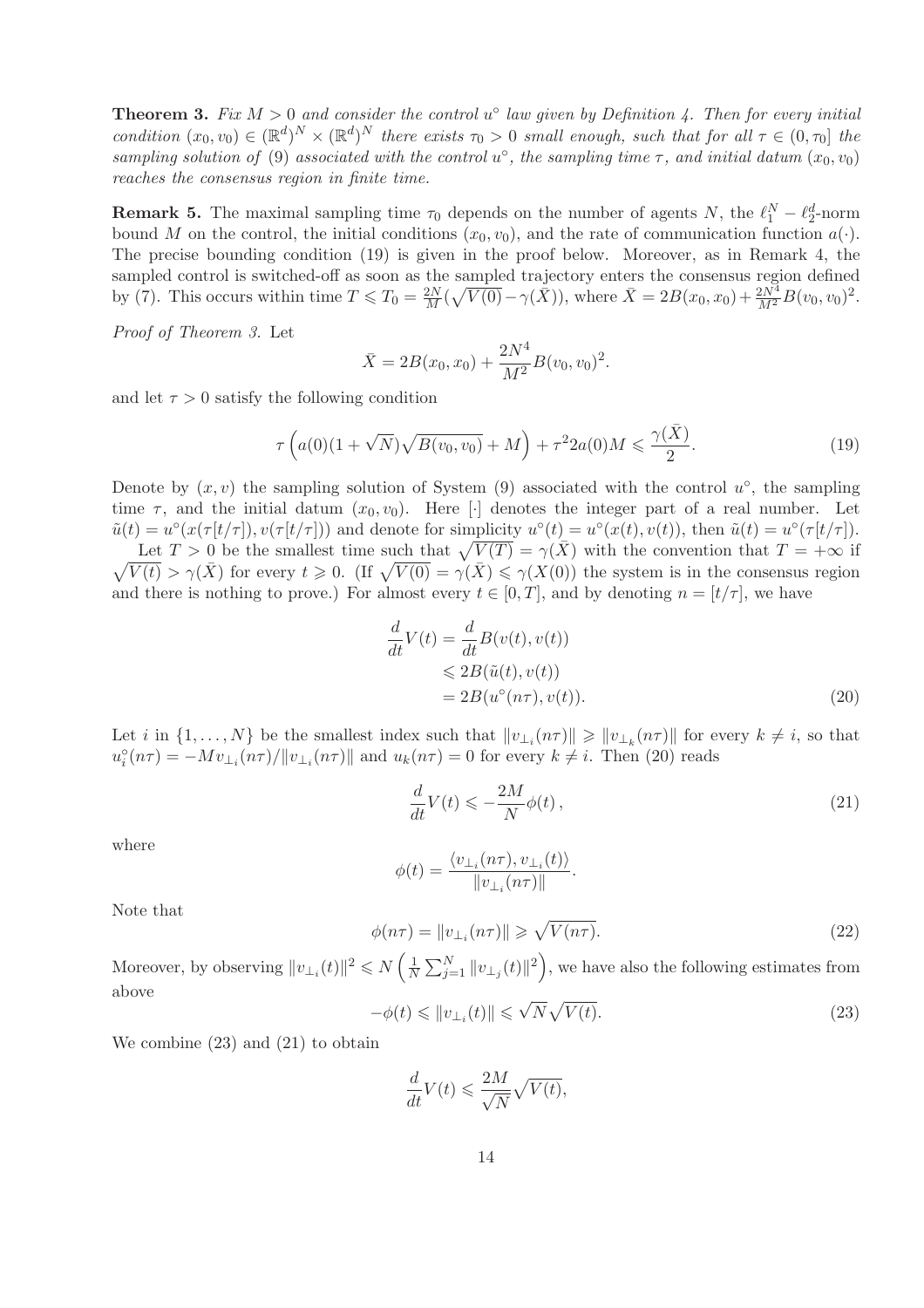and, by integrating between  $s$  and  $t$ , we get

$$
\sqrt{V(t)} \leqslant \sqrt{V(s)} + (t - s) \frac{M}{\sqrt{N}}.\tag{24}
$$

Now, we prove that  $V$  is decreasing in  $[0, T]$ . Notice that

$$
\frac{d}{dt}v_{\perp_i}(t) = \frac{1}{N} \sum_{k \neq i} a(||x_k - x_i||)(v_{\perp_k}(t) - v_{\perp_i}(t)) + \tilde{u}_i - \frac{1}{N} \sum_{\ell=1}^N \tilde{u}_\ell
$$
\n
$$
= \frac{1}{N} \sum_{k \neq i} a(||x_k - x_i||)(v_{\perp_k}(t) - v_{\perp_i}(t)) - M \frac{N-1}{N} \frac{v_{\perp_i}(n\tau)}{||v_{\perp_i}(n\tau)||}.
$$

Moreover, observing that by Cauchy-Schwarz

$$
\sum_{k=1}^{N} \|v_{\perp k}\| \leqslant \sqrt{N} \left( \sum_{k=1}^{N} \|v_{\perp k}\|^2 \right)^{1/2} = N \left( \frac{1}{N} \sum_{k=1}^{N} \|v_{\perp k}\|^2 \right)^{1/2},
$$

we have the following sequence of estimates

$$
\frac{1}{N} \sum_{k \neq i} ||v_{\perp_k}(t) - v_{\perp_i}(t)|| \leq \frac{1}{N} \sum_{k \neq i} ||v_{\perp_k}(t)|| + ||v_{\perp_i}(t)|| \leq \frac{1}{N} \sum_{k=1}^N ||v_{\perp_k}(t)|| + \sqrt{N} \sqrt{V(t)} \leq (1 + \sqrt{N}) \sqrt{V(t)}.
$$

Hence

$$
\frac{d}{dt}\phi(t) = \frac{\langle v_{\perp_i}(n\tau), \dot{v}(t)_{\perp_i}\rangle}{\|v_{\perp_i}(n\tau)\|} \n= \frac{1}{N\|v_{\perp_i}(n\tau)\|} \sum_{k\neq i} a(\|x_k - x_i\|) \langle v(t)_{\perp_k} - v(t)_{\perp_i}, v_{\perp_i}(n\tau) \rangle - \frac{N-1}{N}M \n\geq -\frac{1}{N}a(0) \sum_{k\neq i} \|v(t)_{\perp_i} - v(t)_{\perp_k}\| - M \n\geq -a(0)(1 + \sqrt{N})\sqrt{V(t)} - M.
$$

By mean-value theorem there exists  $\xi \in [n\tau, t]$  such that

$$
\phi(t) \geq \phi(n\tau) - (t - n\tau) \left( a(0)(1 + \sqrt{N})\sqrt{V(\xi)} + M \right).
$$

Then, using the growth estimate (24) on  $\sqrt{V}$ , and estimating  $\sqrt{V(\xi)}$  from above by  $\sqrt{V(n\tau)}$  +  $\tau M/\sqrt{N}$ , we have

$$
\phi(t) \geq \phi(n\tau) - \tau \left( a(0)(1 + \sqrt{N})\sqrt{V(n\tau)} + M \right) - \tau^2 2a(0)M.
$$

Plugging this latter expression again in (21) and using (22), we have

$$
\frac{d}{dt}V(t) \leqslant -\frac{2M}{N} \left( \sqrt{V(n\tau)} - \tau \left( a(0)(1+\sqrt{N})\sqrt{V(n\tau)} + M \right) - \tau^2 2a(0)M \right). \tag{25}
$$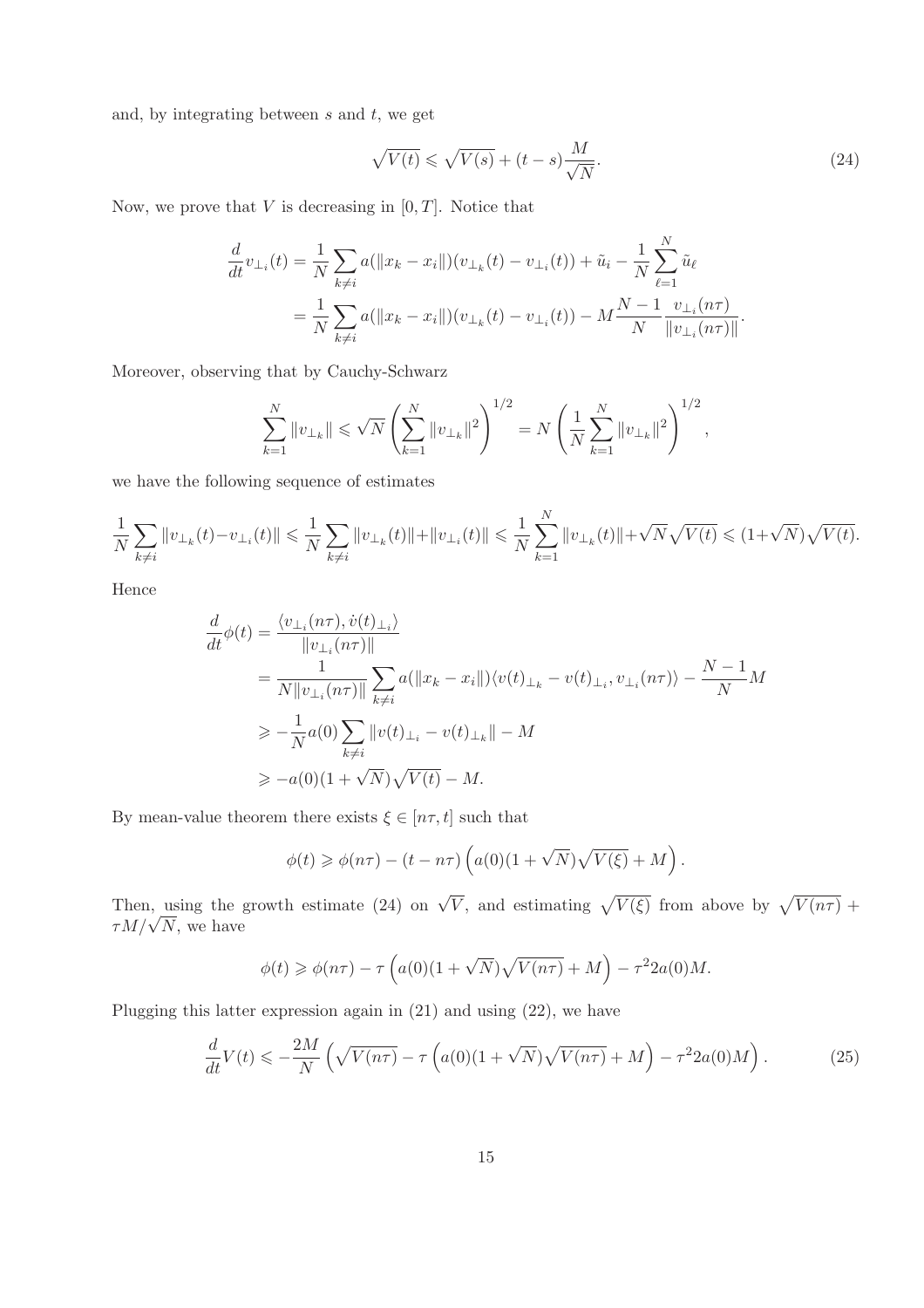$\sqrt{V(0)} > \gamma(\bar{X})$ , otherwise we are already in the consensus region and there is nothing further to We prove by induction on n that  $V(t)$  is decreasing on [0, T]. Let us start on [0,  $\tau$ ] by assuming prove. By (25) and using the condition (19) on  $\tau$ , we infer

$$
\frac{d}{dt}V(t) \leqslant -\frac{2M}{N} \left( \sqrt{V(0)} - \tau \left( a(0)(1 + \sqrt{N})\sqrt{V(0)} + M \right) - \tau^2 2a(0)M \right)
$$
\n
$$
\leqslant -\frac{2M}{N} \left( \gamma(\bar{X}) - \frac{\gamma(\bar{X})}{2} \right)
$$
\n
$$
= -\frac{M}{N} \gamma(\bar{X}) < 0. \tag{26}
$$

Now assume that V is actually decreasing on  $[0, n\tau]$ ,  $n\tau < T$ , and thus  $\sqrt{V(n\tau)} > \gamma(\bar{X})$ . Let us prove that V is decreasing also on  $[n\tau, \min\{T,(n+1)\tau\}]$ . For every  $t \in (n\tau, \min\{T,(n+1)\tau\})$ , we can recall again equation (25), and use the inductive hypothesis of monotonicity for which  $\sqrt{V(0)} \leq \sqrt{V(n\tau)}$ , and the condition (19) on  $\tau$  to show

$$
\frac{d}{dt}V(t) \leq -\frac{2M}{N} \left( \sqrt{V(n\tau)} - \tau \left( a(0)(1 + \sqrt{N})\sqrt{V(n\tau)} + M \right) - \tau^2 2a(0)M \right)
$$
  

$$
\leq -\frac{2M}{N} \left( \gamma(\bar{X}) - \tau \left( a(0)(1 + \sqrt{N})\sqrt{V(0)} + M \right) - \tau^2 2a(0)M \right)
$$
  

$$
\leq -\frac{M}{N}\gamma(\bar{X}) < 0.
$$

This proves that  $V$  is decreasing on  $[0, T]$ .

Let us now use a bootstrap argument to derive an algebraic rate of convergence towards the consensus region. For every  $t \in (0, T)$  by using (25), the fact that V is decreasing, and the condition (19) on  $\tau$  we have

$$
\begin{split} \frac{d}{dt}V(t)&\leqslant-\frac{2M}{N}\left(\sqrt{V(n\tau)}-\frac{\gamma(\bar{X})}{2}\right)\\ &\leqslant-\frac{M}{N}\sqrt{V(t)}. \end{split}
$$

Then

$$
\sqrt{V(t)} \leqslant \sqrt{V(0)} - \frac{M}{2N}t,
$$

for every  $t \in [0, T]$ . Finally we get  $T \leq 2N(\sqrt{V(0)} - \gamma(\bar{X}))/M$ .

#### 2.4 Componentwise sparse selections are absolutely continuous solutions

We are now ready to prove Theorem 2, which states, in particular, that there exists a componentwise sparse stabilizer for System (9) with at most one nonzero component.

*Proof of Theorem 2.* Denote  $z = (x, v)$  an element of  $(\mathbb{R}^d)^N \times (\mathbb{R}^d)^N$ . Let  $u^{\circ}$  be the sparse feedback of Definition 4. Fix  $z_0 = (x_0, v_0) \in (\mathbb{R}^d)^N \times (\mathbb{R}^d)^N$ . Let  $\tau$  be an admissible sampling time arbitrarily small as in Proposition 3 which determines a sampling solutions which converges to consensus. For every  $n > 1/\tau$  consider the sampling solution  $z_n$  of (9) associated with the feedback u, the sampling time  $1/n$ , and the initial data  $z_0$ . Therefore if  $u_n(t) = u^{\circ}(z([nt]/n))$  and  $f(z) = (v, -L_xv)$  we have that

$$
z_n(t) = z_0 + \int_0^t \left( f(z_n(s)) + u_n(s) \right) ds.
$$

 $\Box$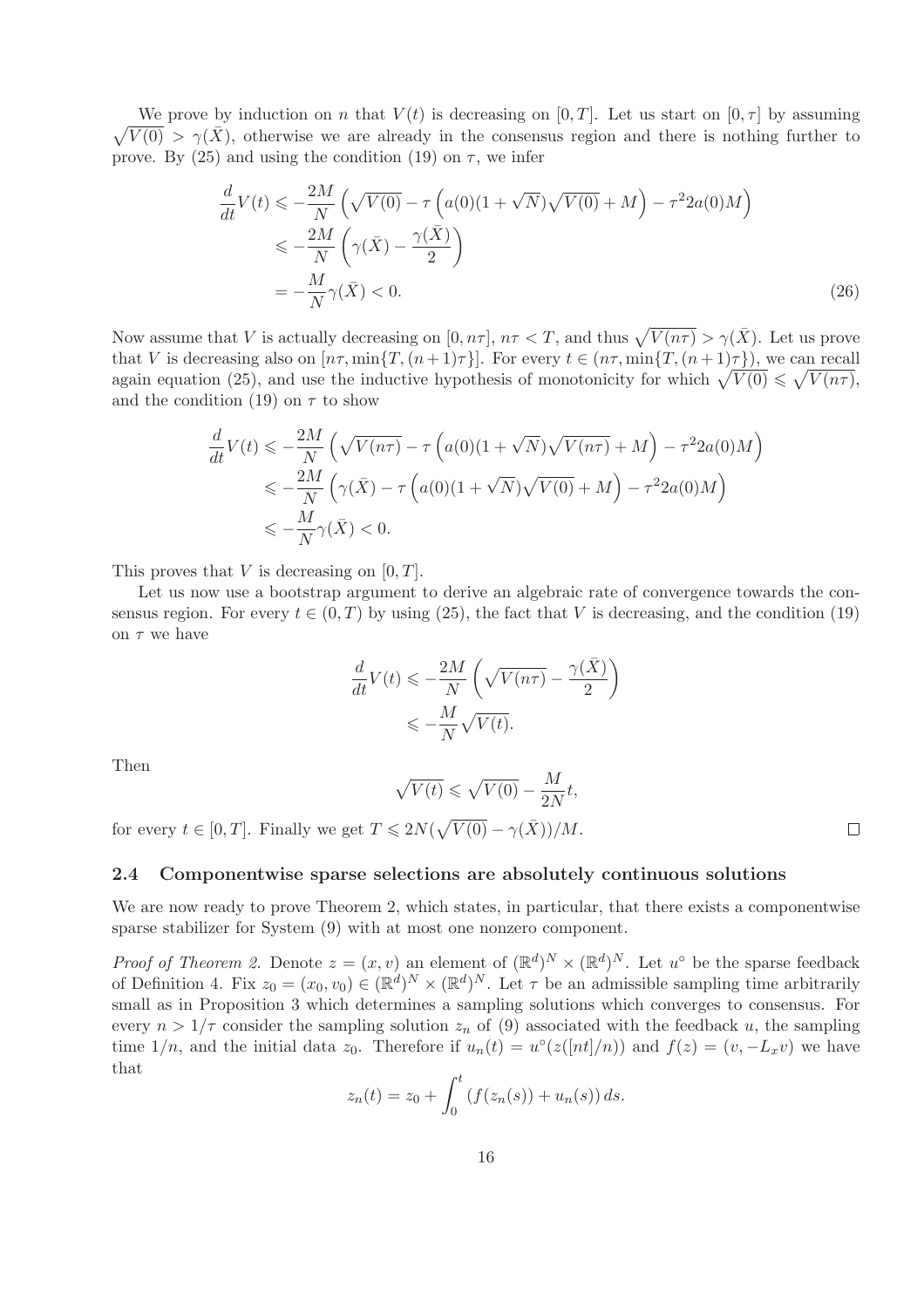For a suitable constant  $\alpha > 0$ , the linear growth estimate  $||f(z)|| \leq \alpha(||z|| + 1)$  holds, so that, in particular we have

$$
||z_n(t)|| \leqslant \frac{e^{\alpha t}(\alpha ||z_0|| + \alpha + M) - \alpha - M}{\alpha},
$$

where the bound is uniform in n. Therefore the sequence of continuous functions  $(z_n)_{n\in\mathbb{N}}$  is equibounded by the constant

$$
C = \frac{e^{\alpha T_0}(\alpha ||z_0|| + \alpha + M) - \alpha - M}{\alpha}.
$$

The sequence  $(z_n)_{n\in\mathbb{N}}$  is also equicontinuous. Indeed

$$
||z_n(t) - z_n(s)|| \le \int_s^t (||f(z_n(\xi))|| + M) d\xi \le (t - s)(\alpha(C + 1) + M)
$$

for every n. For every  $\varepsilon > 0$ , if  $\delta = \varepsilon/(\alpha(C+1)+M) > 0$  then for every n one has  $||z_n(t)-z_n(s)|| < \varepsilon$ whenever  $|t - s| < \delta$ . By Ascoli–Arzelà Theorem, up to subsequences,  $z_n$  converges uniformly to an absolutely continuous function z. By continuity  $f(z_n(t))$  converges to  $f(z(t))$  for almost every t. Moreover, by definition  $u_n(t)$  tends to  $u^{\circ}(z(t))$  for almost every t. By the dominated convergence Theorem, the limit function z satisfies

$$
z(t) = z_0 + \int_0^t (f(z(s)) + u^{\circ}(z(s))) ds,
$$

and it is therefore a solution of the differential inclusion (14) associated with the sparse selection  $u^{\circ}$ .  $\Box$ 

#### 3 Sparse is Better

### 3.1 Instantaneous optimality of componentwise sparse controls

The componentwise sparse control  $u^{\circ}$  of Definition 4 corresponds to the strategy of acting, at each instant of time, on the agent whose consensus parameter is farthest from the mean and to steer it to consensus. Since this control strategy is designed to act on at most one agent at each time, we claim that in some sense it is instantaneously the "best one". To clarify this notion of *instantaneous optimality* which also implies its *greedy* nature, we shall compare this strategy with all other feedback strategies  $u(x, v) \in U(x, v)$  and discuss their efficiency in terms of the instantaneous decay rate of the functional  $V$ .

**Proposition 3.** The feedback control  $u^{\circ}(t) = u^{\circ}(x(t), v(t))$  of Definition 4, associated with the solution  $((x(t), v(t))$  *of Theorem 2, is a minimizer of* 

$$
\mathscr{R}(t, u) = \frac{d}{dt} V(t),
$$

*over all possible feedbacks controls in*  $U(x(t), v(t))$ . In other words, the feedback control  $u^{\circ}(t)$  is the *best choice in terms of the rate of convergence to consensus.*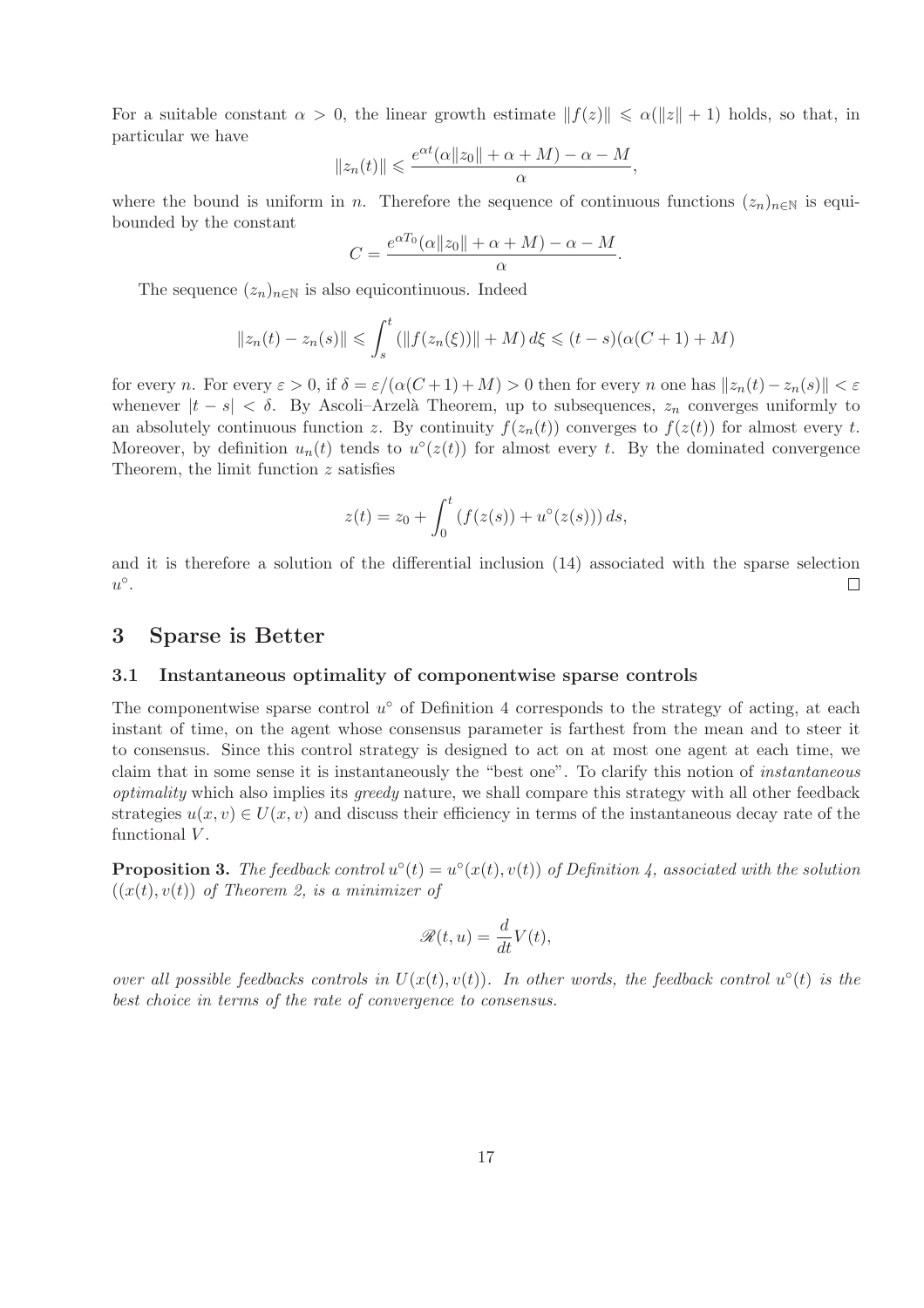*Proof.* Consider

$$
\frac{d}{dt}V(t) = \frac{1}{N} \frac{d}{dt} \sum_{i=1}^{N} ||v_{\perp_{i}}||^{2}
$$
\n
$$
= \frac{2}{N} \sum_{i=1}^{N} \langle \dot{v}_{\perp_{i}}, v_{\perp_{i}} \rangle
$$
\n
$$
= \frac{2}{N^{2}} \sum_{i=1}^{N} \sum_{j=1}^{N} a(||x_{i} - x_{j}||)(\langle v_{\perp_{i}}, v_{\perp_{j}} \rangle - ||v_{\perp_{i}}||^{2}) + \frac{2}{N} \sum_{i=1}^{N} \langle u_{i}^{\circ} - \frac{1}{N} \sum_{j=1}^{N} u_{j}^{\circ}, v_{\perp_{i}} \rangle.
$$

Now consider controls  $u_1, \ldots, u_N$  of the form (13), then

$$
\sum_{i=1}^{N} \langle u_i - \frac{1}{N} \sum_{j=1}^{N} u_j, v_{\perp_i} \rangle = - \sum_{\{i \mid v_{\perp_i} \neq 0\}} \alpha_i ||v_{\perp_i}|| + \frac{1}{N} \sum_{\{i \mid v_{\perp_i} \neq 0\}} \sum_{\{j \mid v_{\perp_j} \neq 0\}} \alpha_j \frac{\langle v_{\perp_i}, v_{\perp_j} \rangle}{||v_{\perp_j}||}
$$
  

$$
= - \sum_{\{i \mid v_{\perp_i} \neq 0\}} \alpha_i ||v_{\perp_i}|| + \frac{1}{N} \sum_{\{j \mid v_{\perp_j} \neq 0\}} \left\langle \sum_{\{i \mid v_{\perp_i} \neq 0\}} v_{\perp_i}, \alpha_j \frac{v_{\perp_j}}{||v_{\perp_j}||} \right\rangle
$$
  

$$
= - \sum_{\{i \mid v_{\perp_i} \neq 0\}} \alpha_i ||v_{\perp_i}||
$$

since, by definition,  $\sum_{i=1}^{N} v_{\perp i} \equiv 0$ . Then maximizing the decay rate of V is equivalent to solve

$$
\max \sum_{j=1}^{N} \alpha_j ||v_{\perp_j}||, \quad \text{subject to } \alpha_j \geqslant 0, \sum_{j=1}^{N} \alpha_j \leqslant M. \tag{27}
$$

In fact, if the index *i* is such that  $||v_{\perp_i}|| \ge ||v_{\perp_j}||$  for  $j \neq i$  as in the definition of  $u^{\circ}$ , then

$$
\sum_{j=1}^N \alpha_j \|v_{\perp_j}\| \leqslant \|v_{\perp_i}\| \sum_{j=1}^N \alpha_j \leqslant M \|v_{\perp_i}\|.
$$

Hence the control  $u^{\circ}$  is a maximizer of (27). This variational problem has a unique solution whenever there exists a unique  $i \in \{1, ..., N\}$  such that  $||v_{\perp_i}|| > ||v_{\perp_j}||$  for every  $j \neq i$ .  $\Box$ 

This result is somewhat surprising with respect to the perhaps more intuitive strategy of activating controls on more agents or even (although not realistic) all the agents at the same time as given in Proposition 2. This can be viewed as a mathematical description of the following general principle:

*A policy maker, who is not allowed to have prediction on future developments, should always consider more favorable to intervene with stronger actions on the fewest possible instantaneous optimal leaders than trying to control more agents with minor strength.*

Example 2. *The limit case when the action of the sparse stabilizer and of a control acting on all agents are equivalent is represented by the symmetric case in which there exists a set of indices*  $\Lambda$  =  $\{i_1, i_2, \ldots, i_k\}$  such that  $\|v_{\perp_{i_\ell}}\| = \|v_{\perp_{i_m}}\|$  and  $\|v_{\perp_{i_\ell}}\| > \|v_{\perp_j}\|$  for every  $j \notin \Lambda$  and for all  $i_\ell, i_m \in \Lambda$ . *In this case, indeed, the equation* (27) *of the proof of Proposition 3 has more solutions. Consider four*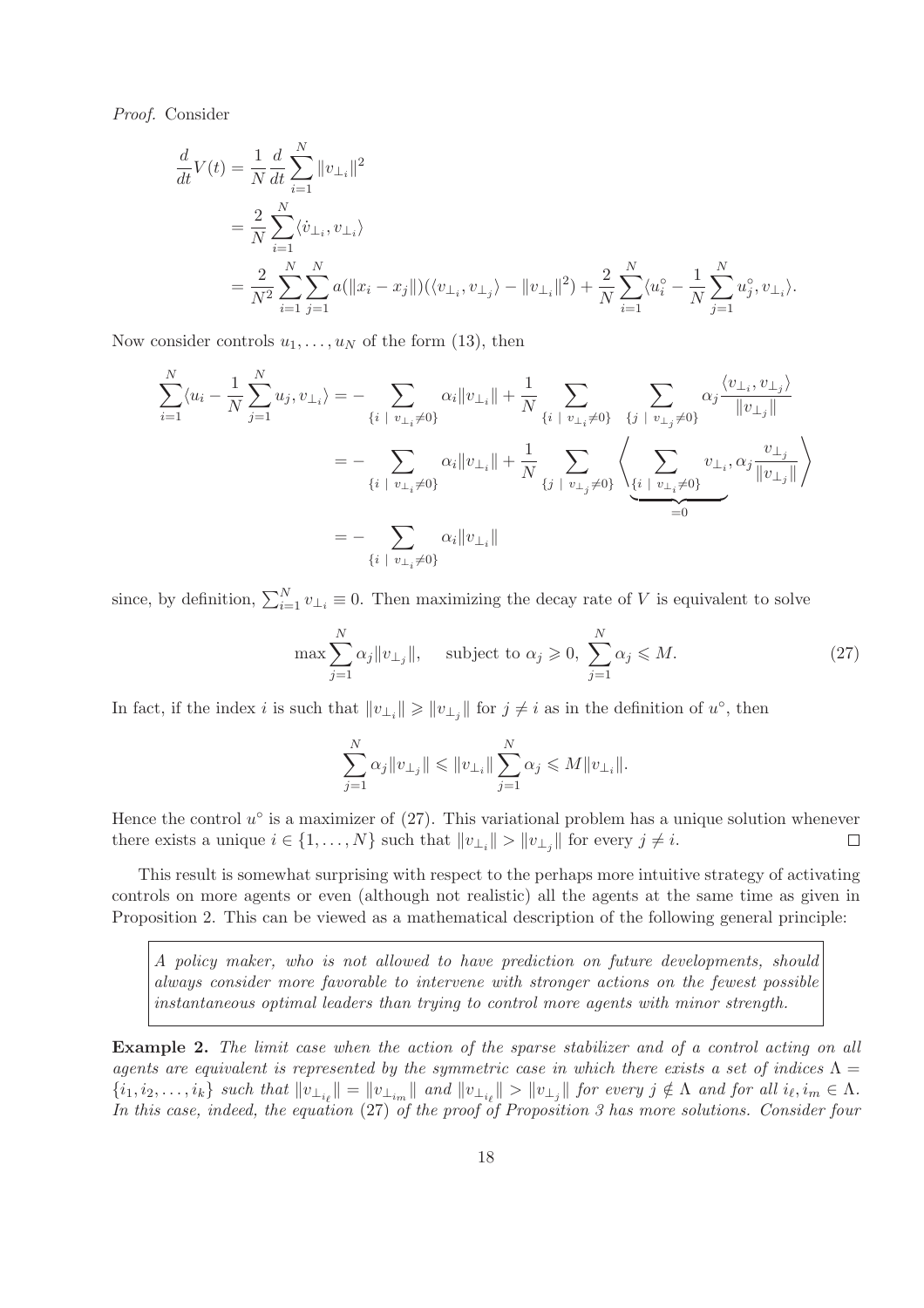

Figure 1: The time evolution of the modulus of the velocities in the fully symmetric case of Example 2. In red the free evolution of the system, in blue the evolution under the action of a sparse control, and in green the system under the action of a distributed control.

*agents on the plane*  $\mathbb{R}^2$  *with initial positions*  $x_1(0) = (-1,0), x_2(0) = (0,1), x_3(0) = (1,0), x_4(0) =$  $(0, -1)$  *and velocities*  $v_1(0) = (-1, 0), v_2(0) = (0, 1), v_3(0) = (1, 0), v_4(0) = (0, -1)$ *. Let the interaction* function be  $a(x) = 2/(1+x^2)$  and the bound on the control be  $M = 1$ . In Figure 1 we represent the *time evolution of the velocities of this system. The free evolution of the system is represented in red.* The evolution under the action of the sparse control  $u^{\circ}$  is in blue while in green the system under the *action of a "distributed" control acting on all the four agents simultaneously with*  $\alpha_1 = \cdots = \alpha_4 = 1/4$ . *The system reaches the consensus region within a time*  $t = 3.076$  *under the action of both the distributed and the sparse control.*

Example 3. *We consider a group of* 20 *agents starting with positions on the unit circle and with velocities pointing in various direction. Namely,*

$$
x_i(0) = (\cos(i + \sqrt{2})), \cos(i + 2\sqrt{2}))) \text{ and } v_i(0) = (2\sin(i\sqrt{3}) - 1), 2\sin(i\sqrt{3}) - 2).
$$

*The initial configuration is represented in Figure 2. We consider that the interaction potential, as in the Cucker–Smale system is of the form* (3) *with*  $K = \sigma = \beta = 1$ *, that is* 

$$
a(x) = \frac{1}{1+x^2}.
$$

*The sufficient condition for consensus* (7) *then reads*

$$
\sqrt{V} \leqslant \frac{1}{\sqrt{2N}} \left( \frac{\pi}{2} - \arctan(\sqrt{2NX}) \right).
$$

*The system in free evolution does not tend to consensus, as showed in Figure 3. After a time of* 100 *the quantity*  $\sqrt{V(100)} \simeq 1.23$  *while*  $\gamma(X(100)) \simeq 0.10$ .

*On the other hand the componentwise sparse control steers the system to consensus in time*  $t = 22.3$ *. Moreover the totally distributed control, acting on the whole group of* 20 *agents, steers the system in a larger time,*  $t = 27.6$ *. The time evolution of*  $\sqrt{V}$  *and of*  $\gamma(X)$  *is represented in Figure 4. In Figure 5 the detail of the moment in which the two systems enter the consensus region.*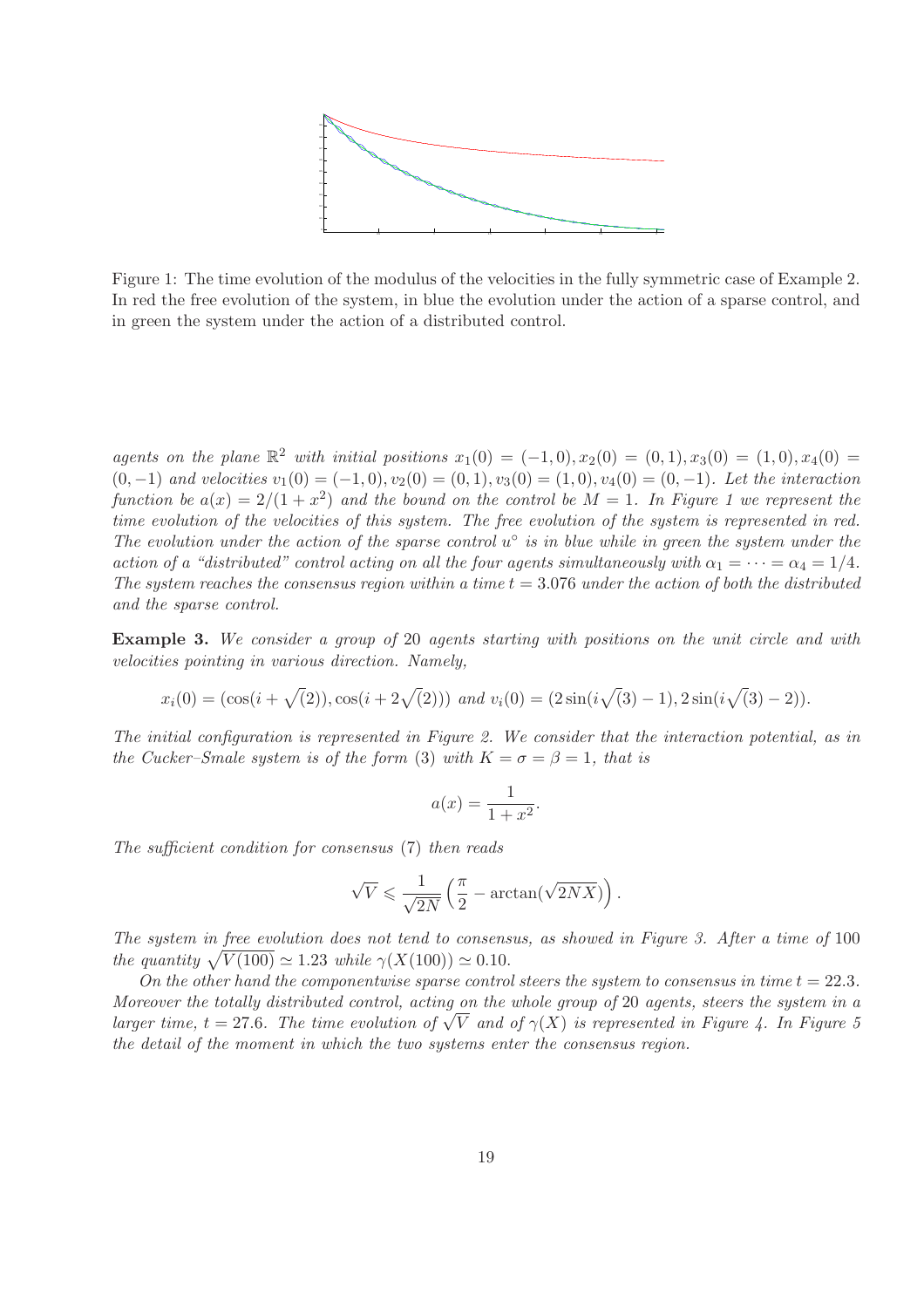

Figure 2: The initial configuration of Example 3.



Figure 3: The time evolution for  $t \in [0, 100]$  of  $\sqrt{V(t)}$  (solid line) and of the quantity  $\gamma(X(t))$  (dashed line). The system does not reach the consensus region.



Figure 4: Comparison between the actions of the componentwise sparse control and the totally distributed control. The time evolution for  $t \in [0, 30]$  of  $\sqrt{V(t)}$  (solid line in the sparse case and dash-dot line in the distributed case) and of  $\gamma(X(t))$  (dashed line in the sparse case and dotted line in the distributed case).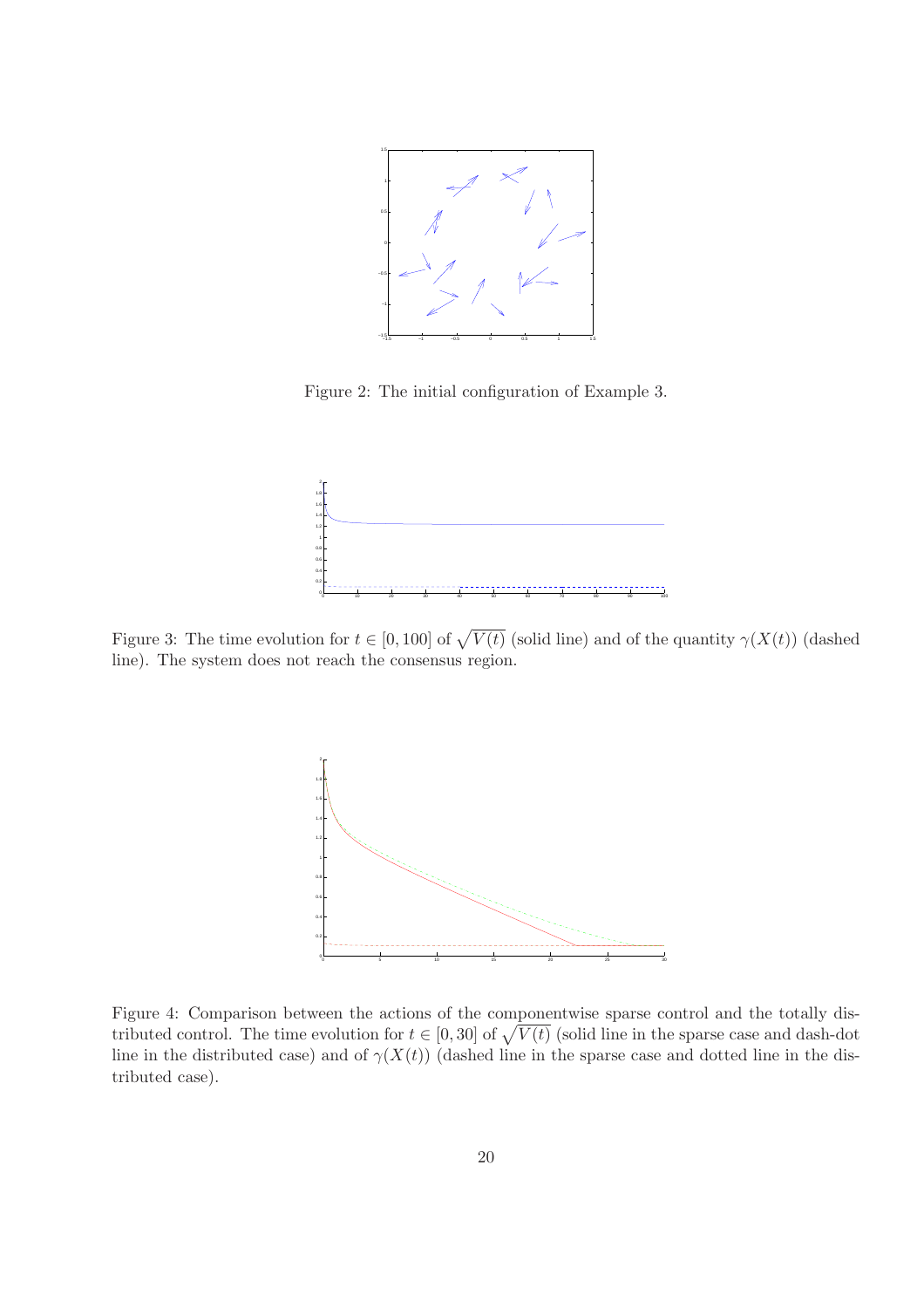

Figure 5: Detail of the time evolution of  $\sqrt{V(t)}$  and of  $\gamma(X(t))$  under the action of the componentwise sparse control and the completely distributed control near the time in which the two systems enter the consensus region. The solid line represents the evolution of  $\sqrt{V(t)}$  under the action of the componentwise sparse control and the dash-dot line the evolution of  $\sqrt{V(t)}$  under the action of the distributed control. The dashed line represents the evolution of  $\gamma(X(t))$  under the action of the componentwise sparse control and the dotted line the evolution of  $\gamma(X(t))$  under the action of the distributed control.

#### 3.2 Complexity of consensus

The problem of determining minimal data rates for performing control tasks has been considered for more than twenty years. Performing control with limited data rates incorporates ideas from both control and information theory and it is an emerging area, see the survey Nair, Fagnani, Zampieri and Evans [44], and the references within the recent paper [15]. Similarly, in *Information Based Complexity* [46, 47], which is a branch of theoretical numerical analysis, one investigates which are the *minimal amount of algebraic operations* required by *any* algorithm in order perform accurate numerical approximations of functions, integrals, solutions of differential equations etc., given that the problem applies on a class of functions or on a class of solutions.

We would like to translate such concepts of *universal complexity* (universal because it refers to the best possible algorithm for the given problem over an entire class of functions) to our problem of optimizing the external intervention on the system in order to achieve consensus.

For that, and for any vector  $w \in \mathbb{R}^d$ , let us denote  $\text{supp}(w) := \{i \in \{1, ..., d\} : u_i \neq 0\}$  and  $# \text{supp}(w)$  its cardinality. Hence, we define the *minimal number of external interventions* as the sum of the actually activated components of the control  $\#\text{supp}(u(t_\ell))$  at each switching time  $t_\ell$ , which a policy maker should provide by using *any* feedback control strategy u in order to steer the system to consensus at a given time T. Not being the switching times  $t_0, t_1, \ldots, t_\ell, \ldots$  specified a priori, such a sum simply represents the amount of communication requested to the policy maker to activate and deactivate individual controls by informing the corresponding agents of the current mean consensus parameter  $\bar{v}$  of the group. (Notice that here, differently from, e.g., [44], we do not yet consider quantization of the information.)

More formally, given a suitable compact set  $\mathcal{K} \subset (\mathbb{R}^d)^N \times (\mathbb{R}^d)^N$  of initial conditions, the  $\ell_1^N$  - $\ell_2^d$ -norm control bound  $M > 0$ , the set of corresponding admissible feedback controls  $\mathscr{U}(M) \subset$  $B_{\ell_1^N-\ell_2^d}(M)$ , the number of agents  $N \in \mathbb{N}$ , and an arrival time  $T > 0$ , we define the *consensus*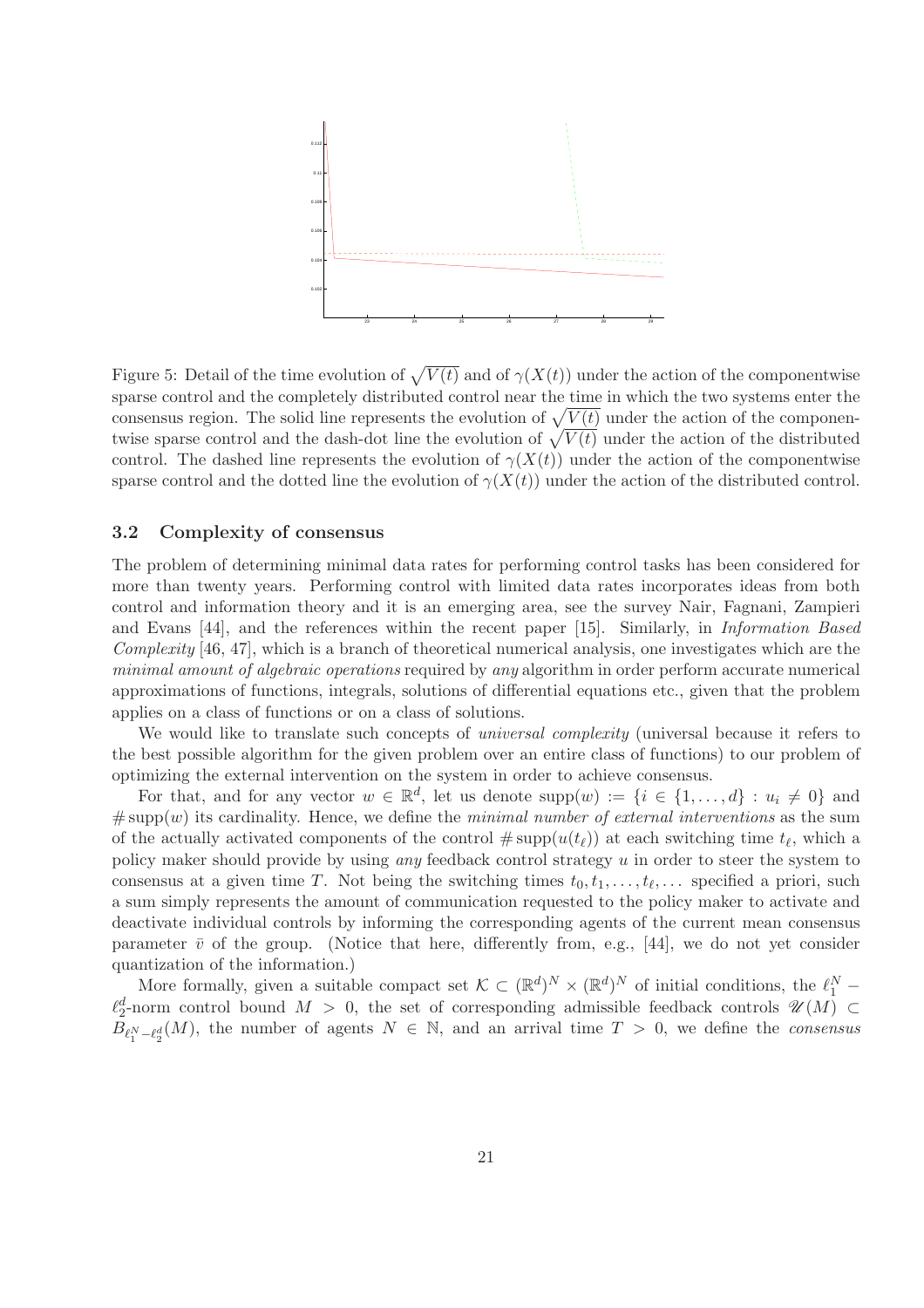*number* as

$$
n := n(N, \mathcal{U}(M), \mathcal{K}, T)
$$
  
= 
$$
\inf_{u \in \mathcal{U}(M)} \left\{ \sup_{(x_0, v_0) \in \mathcal{K}} \left\{ \sum_{\ell=0}^{k-1} \# \operatorname{supp}(u(t_{\ell})) : (x(T; u), v(T, u)) \text{ is in the consensus region} \right\} \right\}.
$$

Although it seems still quite difficult to give a general lower bound to the consensus numbers, Theorem 3 actually allows us to provide at least upper bounds: for  $T_0 = T_0(M, N, x_0, v_0, a(\cdot)) = \frac{2N}{M}(\sqrt{V(0)} \gamma(\bar{X})$ , and  $\tau_0 = \tau_0(M, N, x_0, v_0, a(\cdot))$  as in Theorem 3 and Remark 5, we have the following upper estimate

$$
n(N, \mathcal{U}(M), \mathcal{K}, T) \leqslant \begin{cases} \infty, & T < T_0 \\ \frac{\sup_{(x_0, v_0) \in \mathcal{K}} T_0(M, N, x_0, v_0, a(\cdot))}{\inf_{(x_0, v_0) \in \mathcal{K}} \tau_0(M, N, x_0, v_0, a(\cdot))}, & T \geqslant T_0 \end{cases} . \tag{28}
$$

Depending on the particular choice of the rate of communication function  $a(\cdot)$ , such upper bounds can be actually computed, moreover, one can also quantify them over a class of communication functions  $a(\cdot)$  in a bounded set  $\mathscr{A} \subset L^1(\mathbb{R}_+),$  simply by estimating the supremum.

The result of instantaneous optimality achieved in Proposition 3 suggests that the sampling strategy of Theorem 3 is likely to be close to optimality in the sense that the upper bounds (28) should be close to the actual consensus numbers. Clarifying this open issue will be the subject of further investigations which are beyond the scope of this paper.

## 4 Sparse Controllability Near the Consensus Manifold

In this section we address the problem of controllability near the consensus manifold. The stabilization results of Section 2 provide a constructive strategy to stabilize the multi-agent system (9): the system is first steered to the region of consensus, and then in free evolution reaches consensus in infinite time. Here we study the local controllability near consensus, and infer a global controllability result to consensus.

The following result states that, almost everywhere, local controllability near the consensus manifold is possible by acting on only one arbitrary component of a control, in other words whatever is the controlled agent it is possible to steer a group, sufficiently close to a consensus point, to any other desired close point. Recall that the consensus manifold is  $(\mathbb{R}^d)^N \times \mathcal{V}_f$ , where  $\mathcal{V}_f$  is defined by (5).

**Proposition 4.** For every  $M > 0$ , for almost every  $\tilde{x} \in (\mathbb{R}^d)^N$  and for every  $\tilde{v} \in \mathcal{V}_f$ , for every time  $T > 0$ , there exists a neighborhood W of  $(\tilde{x}, \tilde{v})$  in  $(\mathbb{R}^d)^N \times (\mathbb{R}^d)^N$  such that, for all points  $(x_0, v_0)$  and  $(x_1, v_1)$  *of* W, for every index  $i \in \{1, \ldots, N\}$ , there exists a componentwise and time sparse control  $\hat{u}$  *satisfying the constraint* (8), every component of which is zero except the i<sup>th</sup> (that is,  $u_j(t) = 0$  for *every*  $j \neq i$  *and every*  $t \in [0, T]$ *), steering the control system* (9) *from*  $(x_0, v_0)$  *to*  $(x_1, v_1)$  *in time* T.

*Proof.* Without loss of generality we assume  $i = 1$ , that is we consider the system (9) with a control acting only on the dynamics of  $v_1$ . Given  $(\tilde{x}, \tilde{v}) \in (\mathbb{R}^d)^N \times \mathcal{V}_f$  we linearize the control system (9) at the consensus point  $(\tilde{x}, \tilde{v})$ , and get d decoupled systems on  $\mathbb{R}^N \times \mathbb{R}^N$ 

$$
\begin{cases} \dot{x}^k = v^k\\ \dot{v}^k = -L_{\bar{x}}v^k + Bu \,, \end{cases}
$$

for every  $k = 1, \ldots, d$  where

$$
B = \begin{pmatrix} 1 \\ 0 \\ \vdots \\ 0 \end{pmatrix}.
$$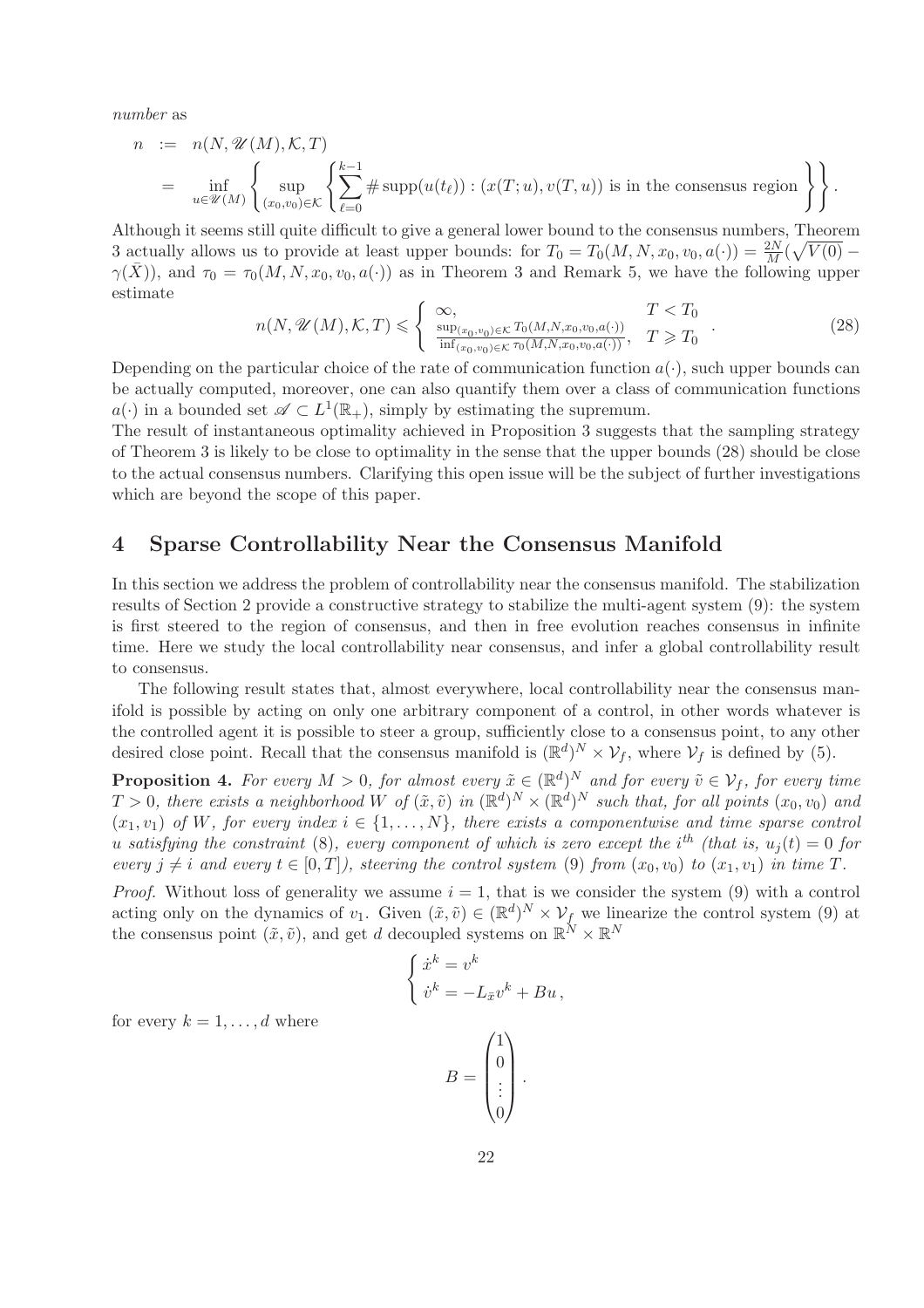To prove the local controllability result, we use the Kalman condition. It is sufficient to consider the decoupled control sub-systems corresponding to each value of  $k = 1, \ldots, d$ . Moreover the equations for  $x^k$  do not affect the Kalman condition, the  $x^k$  plays only the role of an integrator. Therefore we reduce the investigation of the Kalman condition for a linear system on  $\mathbb{R}^N$  of the form  $\dot{v} = Av + Bu$ where  $A = -L_{\bar{x}}$ . Since A is a Laplacian matrix then there exists an orthogonal matrix P such that

$$
D := P^{-1}AP = \begin{pmatrix} 0 & 0 & \cdots & 0 \\ 0 & \lambda_2 & \ddots & \vdots \\ \vdots & \ddots & \ddots & 0 \\ 0 & \cdots & 0 & \lambda_N \end{pmatrix}.
$$

Moreover since  $(1, \ldots, 1) \in \text{ker } A$ , we can choose all the coordinates of the first column of P and thus the first line of  $P^{-1} = P^T$  are equal to 1. We denote the first column of  $P^{-1}$  by

$$
B_1 = \begin{pmatrix} 1 \\ \alpha_2 \\ \vdots \\ \alpha_N \end{pmatrix}.
$$

Notice that  $B_1 = P^{-1}B$ . Denoting the Kalman matrix of the couple  $(A, B)$  by

$$
K(A, B) = (B, AB, \dots, A^{N-1}B)
$$

one has

$$
K(P^{-1}AP, P^{-1}B) = P^{-1}K(A, B)
$$

and hence it suffices to investigate the Kalman condition on the couple of matrices  $(D, B_1)$ . Now, there holds

$$
K(D, B_1) = \begin{pmatrix} 1 & 0 & 0 & \cdots & 0 \\ \alpha_2 & \lambda_2 \alpha_2 & \lambda_2^2 \alpha_2 & \cdots & \lambda_2^{N-1} \alpha_2 \\ \vdots & \vdots & \vdots & \vdots & \vdots \\ \alpha_N & \lambda_N \alpha_N & \lambda_N^2 \alpha_N & \cdots & \lambda_N^{N-1} \alpha_N \end{pmatrix}.
$$

This matrix is invertible if and only if all eigenvalues  $0, \lambda_2, \ldots, \lambda_N$  are pairwise distinct, and all coefficients  $\alpha_2, \ldots, \alpha_N$  are nonzero. It is clear that these conditions can be translated as algebraic conditions on the coefficients of the matrix A.

Hence, for almost every  $\tilde{x} \in (\mathbb{R}^d)^N$  and for every  $\tilde{v} \in \mathcal{V}_f$ , the Kalman condition holds at  $(\tilde{x}, \tilde{v})$ . For such a point, this ensures that the linearized system at the equilibrium point  $(\tilde{x}, \tilde{v})$  is controllable (in any time  $T$ ). Now, using a classical implicit function argument applied to the end-point mapping (see e.g. [64]), we infer the desired local controllability property in a neighborhood of  $(\tilde{x}, \tilde{v})$ . By construction, the controls are componentwise and time sparse. To prove the more precise statement of Remark 7, it suffices to invoke the chain of arguments developed in [59, Lemma 2.1] and [33, Section 2.1.3], combining classical needle-like variations with a conic implicit function theorem, leading to the fact that the controls realizing local controllability can be chosen as a perturbation of the zero control with a finite number of needle-like variations.

 $\Box$ 

**Remark 6.** Actually the set of points  $x \in (\mathbb{R}^d)^N$  for which the condition is not satisfied can be expressed as an algebraic manifold in the variables  $a(\Vert x_i - x_j \Vert)$ . For example, if x is such that all mutual distances  $||x_i - x_j||$  are equal, then it can be seen from the proof of this proposition that the Kalman condition does not hold, hence the linearized system around the corresponding consensus point is not controllable.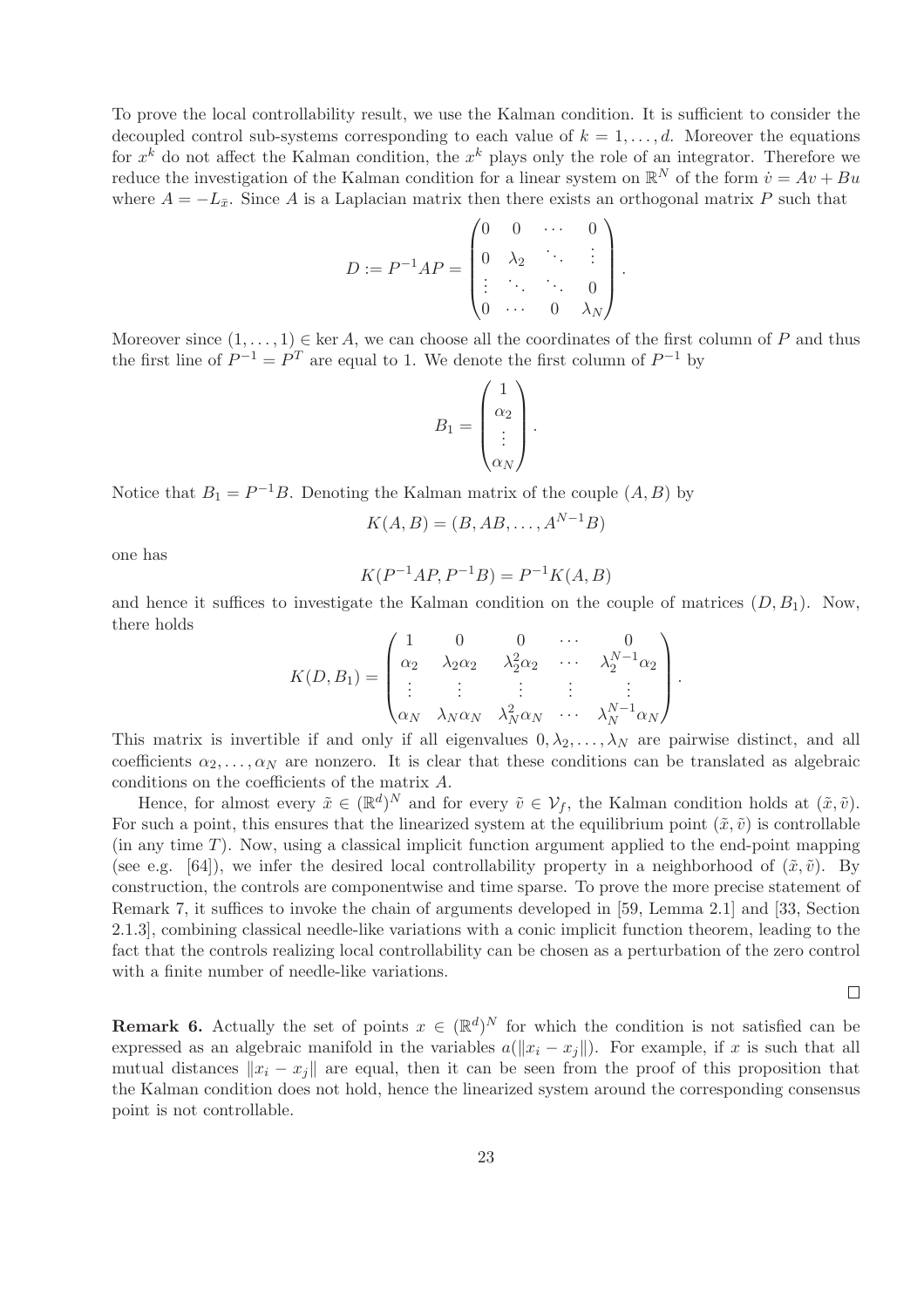Remark 7. The controls realizing this local controllability can be even chosen to be piecewise constant, with a support union of a finite number of intervals.

As a consequence of this local controllability result, we infer that we can steer the system from any consensus point to almost any other one by acting only on one agent. This is a partial but global controllability result, whose proof follows the strategy developed in [16, 17] for controlling heat and wave equations on steady-states.

**Theorem 4.** For every  $(\tilde{x}_0, \tilde{v}_0) \in (\mathbb{R}^d)^N \times \mathcal{V}_f$ , for almost every  $(\tilde{x}_1, \tilde{v}_1) \in (\mathbb{R}^d)^N \times \mathcal{V}_f$ , for every  $\delta > 0$ , and for every  $i = 1, ..., N$  there exist  $T > 0$  and a control  $u : [0, T] \to [0, \delta]^d$  steering the system from  $(\bar{x}, \bar{v})$  *to*  $(\tilde{x}, \tilde{v})$ *, with the property*  $u_i(t) = 0$  *for every*  $j \neq i$  *and every*  $t \in [0, T]$ *.* 

*Proof.* Since the manifold of consensus points  $(\mathbb{R}^d)^N \times \mathcal{V}_f$  is connected, it follows that, for all consensus points  $(\tilde{x}_0, \tilde{v}_0)$  and  $(\tilde{x}_1, \tilde{v}_1)$ , there exists a  $C^1$  path of consensus points  $(\tilde{x}_\tau, \tilde{v}_\tau)$  joining  $(\tilde{x}_0, \tilde{v}_0)$  and  $(\tilde{x}_1, \tilde{v}_1)$ , and parametrized by  $\tau \in [0, 1]$ . Then the we apply iteratively the local controllability result of Proposition 4, on a series of neighborhoods covering this path of consensus points (his can be achieved by compactness). At the end, to reach exactly the final consensus point  $(\tilde{x}_1, \tilde{v}_1)$ , it is required that the linearized control system at  $(\tilde{x}_1, \tilde{v}_1)$  be controllable, whence the "almost every" statement.  $\Box$ 

Note that on the one hand the control  $u$  can be of arbitrarily small amplitude, on the other hand the controllability time  $T$  can be large.

Now, it follows from the results of the previous section that we can steer any initial condition  $(x_0, v_0) \in (\mathbb{R}^d)^N \times (\mathbb{R}^d)^N$  to the consensus region defined by (7), by means of a componentwise and time sparse control. Once the trajectory has entered this region, the system converges naturally (i.e., without any action:  $u = 0$ ) to some point of the consensus manifold  $(\mathbb{R}^d)^N \times \mathcal{V}_f$ , in infinite time. This means that, for some time large enough, the trajectory enters the neighborhood of controllability whose existence is claimed in Proposition 4, and hence can be steered to the consensus manifold within finite time. Theorem 4 ensures the existence of a control able move the system on the consensus manifold in order to reach almost any other desired consensus point. Hence we have obtained the following corollary.

**Corollary 1.** For every  $M > 0$ , for every initial condition  $(x_0, v_0) \in (\mathbb{R}^d)^N \times (\mathbb{R}^d)^N$ , for almost every  $(x_1, v_1) \in (\mathbb{R}^d)^N \times \mathcal{V}_f$ , there exist  $T > 0$  and a componentwise and time sparse control  $u : [0, T] \rightarrow$  $(\mathbb{R}^d)^N$ , satisfying (8), such that the corresponding solution starting at  $(x_0, v_0)$  arrives at the consensus *point*  $(x_1, v_1)$  *within time T.* 

### 5 Sparse Optimal Control of the Cucker-Smale Model

In this section we investigate the sparsity properties of a *finite time optimal control* with respect to a cost functional involving the discrepancy of the state variables to consensus and a  $\ell_1^N - \ell_2^d$ -norm term of the control.

While the *greedy strategies* based on instantaneous feedback as presented in Section 2 model the perhaps more realistic situation where the policy maker is not allowed to make future predictions, the optimal control problem presented in this section actually describes a model where the policy maker is allowed to see how the dynamics can develop. Although the results of this section do not lead systematically to sparsity, what is interesting to note is that the *lacunarity of sparsity* of the optimal control is actually encoded in terms of the codimension of certain manifolds, which have actually null Lebesgue measure in the space of cotangent vectors.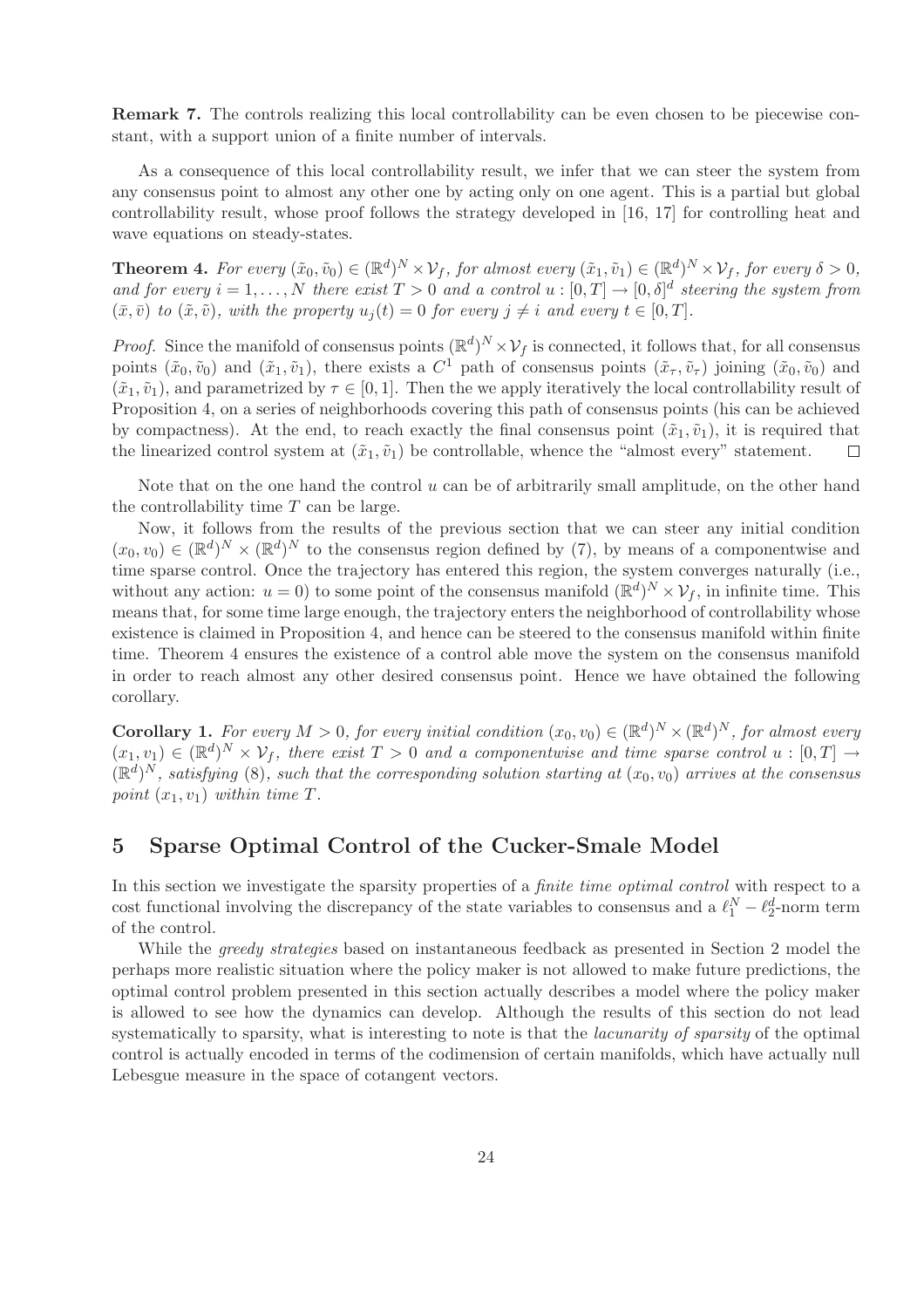We consider the optimal control problem of determining a trajectory solution of (9), starting at  $(x(0), v(0)) = (x_0, v_0) \in (\mathbb{R}^d)^N \times (\mathbb{R}^d)^N$ , and minimizing a cost functional which is a combination of the distance from consensus with the  $\ell_1^N - \ell_2^d$ -norm of the control (as in [28, 29]), under the control constraint (8). More precisely, the cost functional considered here is, for a given  $\gamma > 0$ ,

$$
\int_0^T \sum_{i=1}^N \left( \left( v_i(t) - \frac{1}{N} \sum_{j=1}^N v_j(t) \right)^2 + \gamma \sum_{i=1}^N \| u_i(t) \| \right) dt.
$$
 (29)

Using classical results in optimal control theory (see for instance  $[5,$  Theorem 5.2.1] or  $[10, 64]$ , this optimal control problem has a unique optimal solution  $(x(\cdot), v(\cdot))$ , associated with a control u on  $[0, T]$ , which is characterized as follows. According to the Pontryagin Minimum Principle (see [54]), there exist absolutely continuous functions  $p_x(\cdot)$  and  $p_y(\cdot)$  (called adjoint vectors), defined on [0, T] and taking their values in  $(\mathbb{R}^d)^N$ , satisfying the adjoint equations

$$
\begin{cases}\n\dot{p}_{x_i} = \frac{1}{N} \sum_{j=1}^{N} \frac{a(||x_j - x_i||)}{||x_j - x_i||} \langle x_j - x_i, v_j - v_i \rangle (p_{v_j} - p_{v_i}), \\
\dot{p}_{v_i} = -p_{x_i} - \frac{1}{N} \sum_{j \neq i} a(||x_j - x_i||) (p_{v_j} - p_{v_i}) - 2v_i + \frac{2}{N} \sum_{j=1}^{N} v_j,\n\end{cases}
$$
\n(30)

almost everywhere on  $[0, T]$ , and  $p_{x_i}(T) = p_{v_i}(T) = 0$ , for every  $i = 1, ..., N$ . Moreover, for almost every  $t \in [0, T]$  the optimal control  $u(t)$  must minimize the quantity

$$
\sum_{i=1}^{N} \langle p_{v_i}(t), w_i \rangle + \gamma \sum_{i=1}^{N} ||w_i||, \qquad (31)
$$

over all possible  $w = (w_1, \dots, w_N) \in (\mathbb{R}^d)^N$  satisfying  $\sum_{i=1}^N ||w_i|| \leq M$ .

In analogy with the analysis in Section 2 we identify five regions  $\mathcal{O}_1, \mathcal{O}_2, \mathcal{O}_3, \mathcal{O}_4, \mathcal{O}_5$  covering the (cotangent) space  $(\mathbb{R}^d)^N \times (\mathbb{R}^d)^N \times (\mathbb{R}^d)^N \times (\mathbb{R}^d)^N$ :

- $\mathcal{O}_1 = \{ (x, v, p_x, p_v) \mid ||p_{v_i}|| < \gamma \text{ for every } i \in \{1, ..., N\} \},\$
- $\mathcal{O}_2 = \{(x, v, p_x, p_v) \mid \text{ there exists a unique } i \in \{1, \ldots, N\} \text{ such that } ||p_{v_i}|| = \gamma \text{ and } ||p_{v_j}|| < \gamma \text{ for every } i \in \{1, \ldots, N\} \text{ such that } ||p_{v_i}|| = \gamma \text{ and } ||p_{v_j}|| < \gamma \text{ for every } j \in \{1, \ldots, N\} \text{ such that } ||p_{v_j}|| = \gamma \text{ and } ||p_{v_j}|| < \gamma \text{ for every } j \in \{1, \ldots, N\} \text{ such that } ||p_{v_j}|| = \gamma \text{ and } ||p$  $j \neq i$ ,
- $\mathcal{O}_3 = \{(x, v, p_x, p_y) \mid \text{there exists a unique } i \in \{1, \ldots, N\} \text{ such that } ||p_{v_i}|| > \gamma \text{ and } ||p_{v_i}|| > ||p_{v_j}|| \text{ for } j \leq k \}$ every  $j \neq i$ ,
- $\mathcal{O}_4 = \{(x, v, p_x, p_v) \mid \text{there exist } k \geqslant 2 \text{ and } i_1, \ldots, i_k \in \{1, \ldots, N\} \text{ such that } ||p_{v_{i_1}}|| = ||p_{v_{i_2}}|| = \cdots =$  $||p_{v_{i_k}}|| > \gamma$  and  $||p_{v_{i_1}}|| > ||p_{v_j}||$  for every  $j \notin \{i_1, ..., i_k\}$ ,
- $\mathcal{O}_5 = \{(x, v, p_x, p_v) \mid \text{ there exist } k \geq 2 \text{ and } i_1, \dots, i_k \in \{1, \dots, N\} \text{ such that } ||p_{v_{i_1}}|| = ||p_{v_{i_2}}|| = \dots =$  $||p_{v_{i_k}}|| = \gamma$  and  $||p_{v_j}|| < \gamma$  for every  $j \notin \{i_1, \ldots, i_k\}$ .

The subsets  $\mathcal{O}_1$  and  $\mathcal{O}_3$  are open, the submanifold  $\mathcal{O}_2$  is closed (and of zero Lebesgue measure) and  $\mathcal{O}_1 \cup$  $\mathcal{O}_2 \cup \mathcal{O}_3$  is of full Lebesgue measure in  $(\mathbb{R}^d)^N \times (\mathbb{R}^d)^N$ . Moreover if an extremal  $(x(\cdot), v(\cdot), p_x(\cdot), p_v(\cdot))$ solution of (9)-(30) is in  $\mathcal{O}_1 \cup \mathcal{O}_3$  along an open interval of time then the control is uniquely determined from (31) and is componentwise sparse. Indeed, if there exists an interval  $I \subset [0,T]$  such that  $(x(t), v(t), p_x(t), p_y(t)) \in \mathcal{O}_1$  for every  $t \in I$ , then (31) yields  $u(t) = 0$  for almost every  $t \in I$ . If  $(x(t), v(t), p_x(t), p_v(t)) \in \mathcal{O}_3$  for every  $t \in I$  then (31) yields  $u_i(t) = 0$  for every  $j \neq i$  and  $u_i(t) = 0$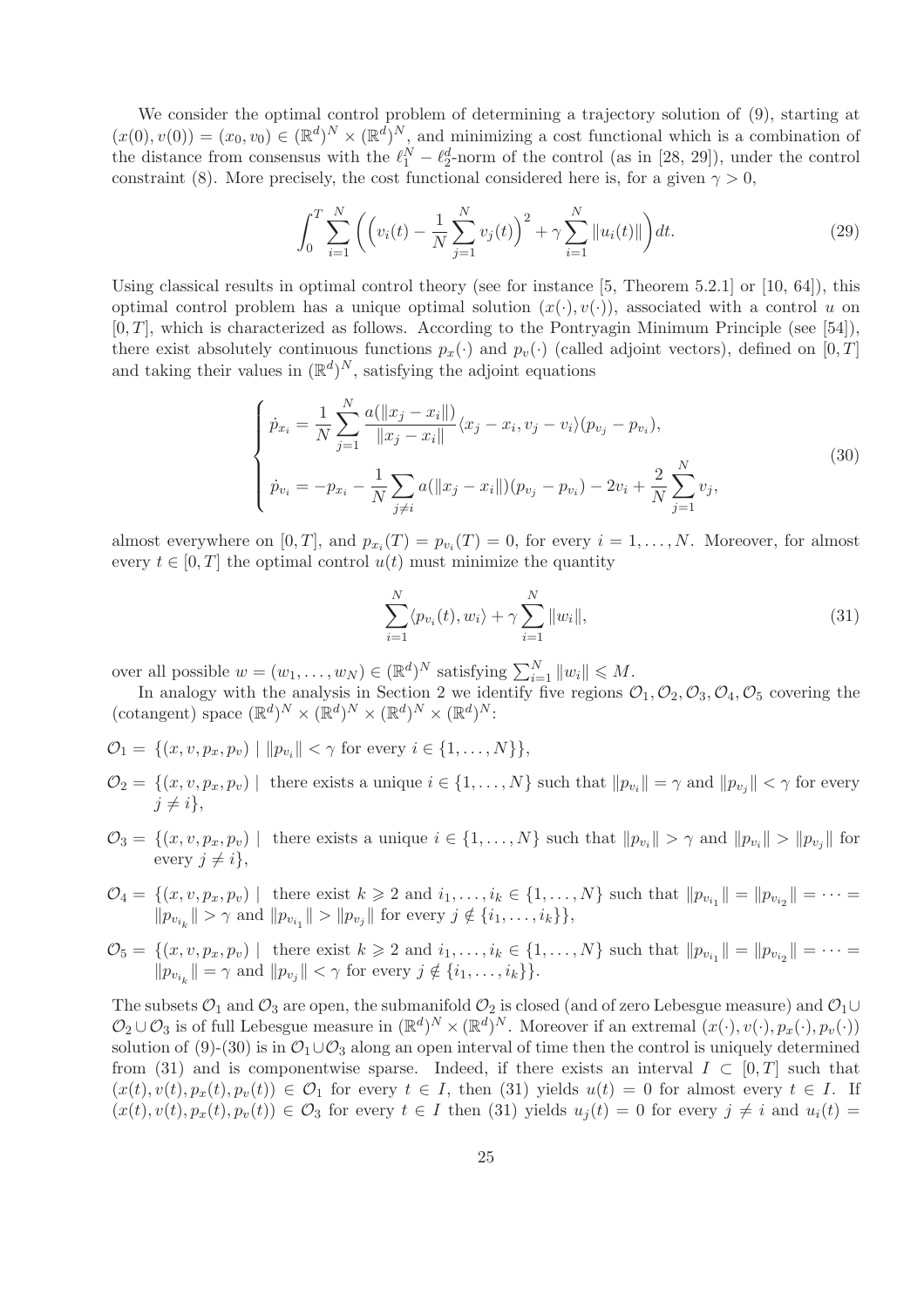$-M \frac{p_{v_i}(t)}{\|p_{v_i}(t)\|}$  $\frac{Fv_i(t)}{\|p_{v_i}(t)\|}$  for almost every  $t \in I$ . Finally, if  $(x(t), v(t), p_x(t), p_v(t)) \in \mathcal{O}_2$  for every  $t \in I$ , then (31) does not determine  $u(t)$  in a unique way: it yields that  $u_j(t) = 0$  for every  $j \neq i$  and  $u_i(t) = -\alpha \frac{p_{v_i}(t)}{|p_{v_i}(t)|}$  $||p_{v_i}(t)||$ with  $0 \le \alpha \le M$ , for almost every  $t \in I$ . However u is still componentwise sparse on I.

The submanifolds  $\mathcal{O}_4$  and  $\mathcal{O}_5$  are of zero Lebesgue measure. When the extremal is in these regions, the control is not uniquely determined from (31) and is not necessarily componentwise sparse. More precisely, if  $(x(t), v(t), p_x(t), p_v(t)) \in O_4 \cup O_5$  for every  $t \in I$ , then (31) is satisfied by every control of the form  $u_{i_j}(t) = -\alpha_j \frac{p_{v_{i_j}}(t)}{\|p_{v_{i.}}(t)}$  $\frac{f(x_i)}{\|p_{v_{i_j}}(t)\|}, j = 1, \ldots, k$ , and  $u_l = 0$  for every  $l \notin \{i_1, \ldots, i_k\}$ , where the  $\alpha_i$ 's are nonnegative real numbers such that  $0 \leq \sum_{j=1}^{k} \alpha_j \leq M$  whenever  $(x(t), v(t), p_x(t), p_v(t)) \in \mathcal{O}_5$ , and such that  $\sum_{j=1}^{k} \alpha_j = M$  whenever  $(x(t), v(t), p_x(t), p_v(t)) \in O_4$ . We have even the following more

precise result.

**Proposition 5.** The submanifolds  $O_4$  and  $O_5$  are stratified<sup>2</sup> manifolds of codimension larger than or *equal to two. More precisely,*  $O_4$  *(resp.,*  $O_5$ *) is the union of submanifolds of codimension*  $2(k-1)$ *(resp.,* 2k*), where* k *is the index appearing in the definition of these subsets and is as well the number of active components of the control at the same time.*

*Proof.* Since the arguments are similar for  $\mathcal{O}_4$  and  $\mathcal{O}_5$ , we only treat in details the case of  $\mathcal{O}_4$ . Assume that  $||p_{v_1}(t)|| = ||p_{v_2}(t)|| > \gamma$ , and that  $||p_{v_j}(t)|| < ||p_{v_1}(t)||$  for every  $j = 3, ..., N$  and for every  $t \in I$ . Differentiating with respect to  $t$  the equality

$$
||p_{v_1}(t)||^2 = ||p_{v_2}(t)||^2,
$$
\n(32)

we obtain

$$
\langle p_{v_2}, p_{x_2} \rangle - \langle p_{v_1}, p_{x_1} \rangle + \frac{1}{N} \sum_{j=3}^N \langle p_{v_j}, a(||x_j - x_2||) p_{v_2} - a(||x_j - x_1||) p_{v_1} \rangle + \frac{1}{N} ||p_{v_1}||^2 \sum_{j=3}^N (a(||x_j - x_1||) - a(||x_j - x_2||)) + \frac{2}{N} \langle p_{v_2}, v_2 \rangle - \langle p_{v_1}, v_1 \rangle + \frac{2}{N} \langle p_{v_1} - p_{v_2}, \sum_{j=1}^N v_j \rangle = 0.
$$
 (33)

These two relations are clearly independent in the cotangent space. Since a vector must satisfy (32) and (33), this means that the  $\mathcal{O}_4$  is a submanifold of the cotangent space  $\mathbb{R}^{4dN}$  of codimension 2. Assume now that  $||p_{v_1}(t)|| = ||p_{v_2}(t)|| = \cdots = ||p_{v_k}(t)||$ ,  $||p_{v_1}(t)|| > \gamma$ ,  $||p_{v_j}(t)|| < ||p_{v_1}(t)||$  for  $j = k + 1, ..., N$ , for every  $t \in I$ . Then for every pair  $(p_{v_1}, p_{v_j})$   $j = 2, \ldots, k$  we have a relation of the kind (32) and a relation of the kind (33). Hence  $\mathcal{O}_4$  has codimension  $2(k-1)$ . It follows clearly that  $\mathcal{O}_4$  is a stratified manifold, whose strata are submanifolds of codimension  $2(k-1)$ . manifold, whose strata are submanifolds of codimension  $2(k-1)$ .

It follows from these results that the componentwise sparsity features of the optimal control are coded in terms of the codimension of the above submanifolds. By the way, note that, since  $p_x(T)$  $p_v(T) = 0$ , there exists  $\varepsilon > 0$  such that  $u(t) = 0$  for every  $t \in [T - \varepsilon, T]$ . In other words, at the end of the interval of time the extremal  $(x(\cdot), v(\cdot), p_x(\cdot), p_y(\cdot))$  is in  $\mathcal{O}_1$ .

It is an open question of knowing whether the extremal may lie on the submanifolds  $\mathcal{O}_4$  or  $\mathcal{O}_5$ along a nontrivial interval of time. What can be obviously said is that, for generic initial conditions  $((x_0, v_0), (p_x(0), p_y(0)))$ , the optimal extremal does not stay in  $\mathcal{O}_4 \cup \mathcal{O}_5$  along an open interval of time; such a statement is however unmeaningful since the pair  $(p_x(0), p_y(0))$  of initial adjoint vectors is not arbitrary and is determined through the shooting method by the final conditions  $p_x(T) = p_y(T) = 0$ .

 $2$ in the sense of Whitney, see e.g. [31].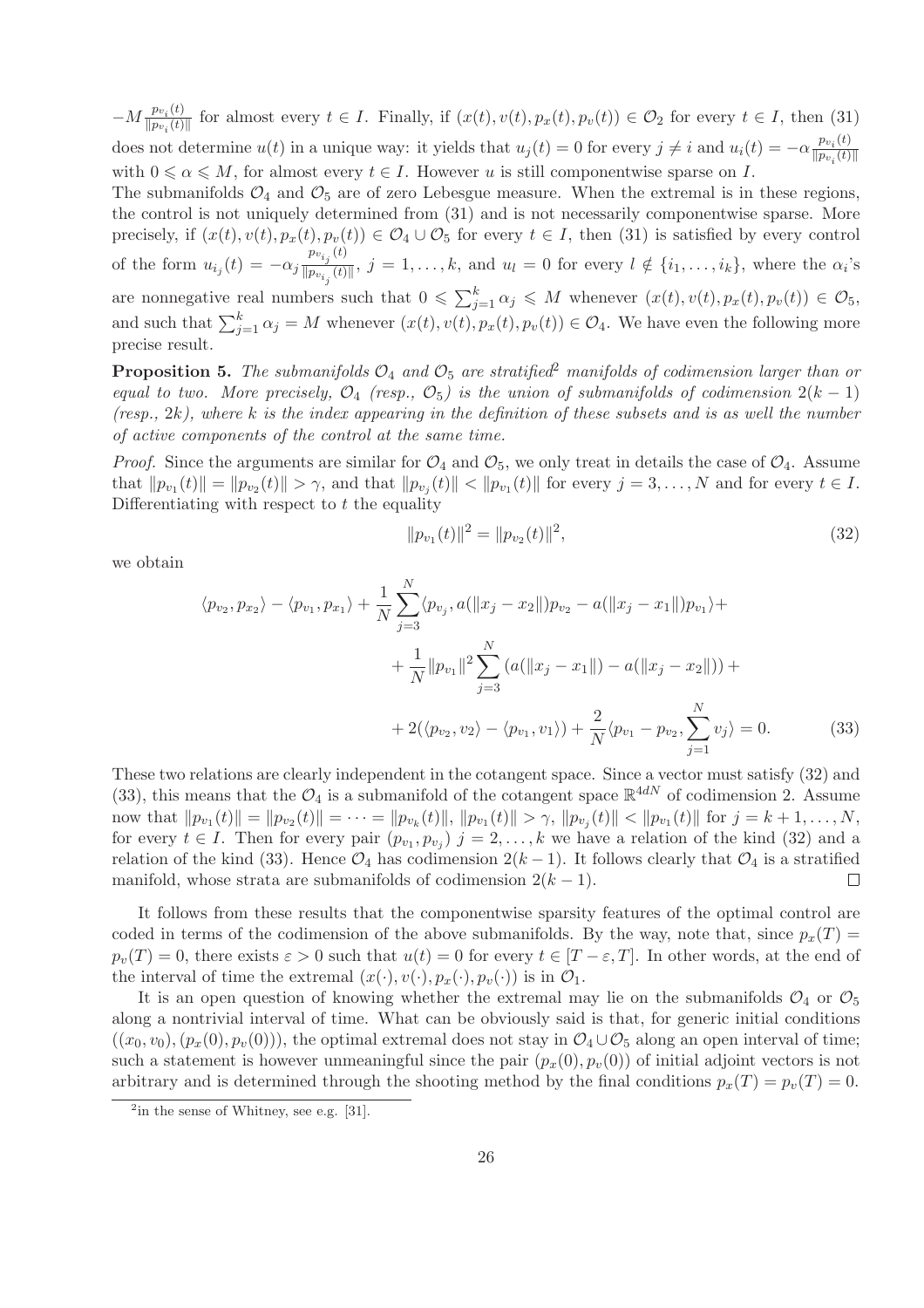# Acknowledgement

Marco Caponigro acknowledges the support and the hospitality of the Department of Mathematics and the Center for Computational and Integrative Biology (CCIB) of Rutgers University during the preparation of this work. Massimo Fornasier acknowledges the support of the ERC-Starting Grant "High-Dimensional Sparse Optimal Control" (HDSPCONTR - 306274).

# 6 Appendix

### 6.1 Proof of Lemma 1

For every  $t \geqslant 0$ , one has

$$
\frac{d}{dt}\frac{1}{N}\sum_{i=1}^{N}||v_{\perp_{i}}||^{2} = \frac{2}{N}\sum_{i=1}^{N}\langle\dot{v}_{\perp_{i}},v_{\perp_{i}}\rangle = \frac{2}{N}\sum_{i=1}^{N}\langle\dot{v}_{i},v_{\perp_{i}}\rangle = \frac{2}{N^{2}}\sum_{i=1}^{N}\sum_{j=1}^{N}a(||x_{i}-x_{j}||)\langle v_{j}-v_{i},v_{\perp_{i}}\rangle
$$

$$
= \frac{1}{N^{2}}\left(\sum_{i=1}^{N}\sum_{j=1}^{N}a(||x_{i}-x_{j}||)\langle v_{j}-v_{i},v_{\perp_{i}}\rangle + \sum_{j=1}^{N}\sum_{i=1}^{N}a(||x_{j}-x_{i}||)\langle v_{i}-v_{j},v_{\perp_{j}}\rangle\right)
$$

$$
= -\frac{1}{N^{2}}\sum_{i=1}^{N}\sum_{j=1}^{N}a(||x_{i}-x_{j}||)\langle v_{i}-v_{j},v_{\perp_{i}}-v_{\perp_{j}}\rangle
$$

$$
= -\frac{1}{N^{2}}\sum_{i=1}^{N}\sum_{j=1}^{N}a(||x_{i}-x_{j}||)||v_{i}-v_{j}||^{2}.
$$

Now

$$
||x_i - x_j|| = ||x_{\perp_i} - x_{\perp_j}|| \le ||x_{\perp_i}|| + ||x_{\perp_j}|| \le \sqrt{2} \left(\sum_{i=1}^N ||x_{\perp_i}||^2\right)^{\frac{1}{2}} = \sqrt{2NX}
$$

and since a is nonincreasing we have the statement.

#### 6.2 Proof of Proposition 1

We split the proof of Proposition 1 in several steps.

**Lemma 2.** *Assume that*  $V(0) \neq 0$ *, then for every*  $t \geq 0$ 

$$
\frac{d}{dt}\sqrt{V(t)} \leqslant -a\left(\sqrt{2NX(t)}\right)\sqrt{V(t)}.
$$

*Proof.* It is sufficient to remark that

$$
\frac{d}{dt}\sqrt{V(t)}=\frac{1}{2\sqrt{V(t)}}\frac{d}{dt}V(t)
$$

and apply Lemma 1.

**Lemma 3.** *For every*  $t \geq 0$ 

$$
\frac{d}{dt}\sqrt{X(t)} \leqslant \sqrt{V(t)}
$$

 $\Box$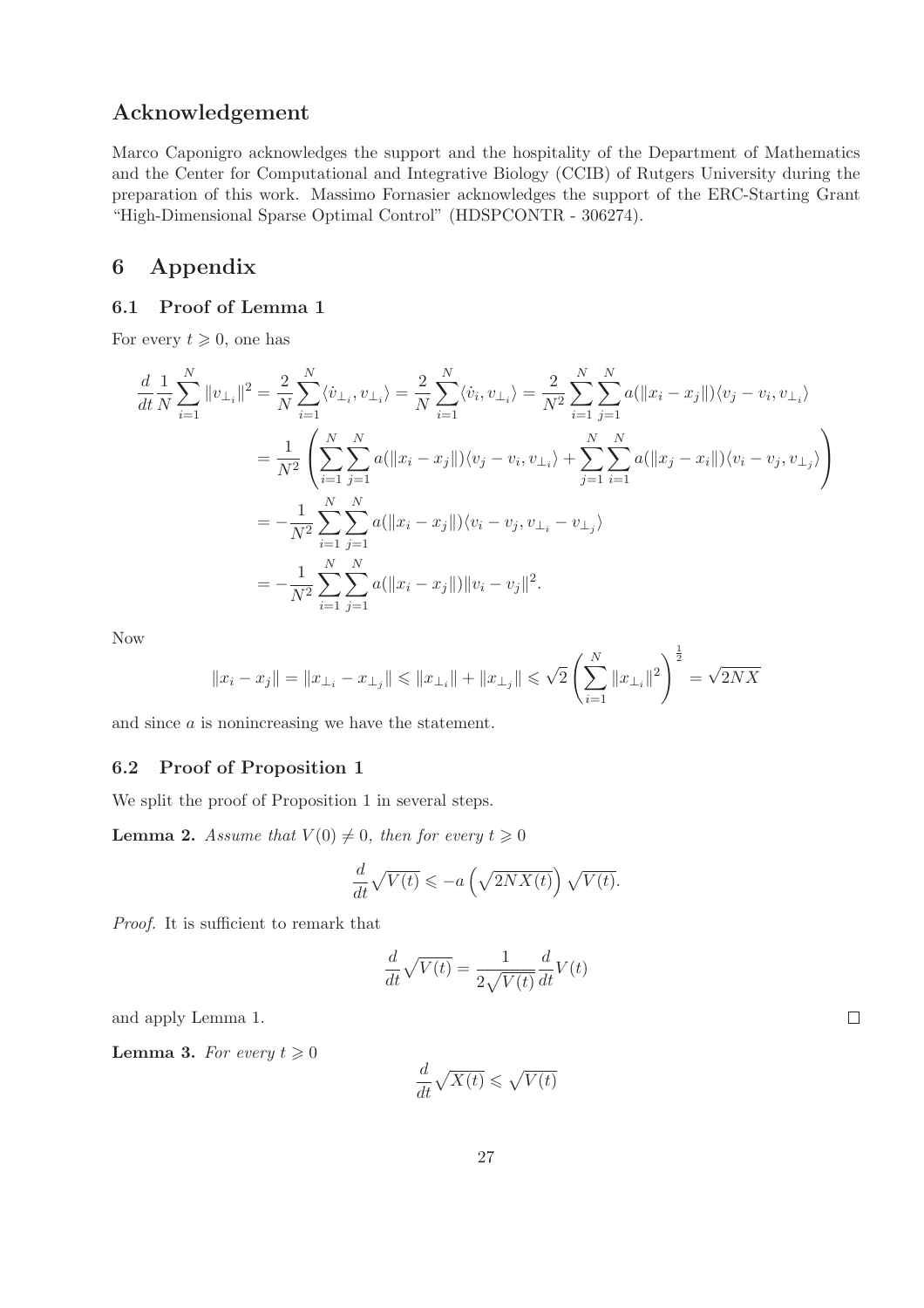*Proof.* Note that for the conservation of the mean consensus parameter  $\dot{x}_{\perp_i} = v_{\perp_i}$ . So

$$
\frac{1}{N}\frac{d}{dt}\sum_{i=1}^{N}||x_{\perp_{i}}||^{2} = \frac{2}{N}\sum_{i=1}^{N}\langle x_{\perp_{i}}, v_{\perp_{i}}\rangle \leq \frac{2}{N}\sum_{i=1}^{N}||x_{\perp_{i}}|| ||v_{\perp_{i}}||.
$$

The sum in the last term is the scalar product on  $\mathbb{R}^N$  between the two vectors with components  $||x_{\perp_i}||$ and  $||v_{\perp_i}||$  respectively. Applying once more the Cauchy-Schwarz inequality, on the one hand we have

$$
\frac{d}{dt}X(t) \leqslant \frac{2}{N} \left( \sum_{i=1}^{N} ||x_{\perp_{i}}||^{2} \right)^{\frac{1}{2}} \left( \sum_{i=1}^{N} ||v_{\perp_{i}}||^{2} \right)^{\frac{1}{2}} = 2\sqrt{X(t)}\sqrt{V(t)}.
$$

On the other hand

$$
\frac{d}{dt}X(t) = \frac{d}{dt}\left(\sqrt{X(t)}\sqrt{X(t)}\right) = 2\sqrt{X(t)}\frac{d}{dt}\sqrt{X(t)}.
$$

**Lemma 4.** For every  $t \geq 0$ 

$$
\sqrt{V(t)} + \int_{\sqrt{X(0)}}^{\sqrt{X(t)}} a(\sqrt{2N}r) dr \leq \sqrt{V(0)}.
$$

*Proof.* By Lemma 2 we have that

$$
\sqrt{V(t)} - \sqrt{V(0)} \leqslant -\int_0^t a\left(\sqrt{2NX(s)}\right)\sqrt{V(s)}ds.
$$

Now set  $r = \sqrt{X(s)}$ . By Lemma 3  $-\sqrt{V(s)}ds \leq -dr$  and, therefore,

$$
\sqrt{V(t)} - \sqrt{V(0)} \leqslant -\int_{\sqrt{X(0)}}^{\sqrt{X(t)}} a\left(\sqrt{2N}r\right) dr.
$$

 $\Box$ 

 $\Box$ 

Let us now end the proof of Proposition 1. If  $V(0) = 0$  then the system would be already in a consensus situation. Let us assume then that  $V(0) > 0$ . Since

$$
0 < \sqrt{V(0)} \leqslant \int_{\sqrt{X(0)}}^{\infty} a\left(\sqrt{2N}r\right) dr,
$$

then there exists  $\bar{X} \geqslant X(0)$  such that

$$
\sqrt{V(0)} = \int_{\sqrt{X(0)}}^{\sqrt{X}} a\left(\sqrt{2N}r\right) dr.
$$
\n(34)

Note that  $\bar{X}$  may be not unique. So let  $\bar{X}$  be the smallest number verifying (34). We claim that  $X(t) \leq \overline{X}$  for every  $t \geq 0$  and we prove it by contradiction. Indeed if there exists  $\overline{t}$  such that  $X(\overline{t}) > \overline{X}$ then by Lemma 4

$$
\sqrt{V(0)} \ge \sqrt{V(\overline{t})} + \int_{\sqrt{X(0)}}^{\sqrt{X(\overline{t})}} a(\sqrt{2N}r) dr > \int_{\sqrt{X(0)}}^{\sqrt{X}} a(\sqrt{2N}r) dr = \sqrt{V(0)},
$$

that is a contradiction.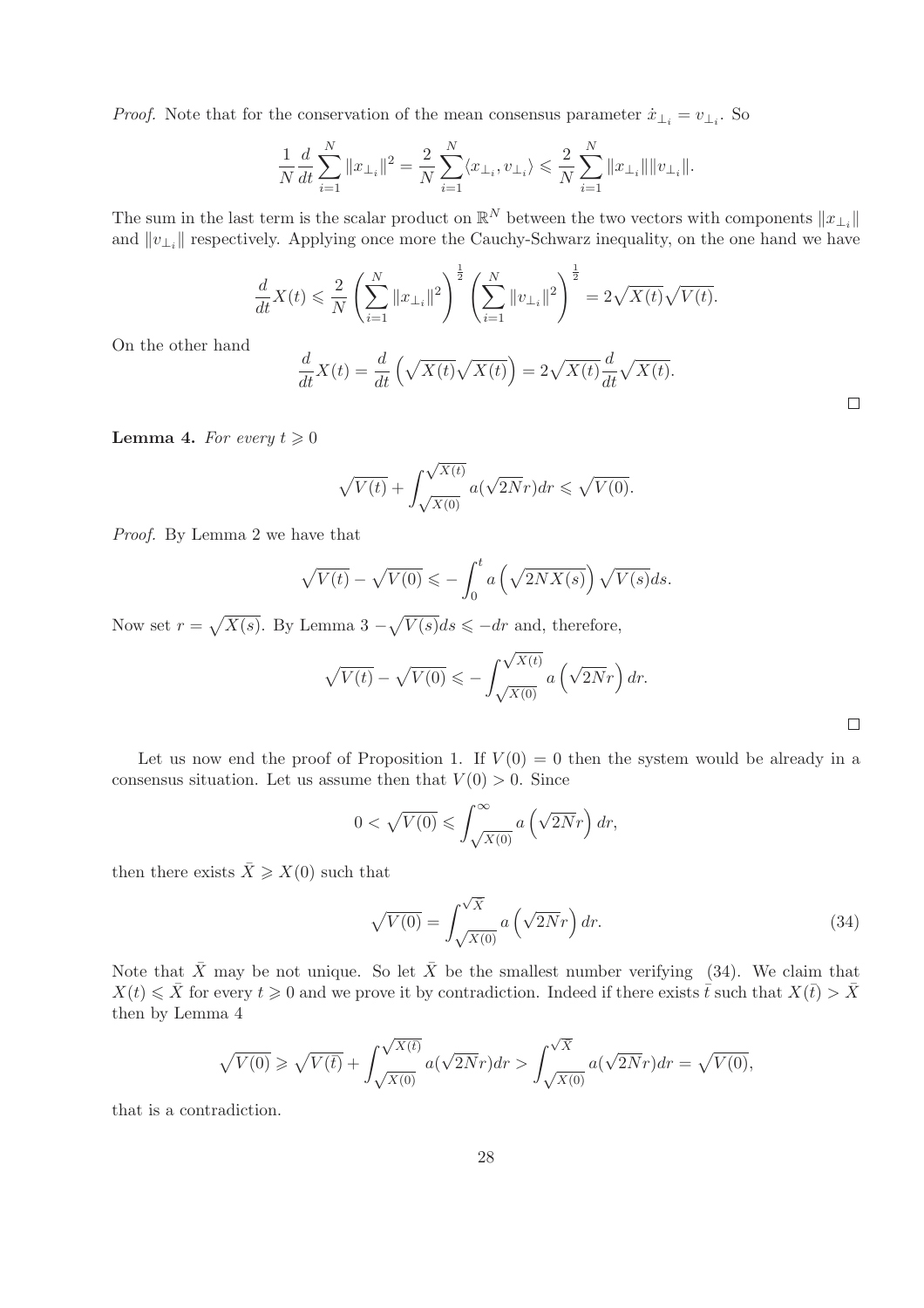#### 6.3 A technical Lemma

We state the following useful technical lemma, used in the proof of Theorem 1.

**Lemma 5.** Let  $(x(\cdot), v(\cdot))$  be a solution of (14). If there exist  $\alpha > 0$  and  $T > 0$  such that

$$
\frac{d}{dt}V(t) \leqslant -\alpha \sqrt{V(t)},\tag{35}
$$

*for almost every*  $t \in [0, T]$ *, then* 

$$
V(t) \leqslant \left(\sqrt{V(0)} - \frac{\alpha}{2}t\right)^2,\tag{36}
$$

*and*

$$
X(t) \le 2X(0) + \frac{2N^2}{\alpha^2} V(0)^2.
$$
\n(37)

*Proof.* Let us remind that

$$
X(t) = \frac{1}{2N^2} \sum_{i,j=1}^{N} ||x_i(t) - x_j(t)||^2
$$
 and  $V(t) = \frac{1}{2N^2} \sum_{i,j=1}^{N} ||v_i(t) - v_j(t)||^2$ .

Integrating (35) one has

$$
\int_0^t \frac{\dot{V}(s)}{\sqrt{V(s)}} ds \leq -\alpha t,
$$

and

$$
\sqrt{V(t)} - \sqrt{V(0)} = \frac{1}{2} \int_0^t \frac{\dot{V}(s)}{\sqrt{V(s)}} ds \leq -\frac{\alpha}{2}t,
$$

hence (36) follows. For every  $i, j \in \{1, ..., N\}$  we have

$$
||x_i(t) - x_j(t)|| \le ||x_i(0) - x_j(0)|| + \int_0^t ||v_i(s) - v_j(s)|| ds
$$
  

$$
\le ||x_i(0) - x_j(0)|| + \sqrt{2}N \int_0^t \sqrt{V(s)} ds.
$$

Notice that here we used the estimate  $||v_i(s) - v_j(s)||^2 \leq 2N^2 \left(\frac{1}{2N^2} \sum_{\ell,m=1}^N ||v_\ell(s) - v_m(s)||^2\right) =$  $2N^2V(t)$ . Equation (35) implies also

$$
\int_0^t \sqrt{V(s)}ds \leqslant -\frac{1}{\alpha}(V(t) - V(0)) < \frac{1}{\alpha}V(0).
$$

Therefore, using the estimates as before, we have

$$
X(t) = \frac{1}{2N^2} \sum_{i,j=1}^{N} ||x_i(t) - x_j(t)||^2 \leq \frac{1}{2N^2} \sum_{i,j=1}^{N} 2 \left( ||x_i(0) - x_j(0)||^2 + \left( \int_0^t ||v_i(s) - v_j(s)||ds \right)^2 \right)
$$
  

$$
\leq \frac{1}{2N^2} \sum_{i,j=1}^{N} \left( 2||x_i(0) - x_j(0)||^2 + 4N^2 \left( \int_0^t \sqrt{V(s)}ds \right)^2 \right)
$$
  

$$
\leq 2 \left( \frac{1}{2N^2} \sum_{i,j=1}^{N} ||x_i(0) - x_j(0)||^2 \right) + 2 \left( \sum_{i,j=1}^{N} \frac{V(0)^2}{\alpha^2} \right)
$$
  

$$
= 2X(0) + \frac{2N^2}{\alpha^2} V(0)^2.
$$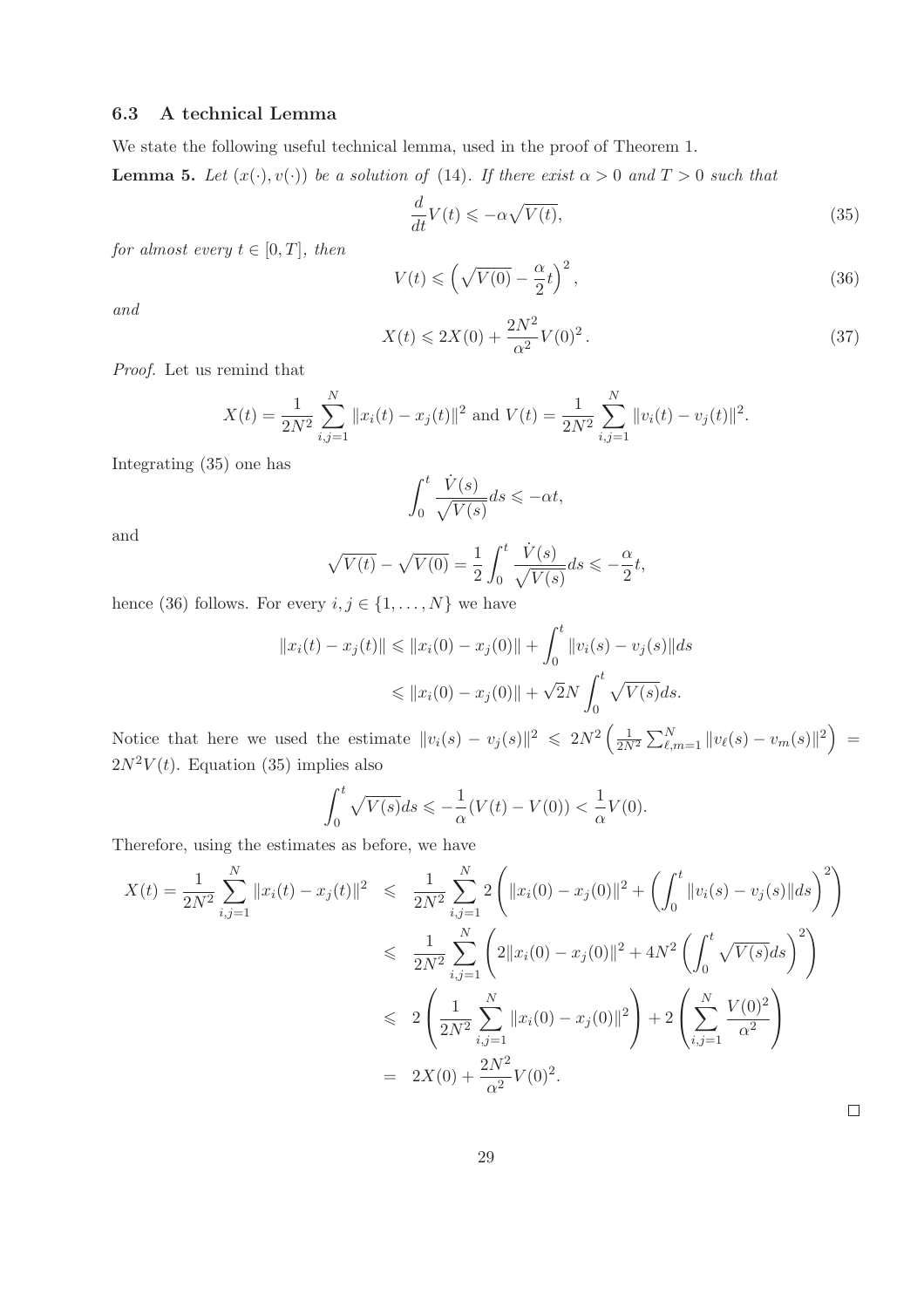## References

- [1] J.-P. Aubin and A. Cellina. *Differential Inclusions*, volume 264 of *Grundlehren der Mathematischen Wissenschaften*. Springer-Verlag, Berlin, 1984. Set-valued maps and viability theory.
- [2] M. Ballerini, N. Cabibbo, R. Candelier, A. Cavagna, E. Cisbani, L. Giardina, L. Lecomte, A. Orlandi, G. Parisi, A. Procaccini, M. Viale, and V. Zdravkovic. Interaction ruling animal collective behavior depends on topological rather than metric distance: evidence from a field study. *preprint*.
- [3] N. Bellomo, M. A. Herrero, and A. Tosin. On the dynamics of social conflict: looking for the Black Swan. *ArXiv: 1202.4554*, 2012.
- [4] A. Blanchet, E. A. Carlen, and J. A. Carrillo. Functional inequalities, thick tails and asymptotics for the critical mass Patlak-Keller-Segel model. *J. Funct. Anal.*, 262(5):2142–2230, 2012.
- [5] A. Bressan and B. Piccoli. *Introduction to the Mathematical Theory of Control*, volume 2 of *AIMS Series on Applied Mathematics*. American Institute of Mathematical Sciences (AIMS), Springfield, MO, 2007.
- [6] S. Camazine, J. Deneubourg, N. Franks, J. Sneyd, G. Theraulaz, and E. Bonabeau. Selforganization in biological systems. *Princeton University Press*, 2003.
- [7] E. J. Cand`es, J. Romberg, and T. Tao. Stable signal recovery from incomplete and inaccurate measurements. *Comm. Pure Appl. Math.*, 59(8):1207–1223, 2006.
- [8] J. A. Carrillo, M. Fornasier, G. Toscani, and F. Vecil. Particle, kinetic, and hydrodynamic models of swarming. In G. Naldi, L. Pareschi, G. Toscani, and N. Bellomo, editors, *Mathematical Modeling of Collective Behavior in Socio-Economic and Life Sciences*, Modeling and Simulation in Science, Engineering and Technology, pages 297–336. Birkhäuser Boston, 2010.
- [9] E. Casas, C. Clason, and K. Kunisch. Approximation of elliptic control problems in measure spaces with sparse solutions. *SIAM J. Control Optim.*, 50(4):1735–1752, 2012.
- [10] L. Cesari. *Optimization—Theory and Applications*, volume 17 of *Applications of Mathematics (New York)*. Springer-Verlag, New York, 1983.
- [11] Y. Chuang, Y. Huang, M. D'Orsogna, and A. Bertozzi. Multi-vehicle flocking: scalability of cooperative control algorithms using pairwise potentials. *IEEE International Conference on Robotics and Automation*, pages 2292–2299, 2007.
- [12] F. H. Clarke, Y. S. Ledyaev, E. D. Sontag, and A. I. Subbotin. Asymptotic controllability implies feedback stabilization. *IEEE Trans. Automat. Control*, 42(10):1394–1407, 1997.
- [13] C. Clason and K. Kunisch. A duality-based approach to elliptic control problems in non-reflexive Banach spaces. *ESAIM Control Optim. Calc. Var.*, 17(1):243–266, 2011.
- [14] C. Clason and K. Kunisch. A measure space approach to optimal source placement. *Comput. Optim. Appl.*, 53(1):155–171, 2012.
- [15] F. Colonius. Minimal bit rates and entropy for stabilization. *SIAM J. Control Optimization*, 50:2988–3010, 2012.
- [16] J.-M. Coron and E. Trélat. Global steady-state controllability of one-dimensional semilinear heat equations. *SIAM J. Control Optim.*, 43(2):549–569 (electronic), 2004.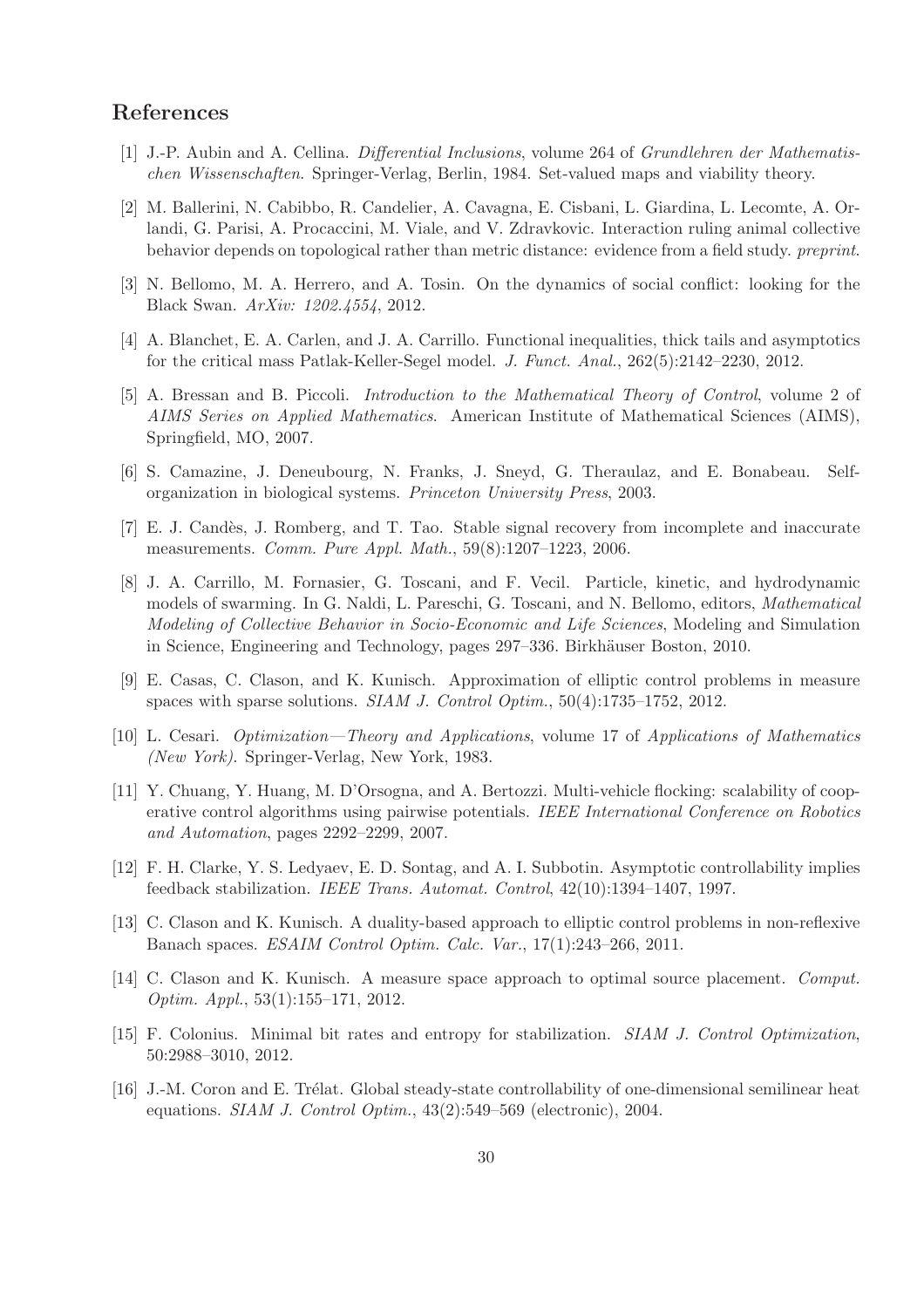- [17] J.-M. Coron and E. Trélat. Global steady-state stabilization and controllability of 1D semilinear wave equations. *Commun. Contemp. Math.*, 8(4):535–567, 2006.
- [18] I. Couzin and N. Franks. Self-organized lane formation and optimized traffic flow in army ants. *Proc. R. Soc. Lond.*, B 270:139–146, 2002.
- [19] I. Couzin, J. Krause, N. Franks, and S. Levin. Effective leadership and decision making in animal groups on the move. *Nature*, 433:513–516, 2005.
- [20] A. J. Craig and I. Flügge-Lotz. Investigation of optimal control with a minimum-fuel consumption criterion for a fourth-order plant with two control inputs; synthesis of an efficient suboptimal control. *J. Basic Engineering*, 87:39–58, 1965.
- [21] E. Cristiani, B. Piccoli, and A. Tosin. Modeling self-organization in pedestrians and animal groups from macroscopic and microscopic viewpoints. In G. Naldi, L. Pareschi, G. Toscani, and N. Bellomo, editors, *Mathematical Modeling of Collective Behavior in Socio-Economic and Life Sciences*, Modeling and Simulation in Science, Engineering and Technology. Birkhäuser Boston, 2010.
- [22] E. Cristiani, B. Piccoli, and A. Tosin. Multiscale modeling of granular flows with application to crowd dynamics. *Multiscale Model. Simul.*, 9(1):155–182, 2011.
- [23] F. Cucker and S. Smale. Emergent behavior in flocks. *IEEE Trans. Automat. Control*, 52(5):852– 862, 2007.
- [24] F. Cucker and S. Smale. On the mathematics of emergence. *Jpn. J. Math.*, 2(1):197–227, 2007.
- [25] F. Cucker, S. Smale, and D. Zhou. Modeling language evolution. *Found. Comput. Math.*, 4(5):315– 343, 2004.
- [26] D. L. Donoho. Compressed sensing. *IEEE Trans. Inform. Theory*, 52(4):1289–1306, 2006.
- [27] B. Düring, D. Matthes, and G. Toscani. Kinetic equations modelling wealth redistribution: A comparison of approaches. *Phys. Rev. E*, 78:056103, 2008.
- [28] Y. Eldar and H. Rauhut. Average case analysis of multichannel sparse recovery using convex relaxation. *IEEE Trans. Inform. Theory*, 56(1):505–519, 2010.
- [29] M. Fornasier and H. Rauhut. Recovery algorithms for vector-valued data with joint sparsity constraints. *SIAM J. Numer. Anal.*, 46(2):577–613, 2008.
- [30] M. Fornasier and H. Rauhut. *Handbook of Mathematical Methods in Imaging*, chapter Compressive Sensing. Springer-Verlag, 2010.
- [31] M. Goresky and R. MacPherson. *Stratified Morse theory*, volume 14 of *Ergebnisse der Mathematik und ihrer Grenzgebiete (3) [Results in Mathematics and Related Areas (3)]*. Springer-Verlag, Berlin, 1988.
- [32] S.-Y. Ha, T. Ha, and J.-H. Kim. Emergent behavior of a Cucker-Smale type particle model with nonlinear velocity couplings. *IEEE Trans. Automat. Control*, 55(7):1679–1683, 2010.
- [33] T. Haberkorn and E. Trélat. Convergence results for smooth regularizations of hybrid nonlinear optimal control problems. *SIAM J. Control Optim.*, 49(4):1498–1522, 2011.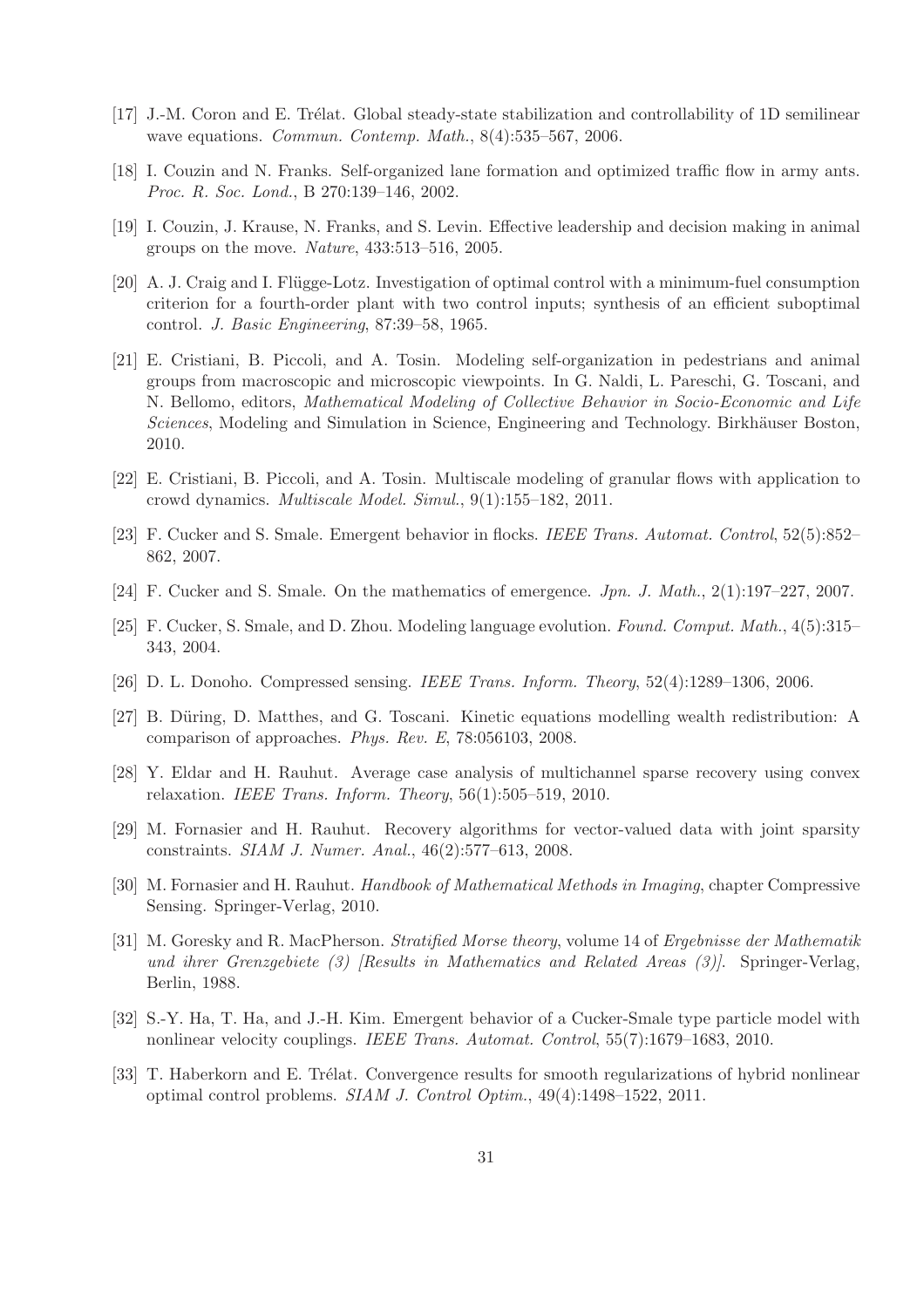- [34] R. Herzog, G. Stadler, and G. Wachsmuth. Directional sparsity in optimal control of partial differential equations. *SIAM J. Control and Optimization*, 50(2):943–963, 2012.
- [35] D. Horstmann. From 1970 until present: The Keller-Segel model in chemotaxis and its consequences. I. *Jahresber. Dtsch. Math.-Ver.*, 105(3):103–165, 2003.
- [36] D. Horstmann. From 1970 until present: the Keller-Segel model in chemotaxis and its consequences. II. *Jahresber. Dtsch. Math.-Ver.*, 106:51–69, 2004.
- [37] A. Jadbabaie, J. Lin, and A. S. Morse. Correction to: "Coordination of groups of mobile autonomous agents using nearest neighbor rules" [IEEE Trans. Automat. Control 48 (2003), no. 6, 988–1001; MR 1986266]. *IEEE Trans. Automat. Control*, 48(9):1675, 2003.
- [38] J. Ke, J. Minett, C.-P. Au, and W.-Y. Wang. Self-organization and selection in the emergence of vocabulary. *Complexity*, 7:41–54, 2002.
- [39] E. F. Keller and L. A. Segel. Initiation of slime mold aggregation viewed as an instability. *J. Theor. Biol.*, 26(3):399–415, 1970.
- [40] A. Lachapelle and M. T. Wolfram. On a mean field game approach modeling congestion and aversion in pedestrian crowds. *Trans. Res.: Part B: Methodological*, 45:1572–1589, 2011.
- [41] J.-M. Lasry and P.-L. Lions. Mean field games. *Jpn. J. Math. (3)*, 2(1):229–260, 2007.
- [42] N. Leonard and E. Fiorelli. Virtual leaders, artificial potentials and coordinated control of groups. *Proc. 40th IEEE Conf. Decision Contr.*, pages 2968–2973, 2001.
- [43] S. Mallat. *A Wavelet Tour of Signal Processing. The Sparse Way. 3rd ed.* Amsterdam: Elsevier/Academic Press, 2009.
- [44] G. N. Nair, F. Fagnani, S. Zampieri, and R. J. Evans. Feedback Control Under Data Rate Constraints: An Overview. *Proc IEEE Inst Electr Electron Eng*, 95(1):108–137, 2007.
- [45] H. Niwa. Self-organizing dynamic model of fish schooling. *J. Theor. Biol.*, 171:123–136, 1994.
- [46] E. Novak and H. Woźniakowski. *Tractability of multivariate problems. Volume I: Linear information.* Zürich: European Mathematical Society (EMS), 2008.
- [47] E. Novak and H. Woźniakowski. *Tractability of multivariate problems. Volume II: Standard information for functionals.* Zürich: European Mathematical Society (EMS), 2010.
- [48] J. Parrish and L. Edelstein-Keshet. Complexity, pattern, and evolutionary trade-offs in animal aggregation. *Science*, 294:99–101, 1999.
- [49] J. Parrish, S. Viscido, and D. Gruenbaum. Self-organized fish schools: An examination of emergent properties. *Biol. Bull.*, 202:296–305, 2002.
- [50] C. S. Patlak. Random walk with persistence and external bias. *Bull. Math. Biophys.*, 15:311338, 1953.
- [51] L. Perea, G. G´omez, and P. Elosegui. Extension of the Cucker-Smale control law to space flight formations. *AIAA Journal of Guidance, Control, and Dynamics*, 32:527–537, 2009.
- [52] B. Perthame. *Transport Equations in Biology*. Basel: Birkhäuser, 2007.